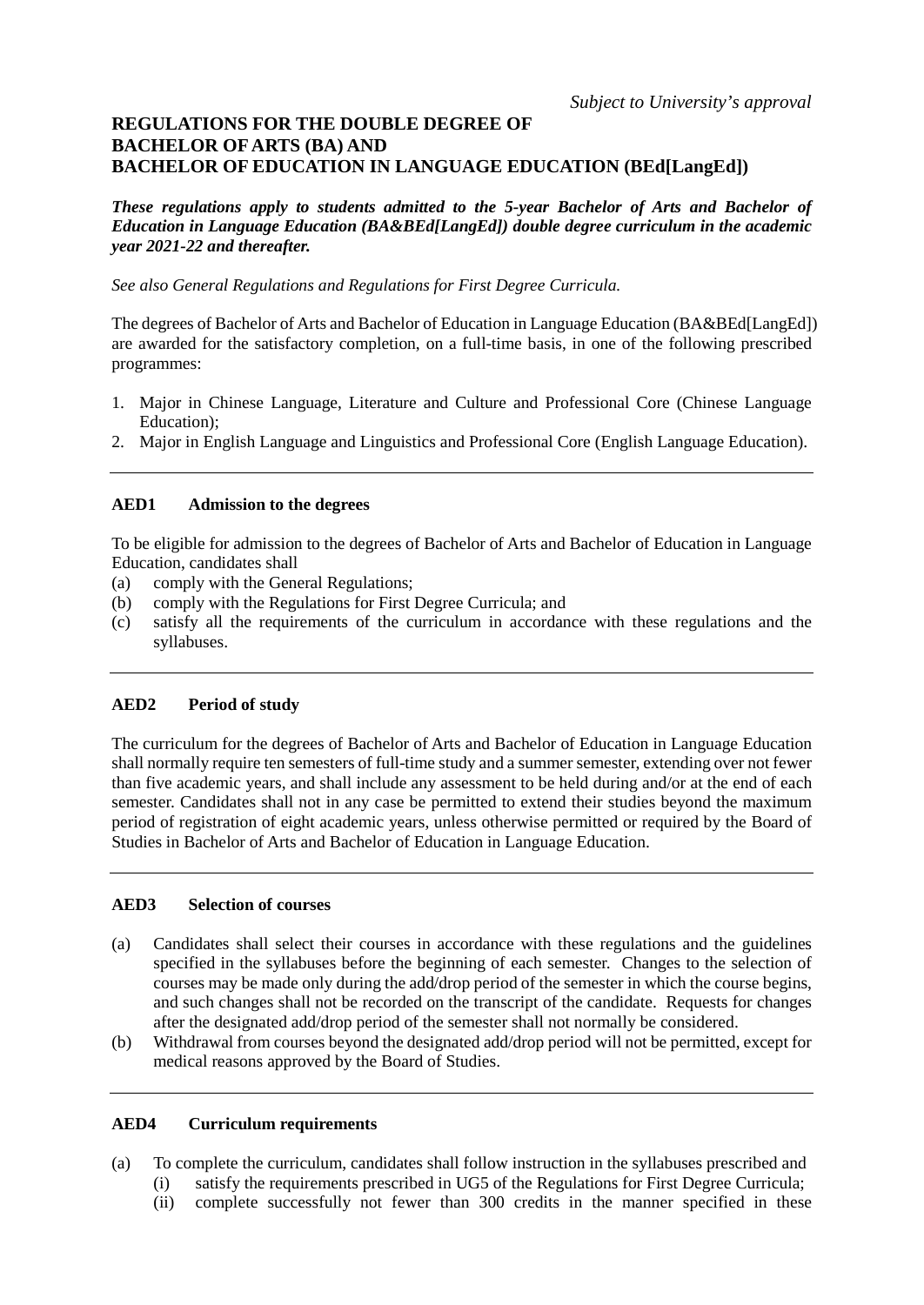regulations and the syllabuses in one of the following prescribed programmes:

Major in Chinese Language, Literature and Culture and Professional Core (Chinese Language Education)

- 90 credits in Major in Chinese Language, Literature and Culture,
- 120 credits in Professional Core (Chinese Language Education), including 24 credits in capstone experience<sup>[1](#page-1-0)</sup>,
- 18 credits in language enhancement courses, including 6 credits in Core University English<sup>[2](#page-1-1)</sup>, 6 credits in English in the Discipline and 6 credits in Putonghua,
- 24 credits of courses in the Common Core Curriculum, including one course from each Area of Inquiry, and
- 48 credits in electives.

Major in English Language and Linguistics and Professional Core (English Language Education)

- 78 credits in Major in English Language and Linguistics,
- 120 credits in Professional Core (English Language Education), including 24 credits in capstone experience<sup>1</sup>,
- 18 credits in language enhancement courses, including 6 credits in Core University English<sup>2</sup>, 6 credits in English in the Discipline and 6 credits in Chinese language enhancement<sup>[3](#page-1-2)</sup>,
- 24 credits of courses in the Common Core Curriculum, including one course from each Area of Inquiry,
- 60 credits in electives, and
- pass the English Language Proficiency Tests I, II and III administered by the Faculty of Education or their equivalent<sup>[4](#page-1-3)</sup>.
- (b) Candidates shall normally be required to take not fewer than 24 credits nor more than 30 credits in any one semester (except the summer semester) unless otherwise permitted or required by the Board of Studies, or except in the last semester of study when the number of outstanding credits required to complete the curriculum requirements may be fewer than 24 credits.
- (c) Candidates may, of their own volition, take additional credits not exceeding 6 credits in each semester, and/or further credits during the summer semester, accumulating up to a maximum of 72 credits in one academic year. With the special permission of the Board of Studies, candidates may exceed the annual study load of 72 credits in a given academic year provided that the total number of credits taken does not exceed the maximum curriculum study load of 360 credits for the normative period of study specified in the curriculum regulations, save as provided for under  $AED4(d)$ .
- (d) Where candidates are required to make up for failed credits, the Board of Studies may give permission for candidates to exceed the annual study load of 72 credits provided that the total number of credits taken does not exceed the maximum curriculum study load of 576 credits for the maximum period of registration specified in these regulations.

# **AED5 Advanced standing and credit transfer**

<span id="page-1-0"></span> <sup>1</sup> This integrated capstone experience fulfills the requirements for both BA and BEd(LangEd) degree curricula.

<span id="page-1-1"></span><sup>&</sup>lt;sup>2</sup> Candidates who have achieved Level 5 or above in English Language in the Hong Kong Diploma of Secondary Education Examination, or equivalent, are exempted from this requirement, and Core University English is optional. Those who do not take this course should take an elective course in lieu, see Regulation UG 6.

<span id="page-1-2"></span><sup>&</sup>lt;sup>3</sup> Candidates who have not studied the Chinese language during their secondary education or who have not attained the requisite level of competence in the Chinese language to take CEDU9002 may apply for exemption and take a credit-bearing Cantonese or Putonghua language course offered by the School of Chinese (especially for international and exchange students) or take an elective in lieu. Candidates from the Mainland shall take CUND9002 Practical Chinese and Hong Kong Society or CUND9003 Cantonese for Non-Cantonese Speaking Students.

<span id="page-1-3"></span><sup>4</sup> Language Proficiency Assessment for Teachers (English Language) of the Hong Kong Examinations and Assessment Authority (HKEAA).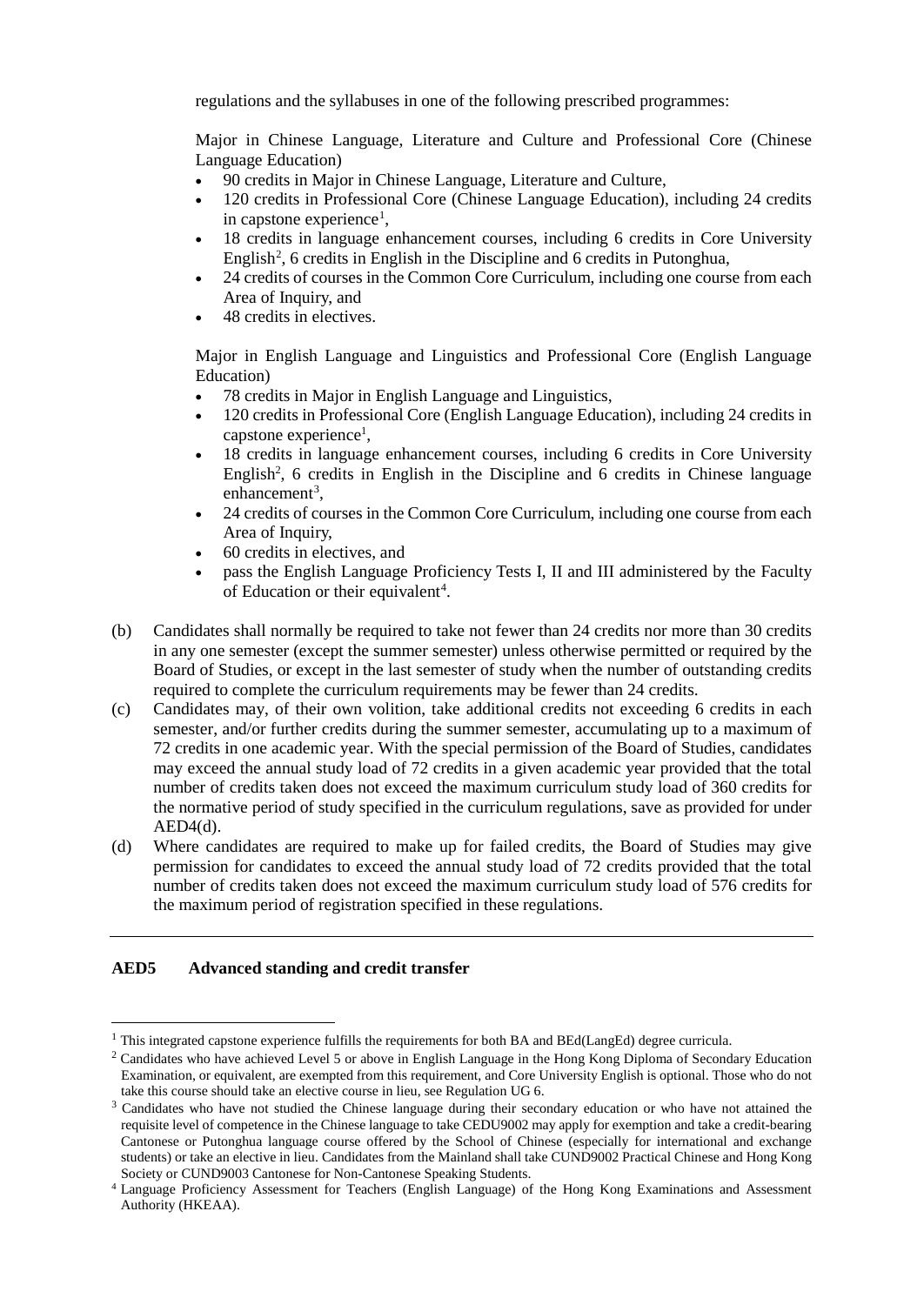- (a) Advanced standing may be granted to candidates in recognition of studies completed successfully in an approved institution of higher education elsewhere in accordance with UG2 of the Regulations for First Degree Curricula. Credits granted for advanced standing shall not be included in the calculation of the GPA but will be recorded on the transcript of the candidate.
- (b) Candidates may, with the approval of the Board of Studies, transfer credits for courses completed at other institutions at any time during their candidature. The number of transferred credits will be recorded on the transcript of the candidate, but the results of courses completed at other institutions shall not be included in the calculation of the GPA. The number of credits to be transferred shall not exceed half of the total credits normally required under the degree curricula of the candidates during their candidature at the University.

## **AED6 Assessment and grades**

- (a) Candidates shall be assessed for each of the courses for which they have registered, and assessment may be conducted in any combination of coursework, written examinations and/or other assessable activities. Only passed courses will earn credits. Grades shall be awarded in accordance with UG8 of the Regulations for First Degree Curricula.
- (b) Courses in which candidates are given an F grade shall be recorded on the transcript of the candidate, together with the new grade if the candidate is re-examined as a second attempt or retakes the failed course. All failed grades shall be included in calculating the GPA and shall be taken into account for the purposes of determining eligibility for award of the BA and BEd(LangEd) degrees, honours classification and whether a candidate shall be recommended for discontinuation of studies.
- (c) Candidates shall not be permitted to repeat a course for which they have received a D grade or above for the purpose of upgrading.
- (d) There shall be no appeal against the results of examinations and all other forms of assessment.

# **AED7 Absence from examination**

Candidates who are unable, because of illness or other acceptable reason, to be present at the written examination of any course may apply for permission to present themselves at a supplementary examination of the same course to be held before the beginning of the First Semester of the following academic year. Any such application shall be made within two weeks of the first day of the candidate's absence from any examination. Any such supplementary examination shall be part of that academic year's examinations, and the provisions made in these regulations for failure at the first attempt shall apply accordingly.

## **AED8 Retaking / re-examination of failed course(s)**

- (a) Candidates who have failed to satisfy the examiners in course(s), but have
	- completed successfully 36 or more credits in two consecutive semesters (not including the summer semester), except where candidates are not required to take such a number of credits in the two given semesters; and
	- achieved an average Semester GPA of 1.0 or higher for two consecutive semesters (not including the summer semester),

shall be required, as specified by the relevant Boards of Examiners:

- (i) to undergo re-assessment(s)/re-examination(s) in the failed course(s) to be held no later than the end of the following semester (not including the summer semester); or
- (ii) to re-submit failed coursework, without having to repeat the same course of instruction; or
- (iii) to repeat the failed course(s) by undergoing instruction and satisfying the assessments; or
- (iv) for elective course(s), to take another course in lieu and to satisfy the assessment requirements.
- (b) Candidates shall not be permitted to retake a failed course or present themselves for reexamination as a second attempt if they have otherwise satisfied all the requirements stipulated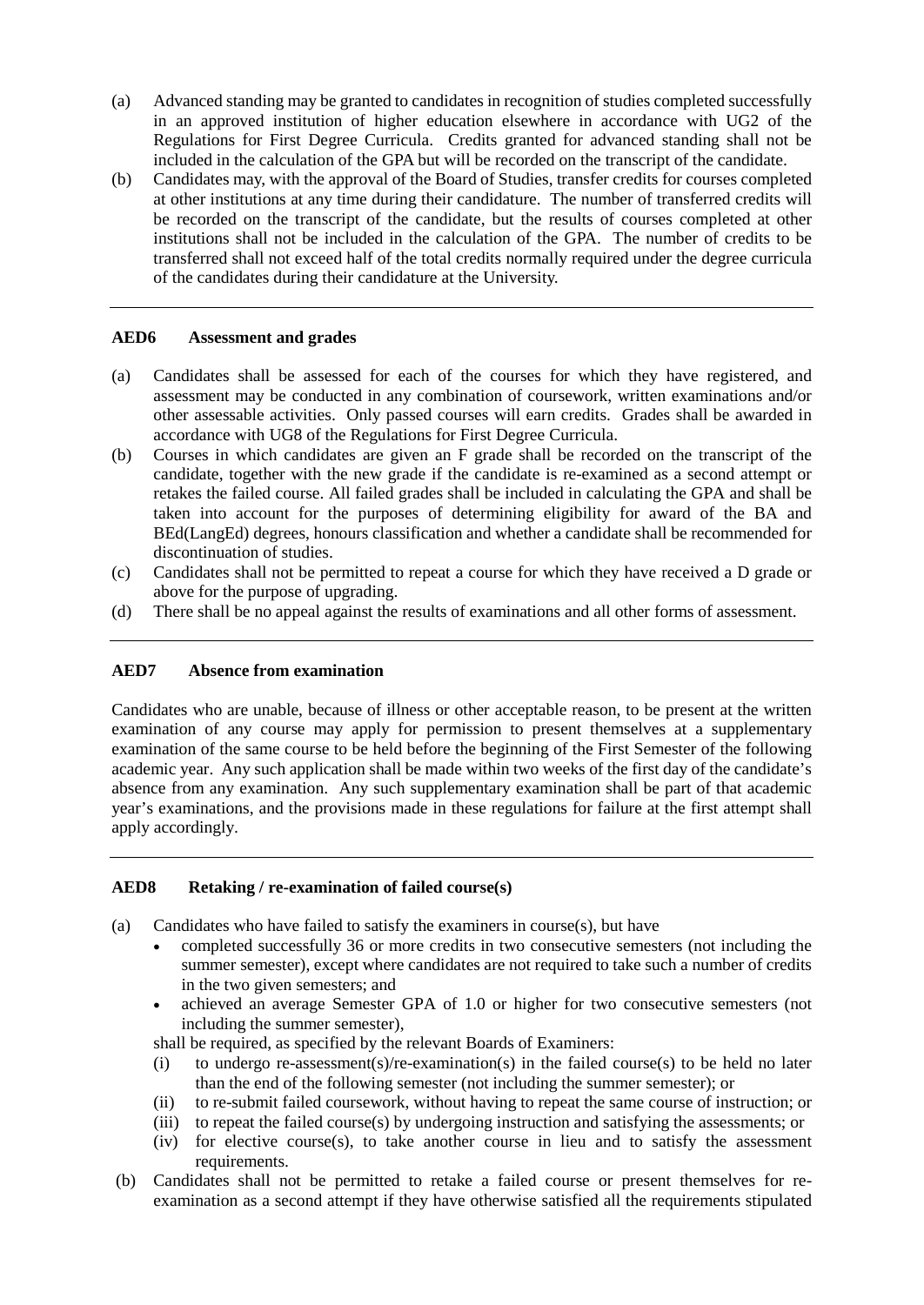in these regulations for the award of the BA and BEd(LangEd) degrees.

#### **AED9 Failure in re-examination**

- (a) Candidates who have failed to satisfy the examiners at re-assessment(s)/re-examination(s), granted under Regulation AED8, of Professional Core (Chinese Language Education) or Professional Core (English Language Education) course(s) offered by the Faculty of Education shall:
	- (i) if these courses total *not more* than 12 credits, normally be permitted to progress to the following year of study and to present themselves for re-examination, in any prescribed form of examination; or
	- (ii) if these courses total *more* than 12 credits, be recommended for discontinuation of their studies as stipulated under Regulation AED10(d).
- (b) Candidates who have failed to satisfy the examiners at a supplementary examination, granted under Regulation AED7, shall be permitted to present themselves for re-assessment, in accordance with Regulation AED8, as directed by the Boards of Examiners.

## **AED10 Discontinuation**

Unless otherwise permitted by the Board of Studies, candidates shall be recommended for discontinuation of their studies, if they have:

- (a) failed to complete successfully 36 or more credits in two consecutive semesters (not including the summer semester), except where candidates are not required to take such a number of credits in the two given semesters; or
- (b) failed to achieve an average Semester GPA of 1.0 or higher for two consecutive semesters (not including the summer semester); or
- (c) failed in Professional Practicum in any year; or
- (d) failed to satisfy the examiners at re-assessment(s)/re-examination(s) of Professional Core (Chinese Language Education) or Professional Core (English Language Education) course(s) offered by the Faculty of Education, granted under Regulation AED8, of more than 12 credits; or
- (e) exceeded the maximum period of registration specified in Regulation AED2.

## **AED11 Award of degrees and honours classifications**

- (a) To be eligible for the award of the degrees of Bachelor of Arts and Bachelor of Education in Language Education, candidates shall have successfully completed the curriculum as stipulated under Regulation AED4.
- (b) Honours classifications for the degrees of Bachelor of Arts and Bachelor of Education in Language Education shall be awarded in five divisions: First Class Honours, Second Class Honours Division One, Second Class Honours Division Two, Third Class Honours, and Pass. The classification of honours shall be determined by the Boards of Examiners for the degrees in accordance with the following Graduation GPA scores (GGPA) stipulated in UG9(a) of Regulations for First Degree Curricula, with all courses taken (including failed courses, but not including courses approved by the Senate graded as 'Pass', 'Fail' or 'Distinction') carrying weightings which are proportionate to their credit value:

| Class of honours            | GGPA range      |
|-----------------------------|-----------------|
| <b>First Class Honours</b>  | $3.60 - 4.30$   |
| <b>Second Class Honours</b> | $(2.40 - 3.59)$ |
| Division One                | $3.00 - 3.59$   |
| Division Two                | $2.40 - 2.99$   |
| Third Class Honours         | $1.70 - 2.39$   |
| Pass                        | $1.00 - 1.69$   |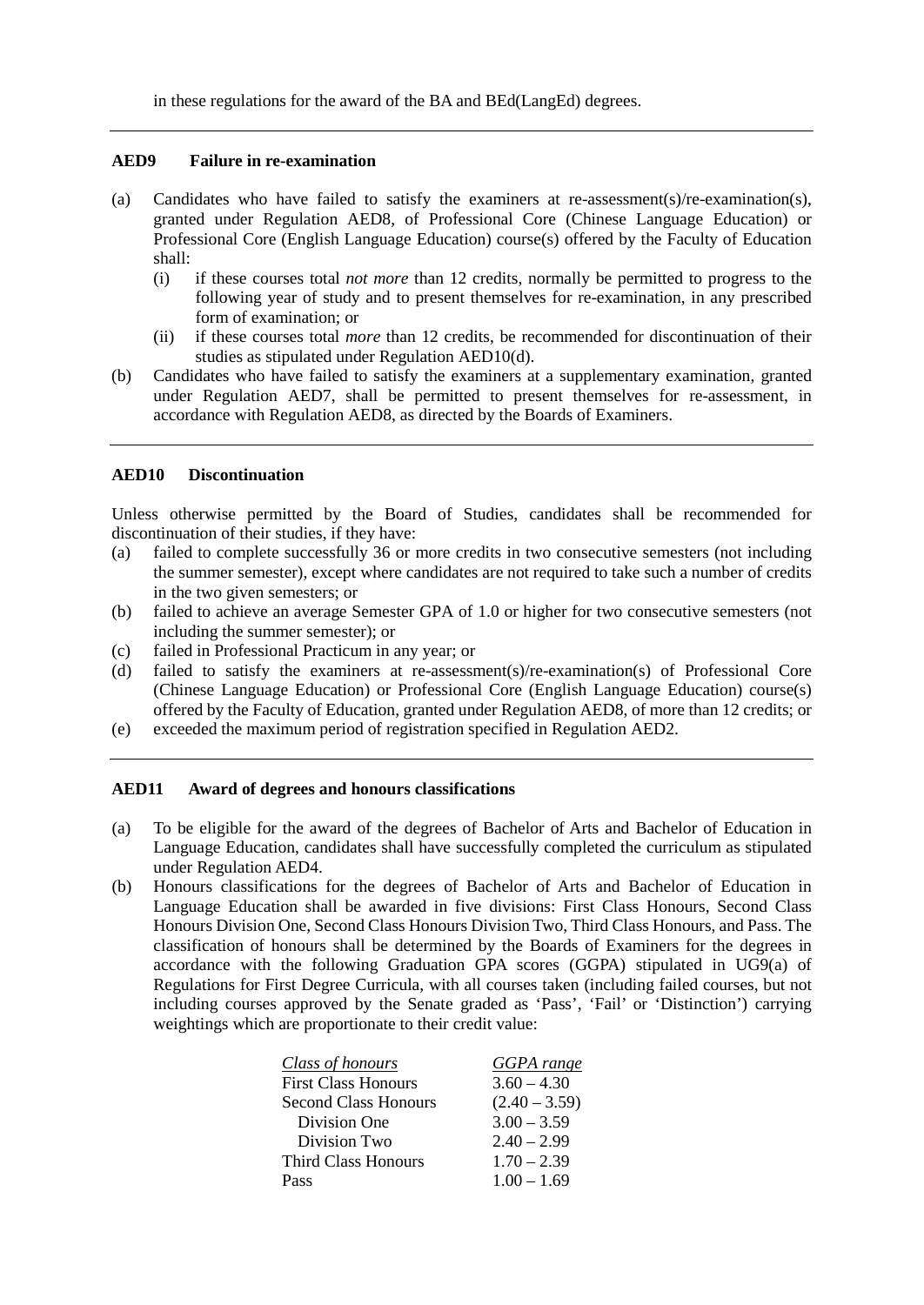- (c) Honours classification may not be determined solely on the basis of a candidate's Graduation GPA and the Boards of Examiners for the degrees may, at their absolute discretion and with justification, award a higher class of honours to a candidate deemed to have demonstrated meritorious academic achievement but whose Graduation GPA falls below the range stipulated above of the higher classification by not more than 0.1 Grade Point.
- (d) A list of candidates who have successfully completed all degree requirements shall be posted on Faculty notice boards.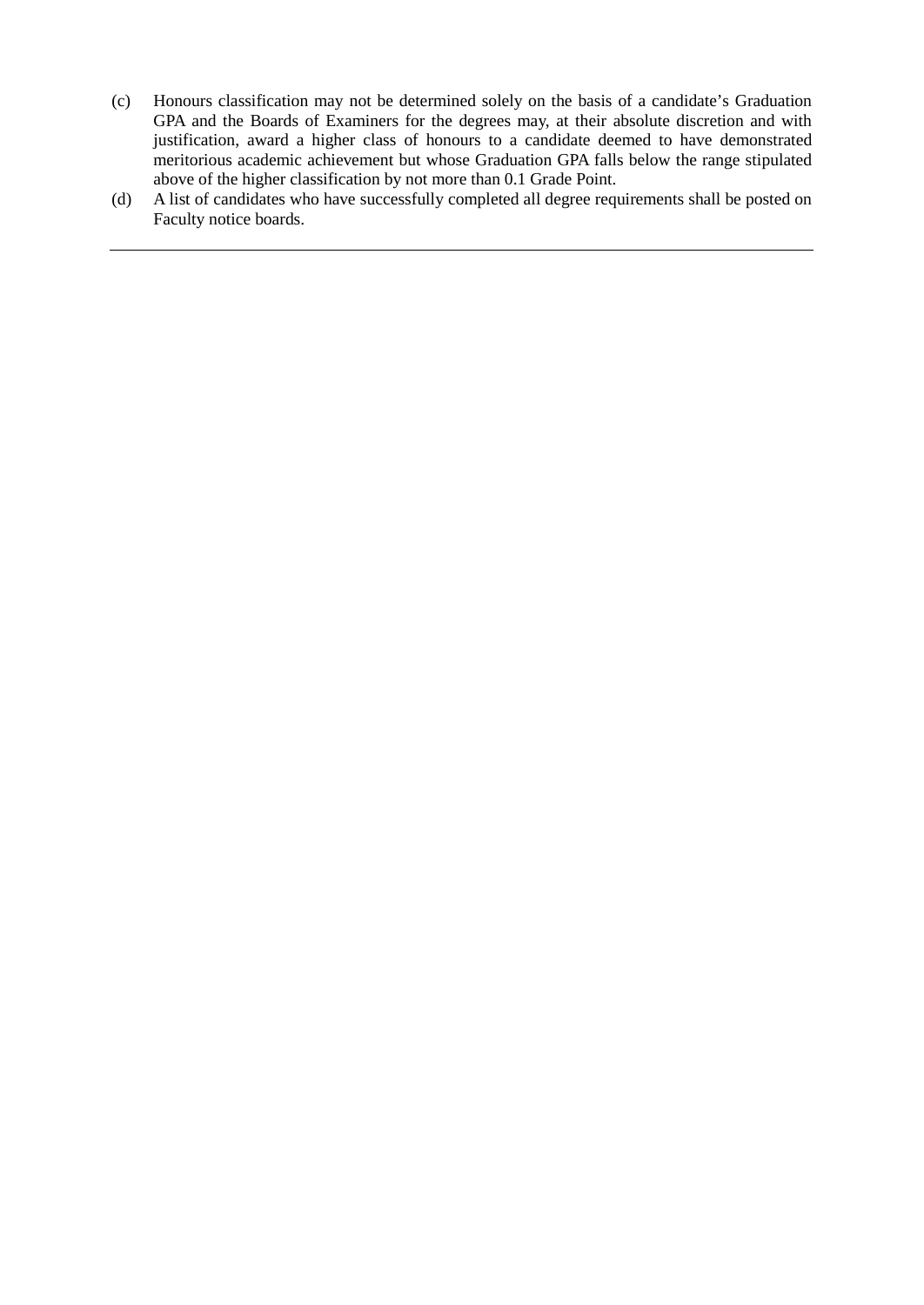# **SYLLABUSES FOR THE DOUBLE DEGREE OF BACHELOR OF ARTS (BA) AND BACHELOR OF EDUCATION IN LANGUAGE EDUCATION (BEd[LangEd])**

Candidates are required to complete courses totaling not fewer than 300 credits in one of the following prescribed programmes:

Major in Chinese Language, Literature and Culture and Professional Core (Chinese Language Education)

- 90 credits in Major in Chinese Language, Literature and Culture,
- 120 credits in Professional Core (Chinese Language Education), including 24 credits in capstone experience,
- [1](#page-5-0)8 credits in language enhancement courses, including 6 credits in Core University English<sup>1</sup>, 6 credits in English in the Discipline and 6 credits in Putonghua,
- 24 credits of courses in the Common Core Curriculum, including one course from each Area of Inquiry, and
- 48 credits in electives.

Major in English Language and Linguistics and Professional Core (English Language Education)

- 78 credits in English Language and Linguistics (24 credits in introductory courses and 54 credits in advanced courses),
- 120 credits in Professional Core (English Language Education), including 24 credits in capstone experience,
- 18 credits in language enhancement courses, including 6 credits in Core University English<sup>1</sup>, 6 credits in English in the Discipline and 6 credits in Chinese language enhancement<sup>[2](#page-5-1)</sup>,
- 24 credits of courses in the Common Core Curriculum, including one course from each Area of Inquiry,
- 60 credits in electives, and
- pass the English Language Proficiency Tests I, II and III administered by the Faculty of Education or their equivalent<sup>[3](#page-5-2)</sup>.

# **FIRST YEAR**

Candidates, who take Major in Chinese Language, Literature and Culture, shall normally take 60 credits, comprising:

- 18 credits in the Major in Chinese Language, Literature and Culture
- 12 credits in the Professional Core (Chinese Language Education)
- A 6-credit Core University English course<sup>1</sup>
- 18 credits of courses in the Common Core Curriculum, including not more than one course from the same Area of Inquiry
- A 6-credit elective

Candidates, who take Major in English Language and Linguistics, shall normally take 60 credits, comprising:

<span id="page-5-0"></span><sup>&</sup>lt;sup>1</sup> Candidates who have achieved Level 5 or above in English Language in the Hong Kong Diploma of Secondary Education Examination, or equivalent, are exempted from this requirement, and Core University English is optional. Those who do not take this course should take an elective course in lieu, see Regulation UG 6.

<span id="page-5-1"></span><sup>&</sup>lt;sup>2</sup> Candidates who have not studied the Chinese language during their secondary education or who have not attained the requisite level of competence in the Chinese language to take CEDU9002 may apply for exemption and take a credit-bearing Cantonese or Putonghua language course offered by the School of Chinese (especially for international and exchange students) or take an elective in lieu. Candidates from the Mainland shall take CUND9002 Practical Chinese and Hong Kong Society or CUND9003 Cantonese for Non-Cantonese Speaking Students.

<span id="page-5-2"></span><sup>3</sup> Language Proficiency Assessment for Teachers (English Language) of the Hong Kong Examinations and Assessment Authority (HKEAA).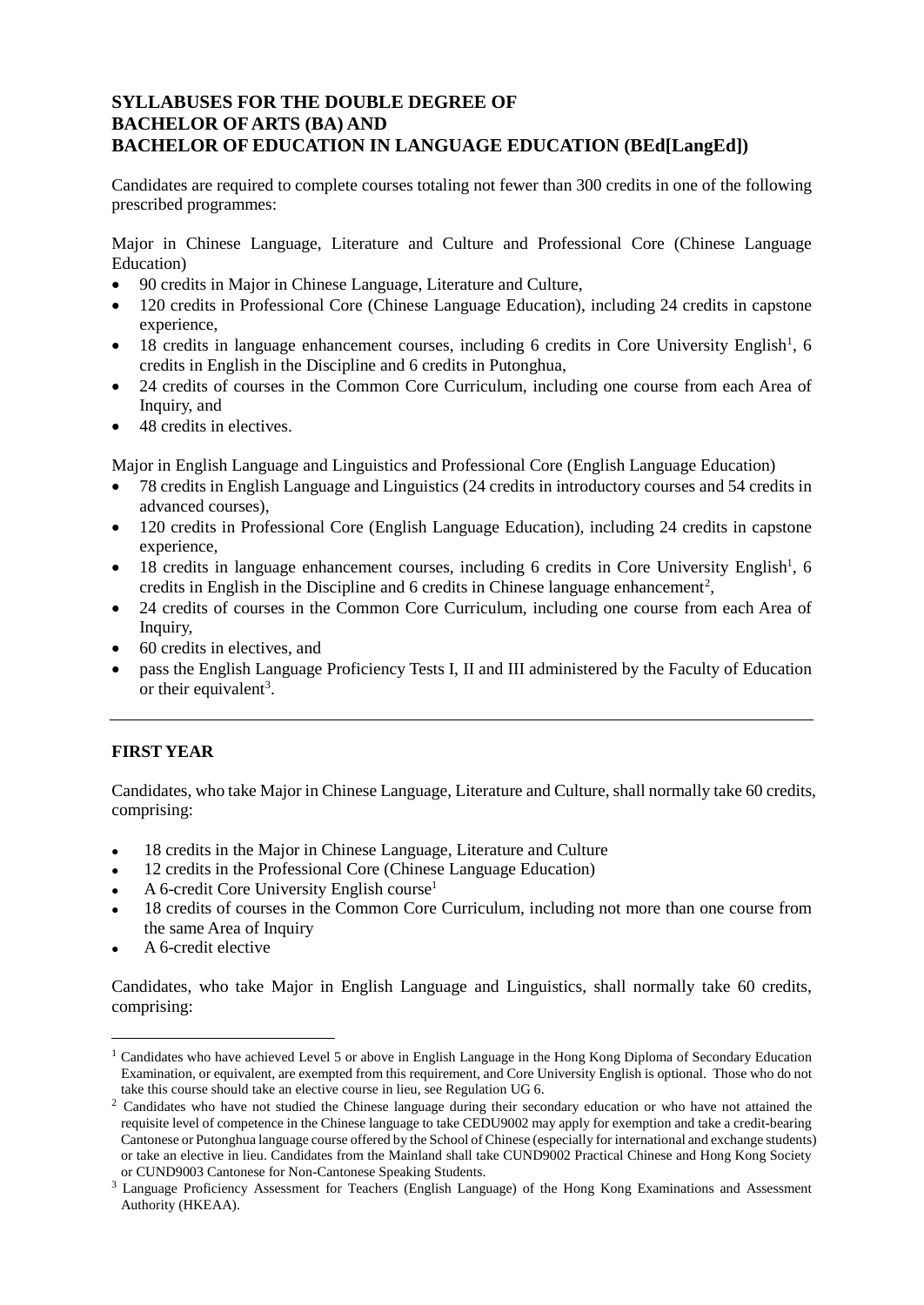- 12 credits in the Major in English Language and Linguistics
- 12 credits in the Professional Core (English Language Education)
- A 6-credit Core University English course1
- 18 credits of courses in the Common Core Curriculum, including not more than one course from the same Area of Inquiry
- 12 credits in electives

# **SECOND YEAR**

Candidates, who take Major in Chinese Language, Literature and Culture, shall normally take 60 credits, comprising:

- 18 credits in the Major in Chinese Language, Literature and Culture
- 18 credits in Professional Core (Chinese Language Education), including 6 credits in External experience in summer
- A 6-credit course in the Common Core Curriculum
- A 6-credit Putonghua course
- A 6-credit English in the Discipline course
- A 6-credit elective

Candidates, who take Major in English Language and Linguistics, shall normally take 60 credits, comprising:

- 12 credits in the Major in English Language and Linguistics
- 18 credits in Professional Core (English Language Education), including 6 credits in External experience in summer
- A 6-credit course in the Common Core Curriculum
- A 6-credit English in the Discipline course
- 18 credits in electives

# **THIRD YEAR**

Candidates, who take Major in Chinese Language, Literature and Culture, shall normally take 60 credits, comprising:

- 24 credits in the Major in Chinese Language, Literature and Culture
- 18 credits in Professional Core (Chinese Language Education), including 6 credits in Communitybased Professional Practicum
- 18 credits in electives

Candidates, who take Major in English Language and Linguistics, shall normally take 60 credits, comprising:

- 18 credits in the Major in English Language and Linguistics
- 18 credits in Professional Core (English Language Education), including 6 credits in Communitybased Professional Practicum
- 24 credits in electives

# **FOURTH YEAR**

Candidates, who take Major in Chinese Language, Literature and Culture, shall normally take 60 credits, comprising: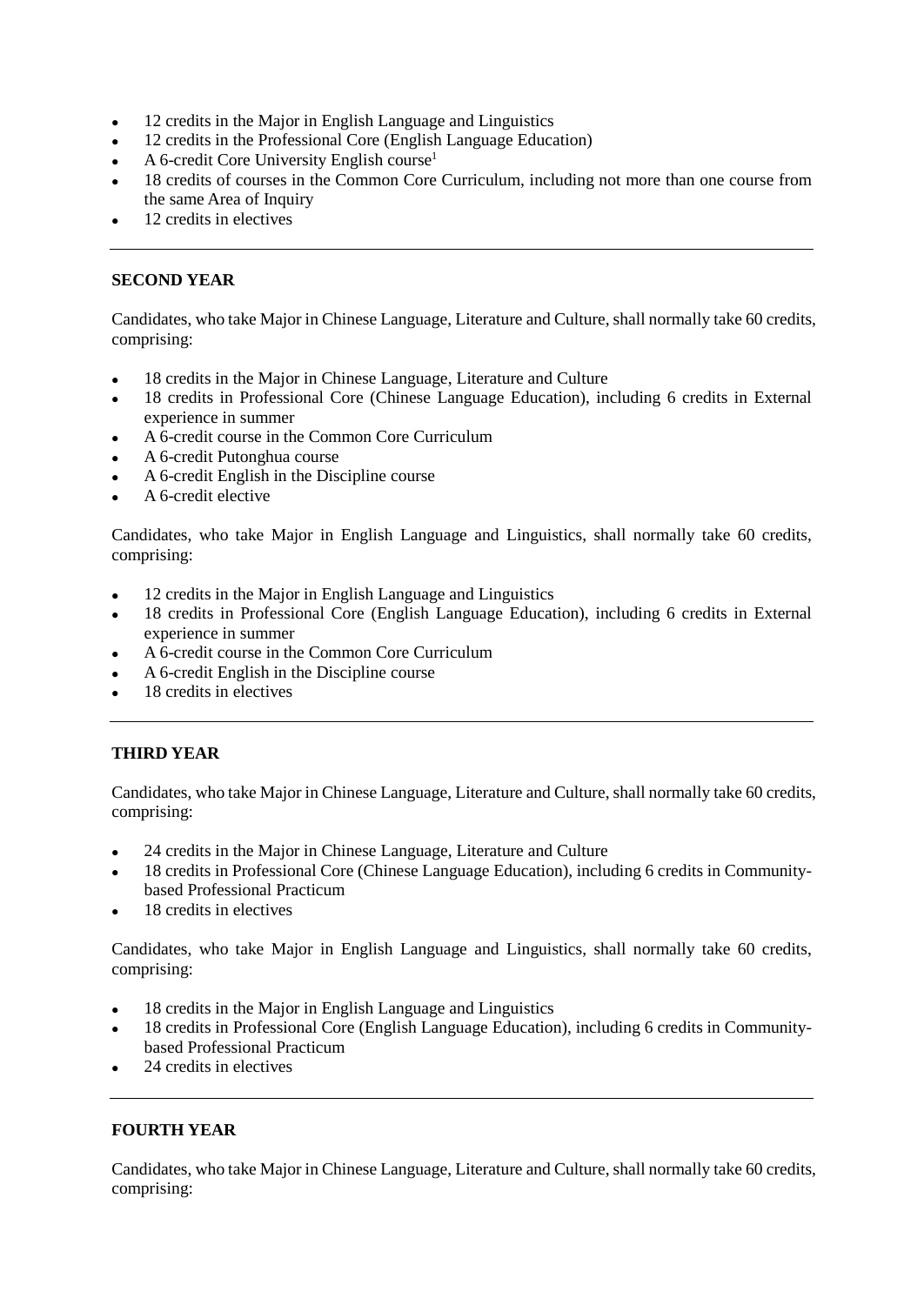- 12 credits in the Major in Chinese Language, Literature and Culture
- 42 credits in Professional Core (Chinese Language Education), including 12 credits in Professional Practicum to be taken in the first semester [4](#page-7-0)
- A 6-credit elective

Candidates, who take Major in English Language and Linguistics, shall normally take 60 credits, comprising:

- 18 credits in the Major in English Language and Linguistics
- 42 credits in Professional Core (English Language Education), including 12 credits in Professional Practicum to be taken in the first semester 4

# **FIFTH YEAR**

Candidates, who take Major in Chinese Language, Literature and Culture, shall normally take 60 credits, comprising:

- 18 credits in the Major in Chinese Language, Literature and Culture
- 30 credits in Professional Core (Chinese Language Education), including 12 credits in Professional Practicum to be taken in the second semester 4
- 12 credits in electives

Candidates, who take Major in English Language and Linguistics, shall normally take 60 credits, comprising:

- 18 credits in the Major in English Language and Linguistics
- 30 credits in Professional Core (English Language Education), including 12 credits in Professional Practicum to be taken in the second semester 4
- A 6-credit Chinese language course<sup>2</sup>
- A 6-credit elective

# **MAJOR IN CHINESE LANGUAGE, LITERATURE AND CULTURE**

Candidates majoring in Chinese Language, Literature and Culture are required to complete at least 90 credits from the courses below which should include:

- 1. core courses (30 credits) to be completed by the end of the second year of study;
- 2. elective courses (60 credits) with:
	- a. at least 54 credits of advanced courses;
	- b. no more than 6 credits of introductory courses; and
	- c. at least 36 credits from the course list of Chinese Language and Literature.

# **CORE COURSES** (30 credits)

Students must attain a Level 5 or above either in Chinese Language or Chinese Literature in the Hong Kong Diploma of Secondary Education (HKDSE) Examination, or an equivalent standard in another public examination, for admission to CHIN1103, CHIN1116, CHIN1117, CHIN1118, CHIN1119,

<span id="page-7-0"></span> <sup>4</sup> Candidates are required to undertake professional practicum that spans over the first semester in fourth year and the second semester in fifth year, and hence, will not normally be allowed to enroll on non-Education campus-based courses during that period.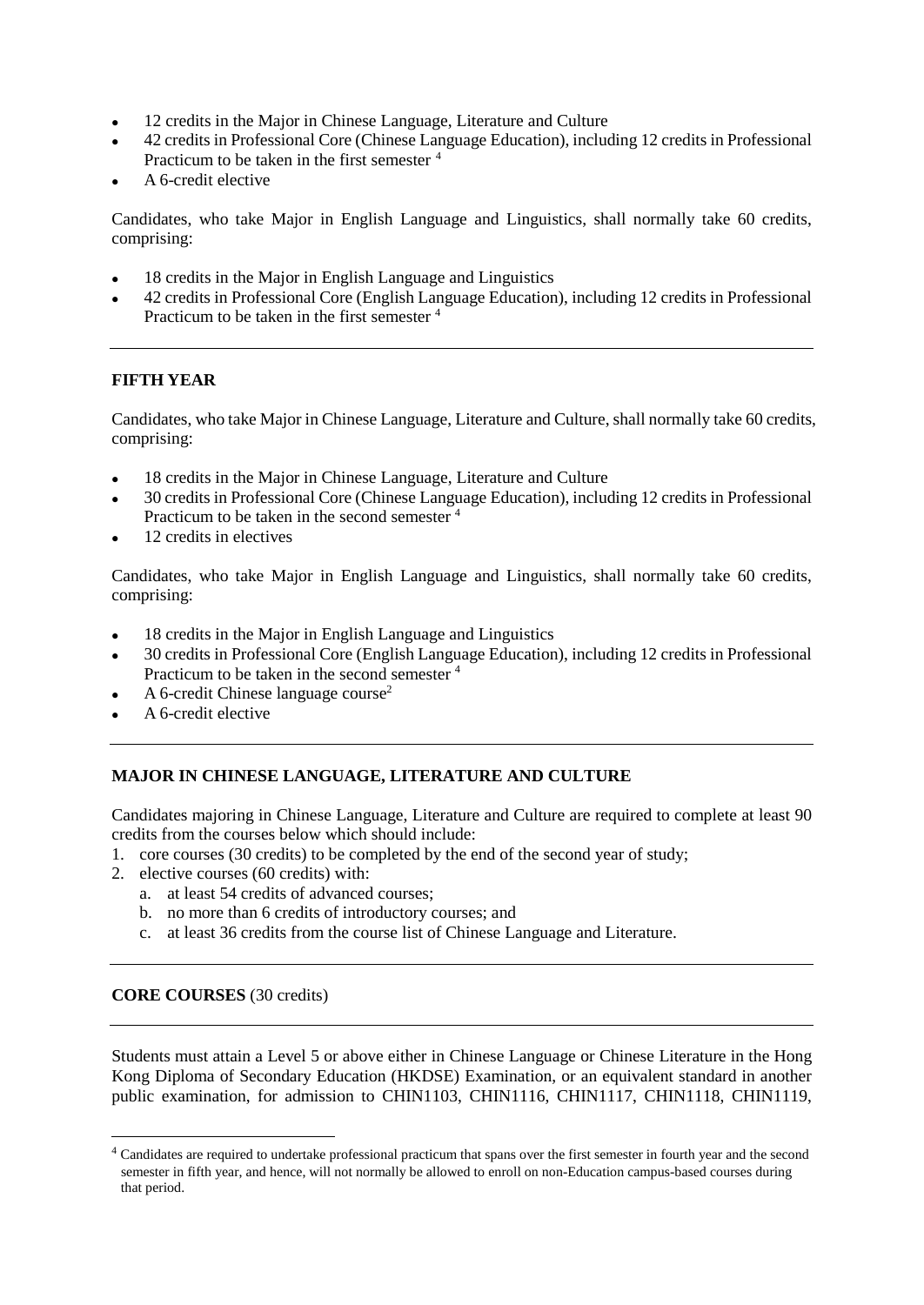CHIN1121, CHIN1123, CHIN1126, and CHIN1127. Candidates are required to complete 30 credits from any of the core courses below by the end of the second year of study:

| Introduction to standard works in modern Chinese literature (6 credits) |
|-------------------------------------------------------------------------|
| General introduction to modern Chinese language (6 credits)             |
| General introduction to classical Chinese language (6 credits)          |
| Introduction to classical Chinese literature (6 credits)                |
| Introduction to literary studies (6 credits)                            |
| Introduction to contemporary Chinese literature (6 credits)             |
| The story of Mandarin (6 credits)                                       |
| Introduction to classical Chinese popular literature (6 credits)        |
| Introduction to Chinese linguistics (6 credits)                         |
| Introduction to Chinese thought (6 credits)                             |
| Traditional Chinese culture (6 credits)                                 |
|                                                                         |

## **ELECTIVE COURSES** (60 credits)

Candidates are required to complete at least 60 credits of elective courses from the following two course lists, with at least 54 credits of advanced courses and no more than 6 credits of introductory courses, including at least 36 credits from Chinese Language and Literature courses.

#### **A. CHINESE LANGUAGE AND LITERATURE**

#### **Introductory Courses**

| <b>CHIN1103</b> | Introduction to standard works in modern Chinese literature (6 credits) |
|-----------------|-------------------------------------------------------------------------|
| <b>CHIN1107</b> | Creative writing (6 credits)                                            |
| <b>CHIN1109</b> | Introduction to Chinese women's literature (6 credits)                  |
| <b>CHIN1115</b> | Study of the Confucian canons and modern society (6 credits)            |
| <b>CHIN1116</b> | General introduction to modern Chinese language (6 credits)             |
| <b>CHIN1117</b> | General introduction to classical Chinese language (6 credits)          |
| <b>CHIN1118</b> | Introduction to classical Chinese literature (6 credits)                |
| <b>CHIN1119</b> | Introduction to literary studies (6 credits)                            |
| <b>CHIN1120</b> | Global approaches to Chinese literature (6 credits)                     |
| <b>CHIN1121</b> | Introduction to contemporary Chinese literature (6 credits)             |
| <b>CHIN1122</b> | Chinese literature in the twentieth century (6 credits)                 |
| <b>CHIN1123</b> | The Story of Mandarin (6 credits)                                       |
| <b>CHIN1124</b> | Chinese dialects and sociolinguistics (6 credits)                       |
| <b>CHIN1125</b> | Trends of modern Chinese literary thoughts (6 credits)                  |
| <b>CHIN1126</b> | Introduction to classical Chinese popular literature (6 credits)        |
| <b>CHIN1127</b> | Introduction to Chinese linguistics (6 credits)                         |
| <b>CHIN2121</b> | Prose up to the nineteenth century (6 credits)                          |
| <b>CHIN2123</b> | Shi poetry up to the nineteenth century (6 credits)                     |
| <b>CHIN2125</b> | <i>Ci</i> poetry up to the nineteenth century (6 credits)               |
| <b>CHIN2127</b> | Classical Chinese fiction (6 credits)                                   |
|                 |                                                                         |

#### **Advanced Courses**

- CHIN2122 Prose: selected writers (6 credits)
- CHIN2124 *Shi* poetry: selected writers (6 credits)
- CHIN2126 *Ci* poetry: selected writers (6 credits)
- CHIN2130 Modern Chinese literature (1917-1949): fiction (6 credits)
- CHIN2132 Contemporary Chinese literature (since 1949): fiction (6 credits)
- CHIN2136 Classical Chinese literary criticism (6 credits)
- CHIN2138 Chinese etymology (6 credits)
- CHIN2139 Chinese phonology (6 credits)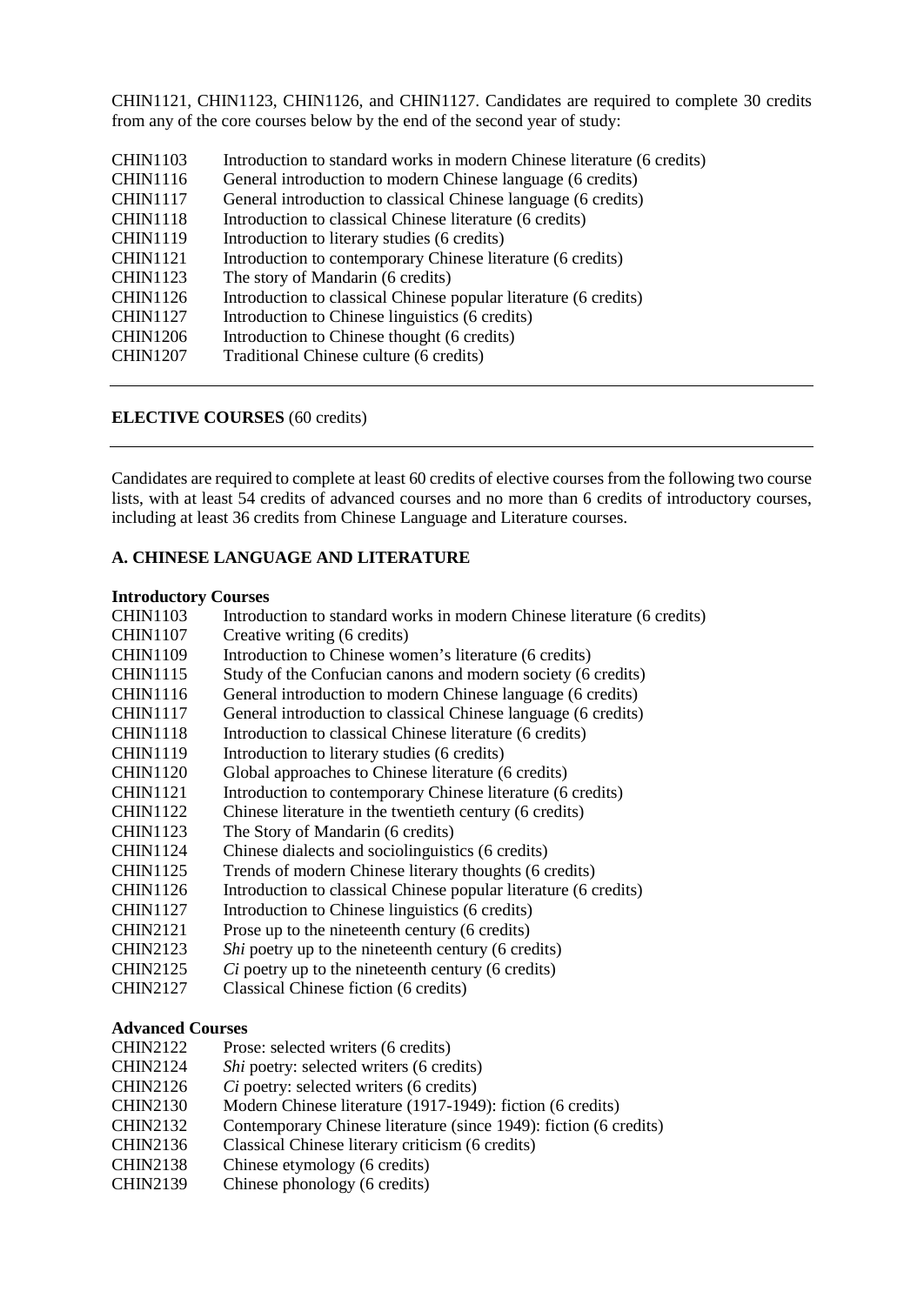CHIN2145 Chinese theatre during the Yuan, Ming, and Qing periods (6 credits) CHIN2146 The "sickly beauties": gender and illness in late imperial China (6 credits) CHIN2147 Reading of classical Chinese texts (6 credits) CHIN2149 Chinese language from social perspectives (6 credits) CHIN2150 A comprehensive survey of Chinese linguistics (6 credits) CHIN2151 Gender and sexuality in Ming and Qing fiction (6 credits) CHIN2152 Literature, modernity and nation in twentieth-century China (6 credits) CHIN2153 Sinophone literature and film (6 credits) CHIN2154 Taiwan literature from the Japanese colonial period to the 1990s (6 credits) CHIN2159 Chinese documentation (6 credits) CHIN2162 Cantonese linguistics (6 credits) CHIN2164 The *Analects* and Chinese culture (6 credits) CHIN2168 Modern Chinese grammar (6 credits) CHIN2169 Modern Chinese rhetoric (6 credits) CHIN2170 Study of *Zuo Zhuan* (6 credits) CHIN2171 Women's autobiographical writing in late Imperial China (6 credits) CHIN2172 Hong Kong literature (6 credits) CHIN2173 Topical studies of classical Chinese fiction (6 credits) CHIN2174 Literature in late Qing and early Republican China (6 credits) CHIN2175 Historical-comparative linguistics and Chinese dialectology (6 credits) CHIN2176 Chinese children's literature (6 credits) CHIN2177 Chinese lexicology (6 credits) CHIN2178 Topical studies of modern Chinese literature (6 credits) CHIN2179 Topical studies of classical Chinese popular literature (6 credits) CHIN2180 Topical studies of classical Chinese literature (6 credits) CHIN2181 Selected topics in *shi* poetry (6 credits) CHIN2182 Selected topics in *ci* and *qu* poetry (6 credits) CHIN2183 Introduction to Hong Kong Cantopop lyrics (6 credits) CHIN2184 Understanding Hong Kong through mass media (6 credits) CHIN2185 Ghostly Hong Kong: Otherworldly configurations (6 credits)

## B. **CHINESE CULTURE**

# **Introductory Courses**

| <b>CHIN1206</b> | Introduction to Chinese thought (6 credits)                   |
|-----------------|---------------------------------------------------------------|
| <b>CHIN1207</b> | Traditional Chinese culture (6 credits)                       |
| <b>CHIN1214</b> | Chinese and western cultures: a comparative study (6 credits) |
| <b>CHIN2231</b> | Religious Daoism and popular religions in China (6 credits)   |
| <b>CHIN2241</b> | History of Chinese civilization (6 credits)                   |

CHIN2190 Field trip on Chinese language, literature, and culture (6 credits)

# **Advanced Courses**

- CHIN2251 Chinese philosophy I: Confucianism (6 credits)
- CHIN2252 Chinese philosophy II: Daoism (6 credits)
- CHIN2253 Chinese philosophy III: Buddhism (6 credits)
- CHIN2254 Christianity and Chinese culture (6 credits)
- CHIN2264 Chinese eroticism (6 credits)
- CHIN2266 History education and Chinese culture (6 credits)
- CHIN2268 History of China-West cultural exchanges (6 credits)
- CHIN2272 School education in Chinese history (6 credits)
- CHIN2274 History of material culture (6 credits)
- CHIN2275 The culture of flower in China (6 credits)
- CHIN2277 Islam and Chinese culture (6 credits)
- CHIN2278 Travel and economic development in Chinese history (6 credits)
- CHIN2279 Neo-Confucianism in Song-Ming periods and contemporary religions and ethics (6 credits)
- CHIN2280 Publishing and culture in Chinese history (6 credits)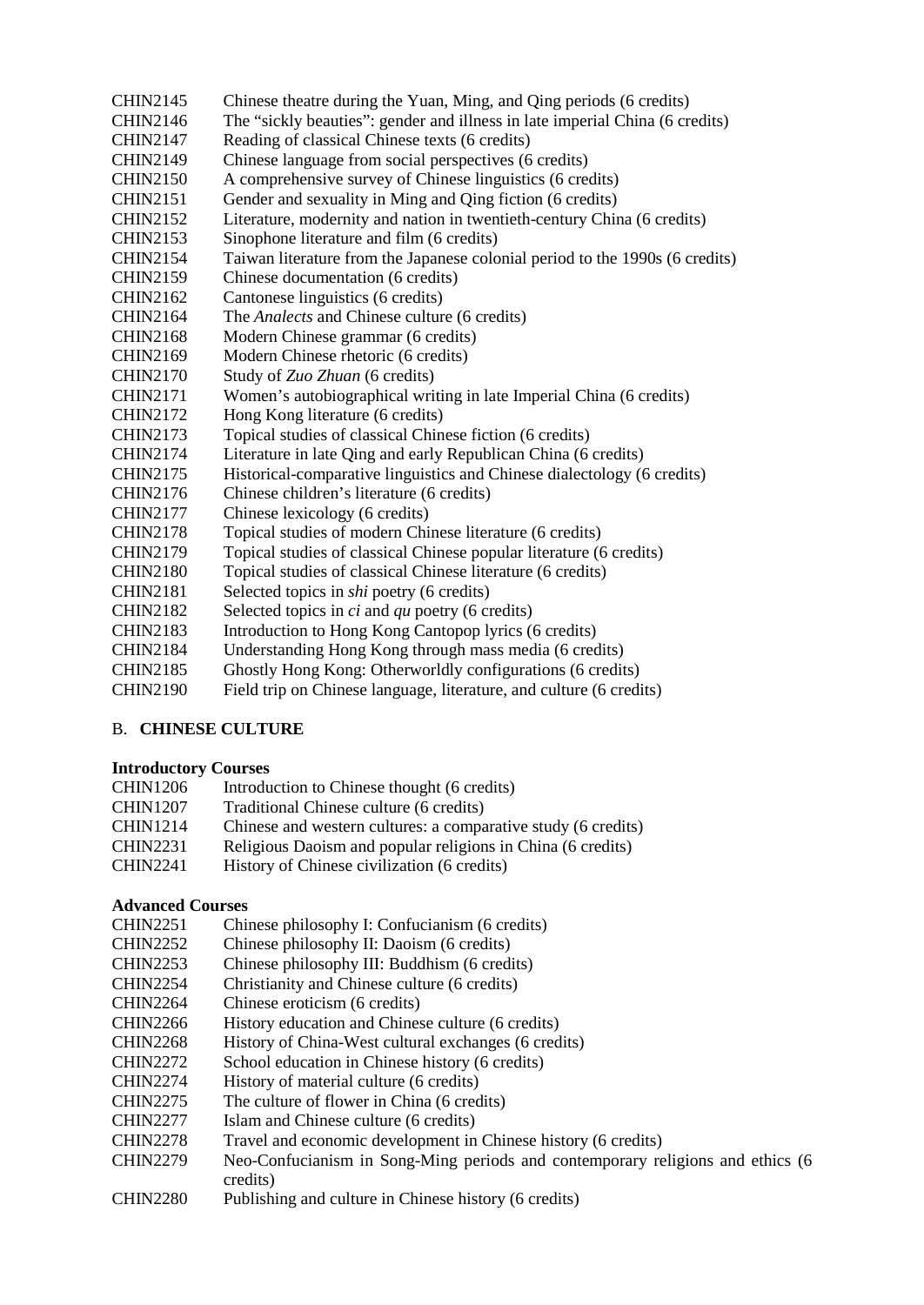# **PROFESSIONAL CORE (CHINESE LANGUAGE EDUCATION)** (120 credits)

(for candidates majoring in Chinese Language, Literature and Culture)

The Professional Core (Chinese Language) aims at providing the double degree students with a solid professional training to prepare them as critically aware, responsive and responsible teachers who are both grounded in the theoretical foundations of education and curriculum and well-versed in the practical skills and strategies of teaching professionals in the Chinese language subject. All through the curriculum, a strong emphasis is placed on enabling students to make connections between theory and practice, and between classroom issues and the larger social, cultural, economic and political contexts in which classroom practice is situated.

Candidates are required to complete a total of 120 credits in the manner specified below.

# **Integrated Courses** (24 credits)

## **Becoming a Teaching Professional**

*Becoming a Teaching Professional* is a two-year, broad-based, foundational component aims at developing and building students' identities and capacities as teaching professionals. There are two parts in the component entitled, *Education in a Globalised Society*, and *Understanding Teaching and Learning*. These courses integrate sociological, psychological and pedagogical perspectives on education to explore a range of educational issues and concepts and core pedagogical theories and practices in their major subject area. During the two-year course, students will critically explore these educational issues, concepts and practices through their own experiences and contextualized scenarios, which have been designed to foster reflection, discussion and collaborative problem solving. To engage students in a wider educational community of practice, students will learn both with peers from their major and with students from other subject majors. These courses provide the groundwork for the Years 3 – 5 pedagogy and educational studies courses.

## **Year 1**

# **BBED1101 Becoming a Teaching Professional: Education in a Globalized Society 1** (6 credits) **BBED1102 Becoming a Teaching Professional: Education in a Globalized Society 2** (6 credits)

These courses aim to enable students to reflect on their personal motivation to become a teacher and examine their understandings and beliefs about teaching and learning as well as teachers and learners in ever-changing multileveled contexts that range from the classroom to the global level. These courses also seek to develop students' ability to engage in critical discussion of issues and concerns arising from teaching and learning in such multileveled contexts. These issues and concerns include common ones that confront all teachers across the school curriculum as well as specific ones that challenge teachers of a particular disciplinary major. Students will be introduced to and engage with philosophical, historical and sociological theories and perspectives on schooling and society, and pedagogical theories and approaches in students' disciplinary major. These courses include experiential and contextualized learning opportunities for students through observational visits to schools and classrooms.

100% continuous assessment by coursework: there will be a variety of assessment tasks, including presentations, online critiques, response papers, group project reports.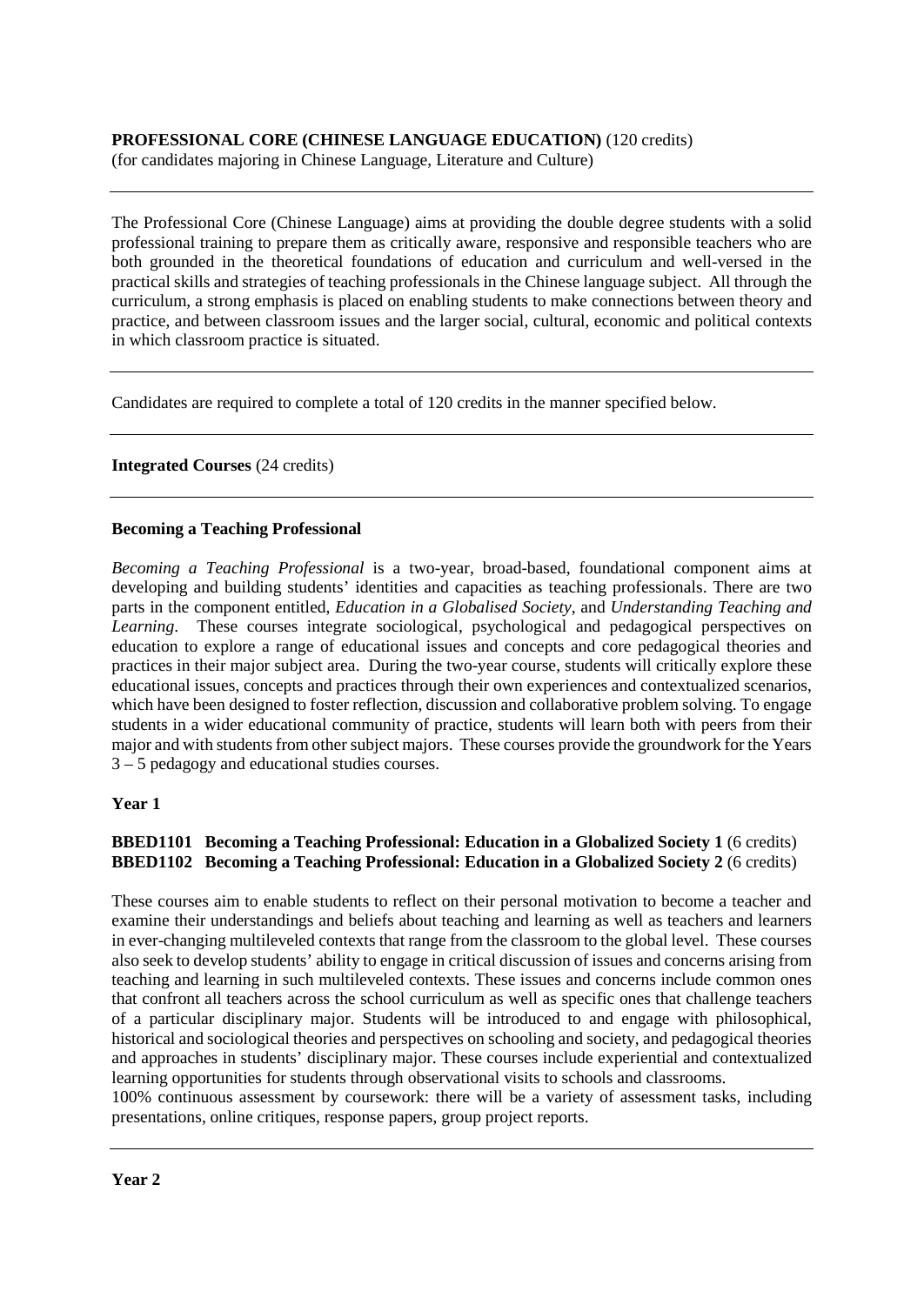## **BBED2101 Becoming a Teaching Professional: Understanding Learning and Teaching 1** (6 credits) **BBED2102 Becoming a Teaching Professional: Understanding Learning and Teaching 2** (6 credits)

These courses build on the understandings and awareness of educational and pedagogical issues and concerns gained in the Year 1 integrated courses and extend and links these to psychological theories and practices of learning, teaching, and child development. These theories are then further linked to the pedagogical realms of teaching and learning, with particular reference to students' disciplinary major and classroom pedagogy. The interconnections amongst the philosophical, sociological, psychological and pedagogical realms are brought to light and critically explored through problemsolving tasks, field experiences, and critical case studies. The course aims to nurture the development of critically-aware, responsive and responsible educators for Hong Kong schools.

100% continuous assessment by coursework: there will be a variety of assessment tasks, including presentations, online critiques, response papers, group project reports.

#### **Pedagogy Courses** (24 credits)

Candidates are required to complete 24 credits of Pedagogy courses specified below.

#### **Year 3**

## **BBED3201 Pedagogy I: Becoming a Competent and Reflective Teacher** (6 credits)

This course focuses on the teaching of Chinese Language at the Primary and Junior Secondary stages of schoolings in Hong Kong. This course gives students advanced training in lesson planning. It allows students to develop teaching and classroom management strategies, and to practice some basic approaches to the teaching of the different language skills – listening, speaking, reading writing and thinking. It also explores effective ways to conduct small class teaching. Using Information Technology to engage learning community building, sharing and collaborative reflection will be introduced. Students will also be guided and encouraged to develop their own professional identities through reflective thinking in their learning and teaching.

100% continuous assessment by coursework.

#### **Year 4**

#### **BBED4202 Pedagogy II: Teaching Chinese in Putonghua and Teaching Putonghua as a Subject** (6 credits)

The course will aim at giving students training in using Putonghua as a medium of instruction and also training students in the teaching of Putonghua as a subject in the primary stages of schoolings in Hong Kong. It includes a number of key language classroom skills, such as explanation, questioning, giving instructions, providing corrective feedback and closing remarks in Putonghua. It also equips students with the competency to use Putonghua to teach Chinese by introducing key concepts and practicing a wide range of instructional approaches in teaching Putonghua.

100% continuous assessment by coursework.

## **BBED4203 Pedagogy III: Becoming a Curriculum Leader** (6 credits)

This course focuses on the teaching Chinese at the Senior Secondary stage of schooling in Hong Kong. Students are encouraged to consolidate their awareness of fundamental teaching skills through close examination of the process and strategies involved in language learning, and of the various approaches used in the teaching of Chinese, particularly in relation to the learning of reading strategies, integrated language skills, and literature appreciation. Meanwhile, the course widens students' vision of the curriculum, in such areas as school-based curriculum development, and curriculum adaptation. Instruction and guidance are also given in the practice of curriculum design and language assessment.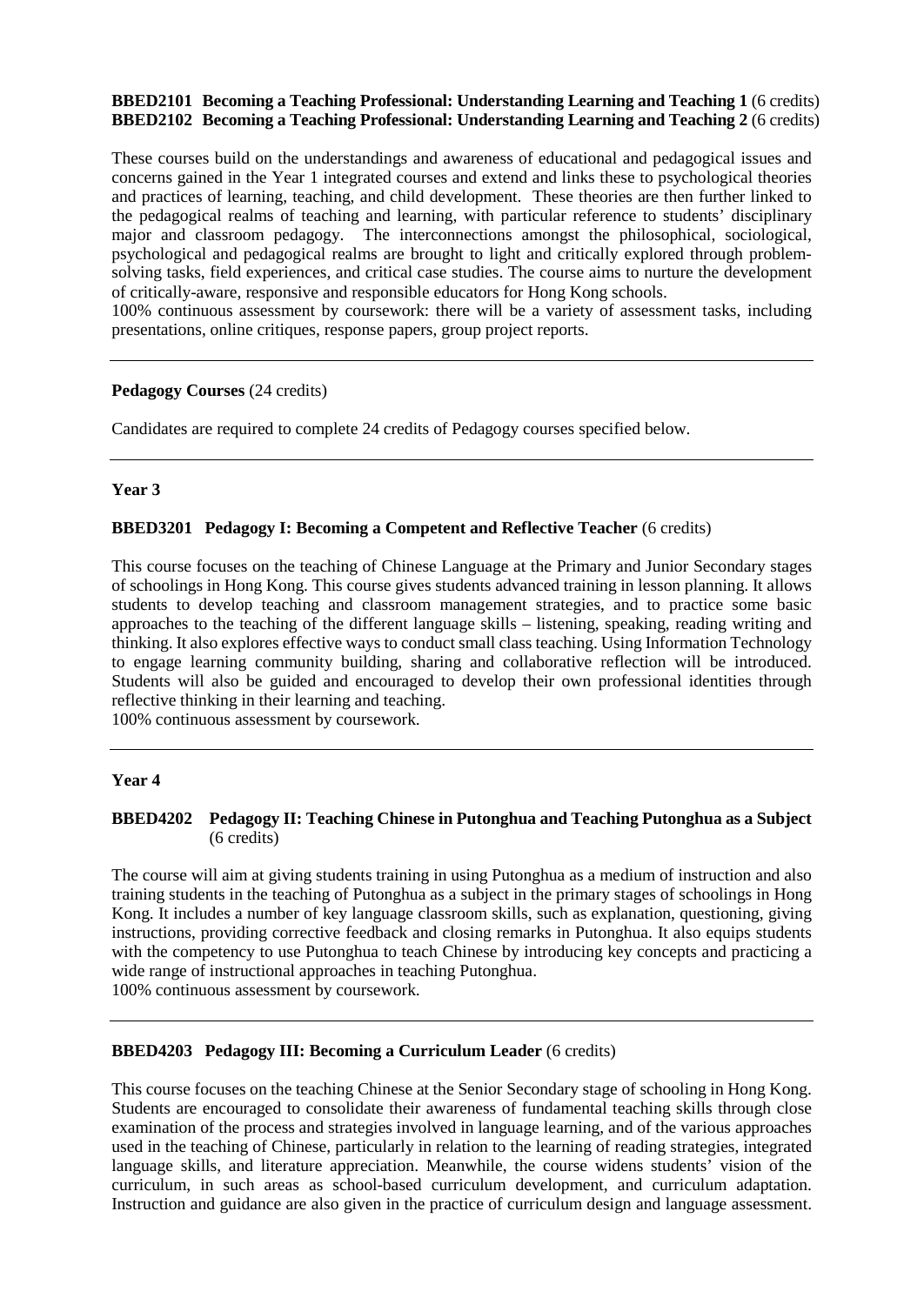Integrating Information Technology components into school-based curriculum, as well as in Chinese Language curriculum will be introduced. Students are guided and encouraged to develop their own professional identities through innovation in their learning and teaching. The course will also equip students with the ability to conduct research in an area of Chinese language education so as to prepare them to be curriculum leaders.

100% continuous assessment by coursework.

## **Year 5**

#### **BBED5204 Pedagogy IV: Becoming a Teacher with Global Vision** (6 credits)

This advanced course moves from the immediate concerns of classroom practice to broader issues of global education needs. Through learning to teach Chinese Elective Modules of Senior secondary learning stage, students will be guided to concern how to engage with the participatory pedagogy of global education, and how global education can work within language learning and across mainstream curricula. ICT application in promoting cross-cultural collaboration will be introduced. This course enables the students to develop the global dimension in the curriculum, and to build up a global concerns classroom through Chinese language and literature teaching.

100% continuous assessment by coursework.

#### **Pedagogical Content Knowledge Courses** (12 credits)

The Pedagogical Content Knowledge (PCK) courses, underpinned by sociocultural theories of language and learning, aim at enabling students to bridge their learning in the Chinese Language, Linguistics and Literature major with their learning the Professional Core (Chinese Language Education). The courses are aligned with the content of the Pedagogy courses in the same year and will prepare students for teaching during the Professional Practicum.

## **Year 4**

#### **BBED4301 PCK I: Learning and Teaching Spoken and Written Discourse** (6 credits)

This course focuses on pedagogical decision-making as it relates to the content of learning. It relates the subject-matter knowledge gained in the Chinese Language, Linguistics and Literature Major to the needs of school students learning Chinese. It introduces students to the importance of being a 'languageaware' teacher, and examines the impact of subject-matter knowledge on pedagogical decisions about the handling of language content. Discourse analysis approaches to language teaching will be introduced.

100% continuous assessment by coursework.

#### **Year 5**

## **BBED5302 PCK II: Language Learning and Teaching from Psycholinguistic and Sociolinguistic Perspectives** (6 credits)

This course builds on the Year 4 Pedagogical Content Knowledge course, by consolidating students' understanding of the importance of being a 'language-aware' teacher, and extending their language awareness. In this course students will engage with psycholinguistic and sociolinguistic perspectives to understand language development in young learners. Students will also examine research in the field, and its implications for language teaching in Chinese education. The course will equip students to make decisions in relation to their handling of language content, based on a sound knowledge of the language area, understanding of the language processing, the language use, and familiarity with different pedagogical approaches.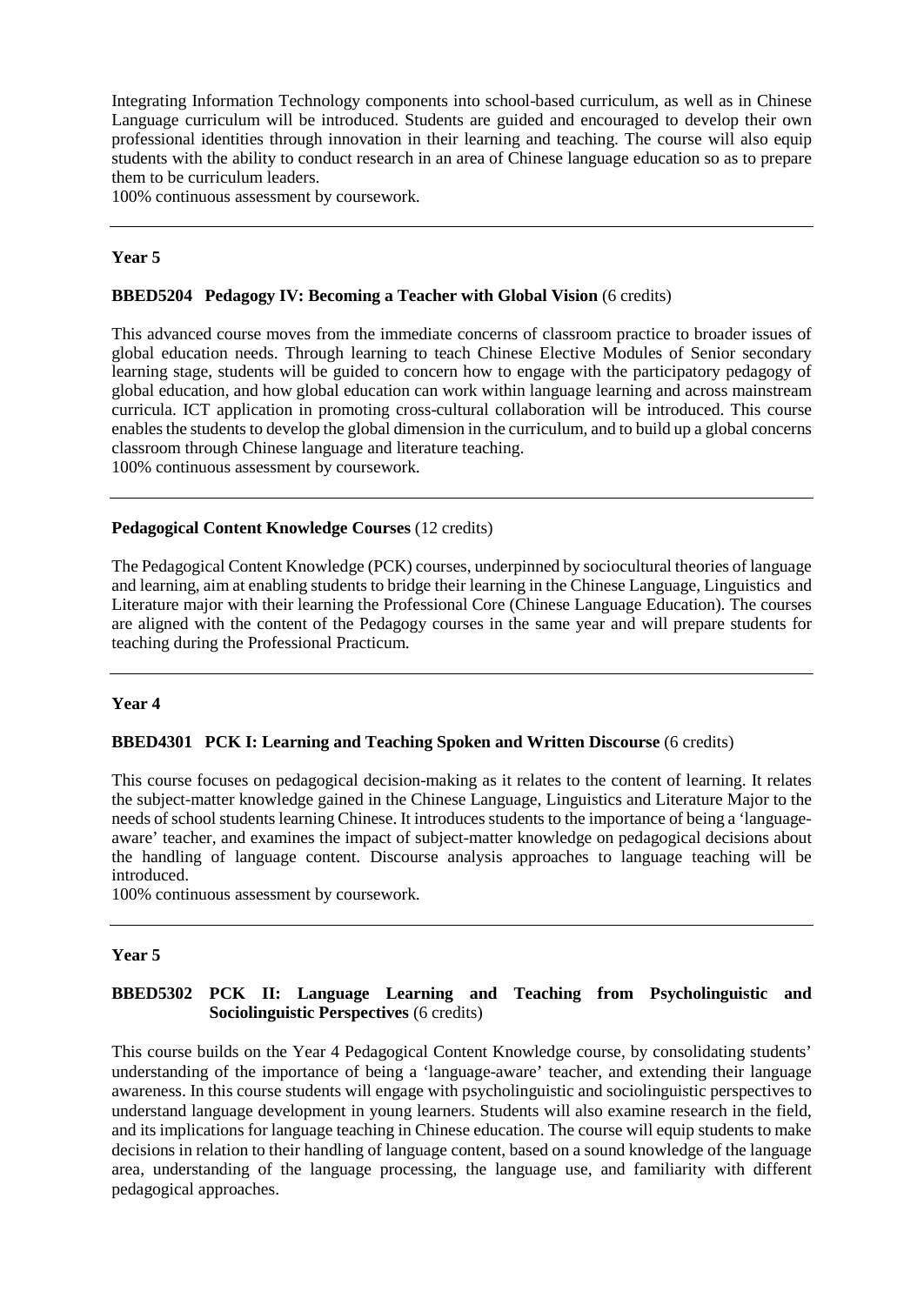100% continuous assessment by coursework.

#### **Educational Studies Core Courses** (18 credits)

The two courses, BBED3002 and BBED4003, aim to enable students to understand and support students at individual level in primary and secondary school contexts. The course content covers topics mainly related to students with diverse learning needs (1), and guidance and counselling (2).

\_\_\_\_\_\_\_\_\_\_\_\_\_\_\_\_\_\_\_\_\_\_\_\_\_\_\_\_\_\_\_\_\_\_\_\_\_\_\_\_\_\_\_\_\_\_\_\_\_\_\_\_\_\_\_\_\_\_\_\_\_\_\_\_\_\_\_\_\_\_\_\_\_\_\_

#### **Year 3**

#### **BBED3002 Learning Support 1 - Catering for Diverse Learning Needs** (6 credits)

While there are numerous benefits, inclusive schools face many challenges in educating students with diverse learning needs. This focus on inclusive education is an international concern and one that the Hong Kong government has embraced since 1997. Particular emphasis is given to supporting students with different types of disabilities, such as specific learning difficulties, intellectual disabilities, autism spectrum disorder, and ADHD in the context of inclusive schools. The impact of disability on learning will also be examined, and attention will be given to teachers' pedagogical knowledge and classroom management skills in response to students' diverse learning needs in the classroom. Collaborative teamwork with other professionals and family will be emphasized as these contribute to successful student outcomes. Current issues and trends in special education within both international and Hong Kong contexts will be explored.

100% continuous assessment by coursework: assessment tasks will include issue-based problemsolving exercises and an issue paper on each student's topic of interest. \_\_\_\_\_\_\_\_\_\_\_\_\_\_\_\_\_\_\_\_\_\_\_\_\_\_\_\_\_\_\_\_\_\_\_\_\_\_\_\_\_\_\_\_\_\_\_\_\_\_\_\_\_\_\_\_\_\_\_\_\_\_\_\_\_\_\_\_\_\_\_\_\_\_\_

## **Year 4**

#### **BBED4001 Social and Philosophical Foundations of Education** (6 credits)

This course examines educational problems from the perspectives of classic and contemporary figures in sociology and philosophy. These two disciplines play complementary roles in clarifying both the conceptual foundations and the empirical assumptions that serve as the foundation of much debate over the means and ends of education. Students will engage deeply with major texts in these two fields and apply them to problems currently facing educators in Hong Kong and the rest of the world.

100% continuous assessment by coursework: the course would employ a range of teaching and learning activities, and assessment tasks. They include analysis of selected issues, student presentation, and/or discussion in class and e-forum.

## **BBED4003 Learning Support 2 - Understanding and Guiding Whole-Person Development** (6 credits)

This course reviews major theories, concepts and research on child and adolescent development and behaviour, and examines ways of guiding, counselling and supporting them in their whole-person development in school settings. The course will explore: (i) major theories of child and adolescent development; (ii) the interdependency of different aspects of development, i.e., physical, cognitive, social-emotional, and peer relationships; (iii) basic concepts and strategies in developmental, preventive and remedial guidance; (iv) the roles of teachers in guidance and counselling; (v) knowledge and strategies in supporting students with mental health issues; and (vi) guiding students on career and life planning.

100% continuous assessment by coursework. The assessment tasks will include issue-based problemsolving exercises and a reflective essay on a self-selected topic which is relevant to the course.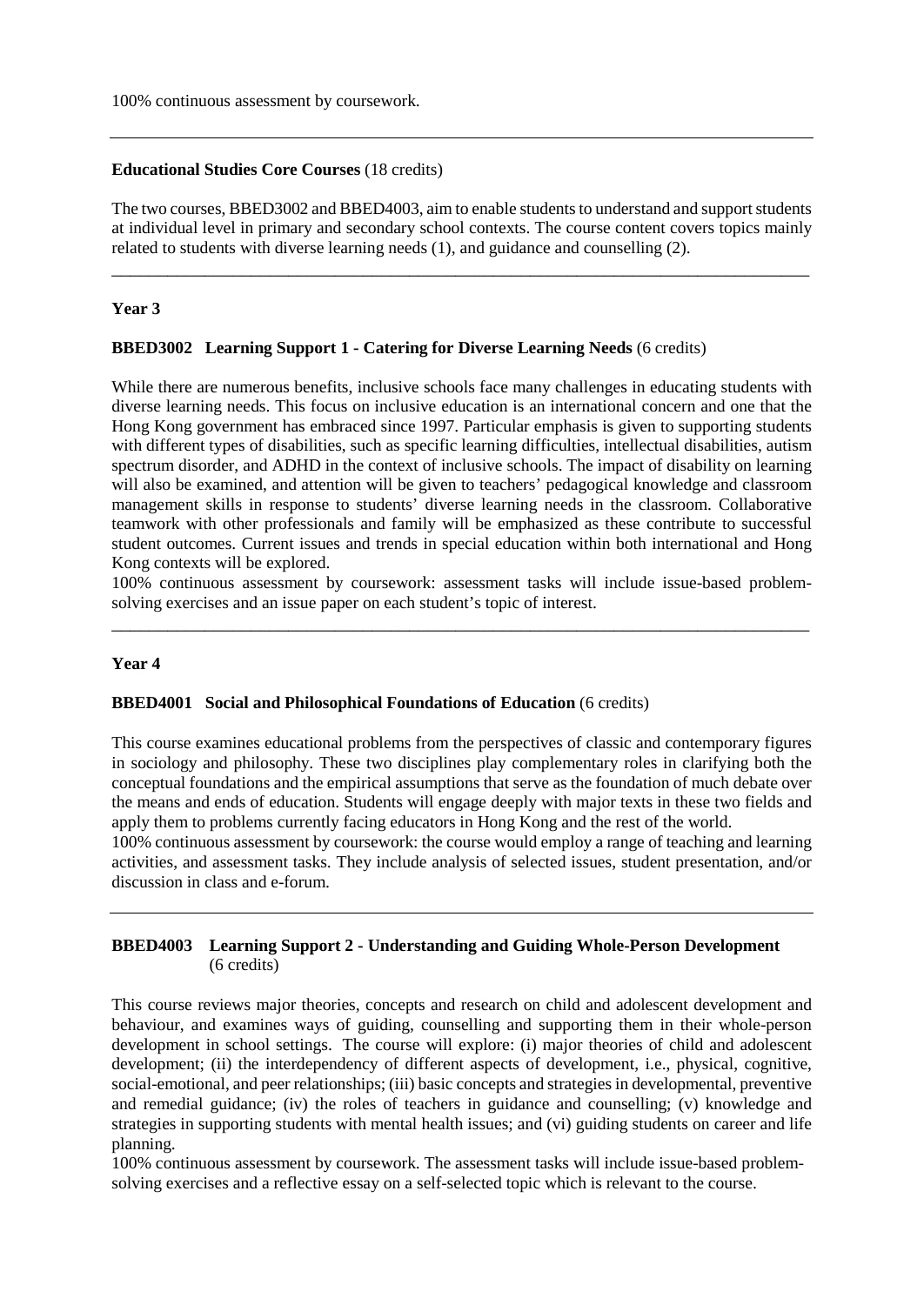## **Educational Studies Elective Courses** (6 credits)

#### **Year 5**

Candidates are required to complete not fewer than 6 credits from the courses listed below in Year five. Some of the courses listed below may not be offered every year.

## **BBED5021 Professional Ethics in Teaching** (6 credits)

This elective will enable participants to explore a range of ethical issues which confront them as teachers in teaching, assessment, and evaluation practice. It will draw on ethical theories and professional codes of conduct to enable them to develop an understanding of their professional responsibilities as teachers and identify effective strategies for dealing appropriately with commonly occurring ethical dilemmas. 100% continuous assessment by coursework: the course would employ a range of teaching and learning activities, and assessment tasks. They include analysis of selected issues, student presentation, and/or discussion in class and e-forum.

#### **BBED5025 Policy, Improvement, and Leadership in Schools** (6 credits)

This course will investigate the themes of policy, improvement, and leadership in schools (PILS). Students will examine the roles of teachers and administrators in leadership and in the interpretation and enactment of school reform and school improvement policies. Students will also examine the school- and system-level factors necessary for improvement to take place. The course will utilize cases, theory, and empirical research that take on these themes, within and beyond in Hong Kong. With a focus on underserved student populations, PILS equips teachers with a deep understanding of how teachers and teaching are situated in broader aims of improving educational opportunity. 100% continuous assessment by coursework.

## **BBED5026 Diversity, Culture, and Justice in Education** (6 credits)

This course introduces students to asset and equity based frameworks for teaching with social justice as an aim. Students will reflect on their beliefs regarding diversity and culture, and explore their identifications and experiences in relation to categories including gender, socio-economic status, ethnicity, ability/disability, and LGBTI status. Theoretical frameworks that challenge deficit views of minoritized and marginalized communities will be explored, so that students can instead see diversity and culture as resources for reshaping the following: curriculum and pedagogy, interactions with students and families, and teachers' identities. Possible challenges and dilemmas in adopting such frameworks will be discussed.

100% continuous assessment by coursework.

#### **BBED5027 Education for Sustainable Development: Schools as Community Centers** (6 credits)

\_\_\_\_\_\_\_\_\_\_\_\_\_\_\_\_\_\_\_\_\_\_\_\_\_\_\_\_\_\_\_\_\_\_\_\_\_\_\_\_\_\_\_\_\_\_\_\_\_\_\_\_\_\_\_\_\_\_\_\_\_\_\_\_\_\_\_\_\_\_\_\_\_\_\_\_\_\_\_\_\_\_

Drawing inspiration from UN Sustainable Development Goals, this course will examine the role of schools to achieve sustainability in local contexts: Education for Sustainable Development (ESD). Students will re-evaluate the current model of development, while envisioning new models of development that sustain not only economy but also cultural diversity, social equality, and natural environment. Students will be invited to examine the relationship between schools and communities. Attention will then be paid on how schools could introduce and implement programmes and projects that cultivate the knowledge, skills and values essential for realizing the goal of sustainable community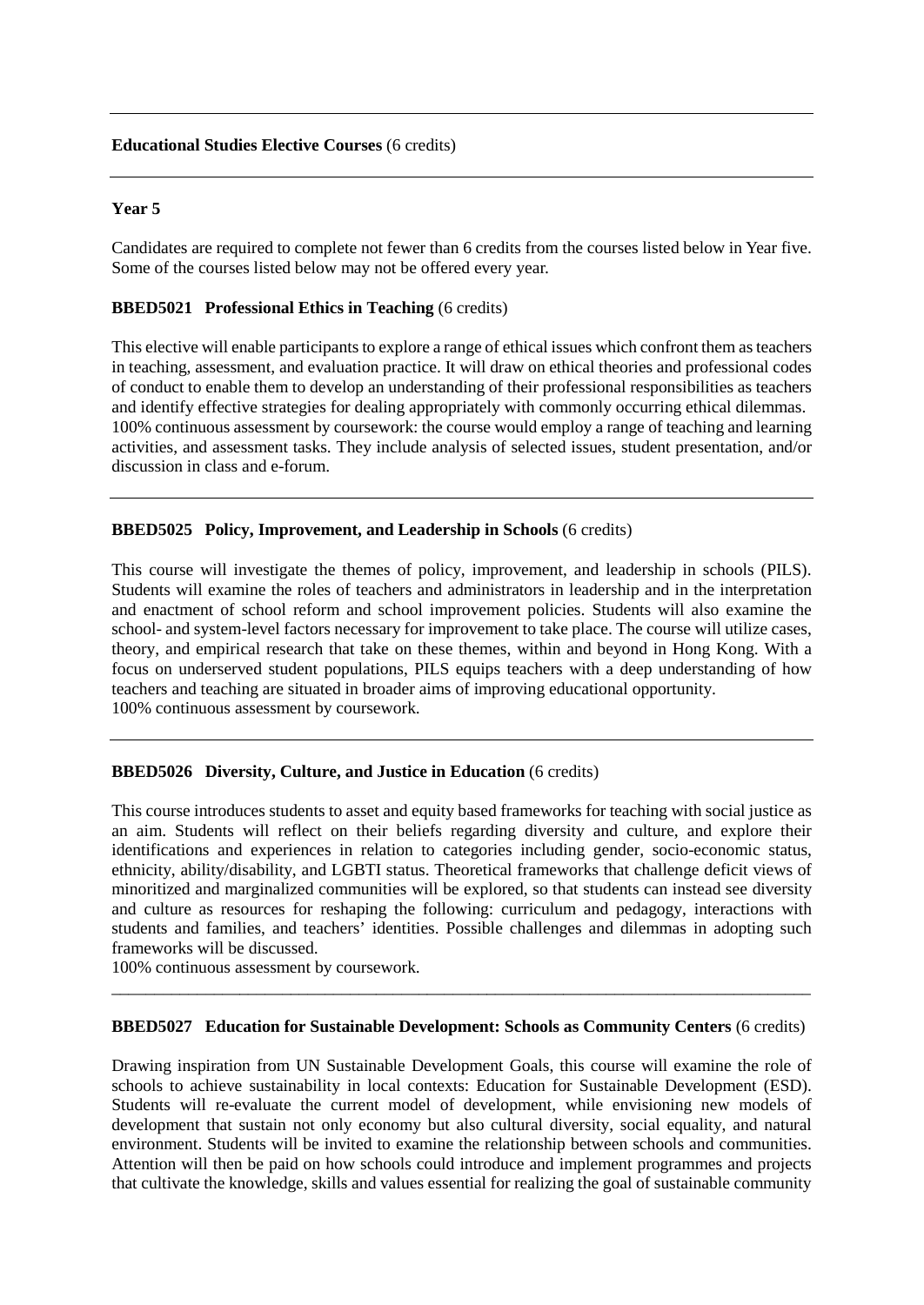development. Students will also deliberate on how the vision of ESD could be integrated into their professional identity.

100% continuous assessment by coursework.

#### **External Experience** (6 credits)

#### **Year 2**

#### **BBED2501 External Experience – Chinese** (6 credits)

Students travel outside Hong Kong to a place where Putonghua is the mother tongue, for a mixture of courses, language immersion, cultural orientation and experience during the summer semester in Year 2; or the equivalent.

100% continuous assessment by coursework: students will be assessed through a variety a tasks set by the host institutions including texts or analyses, essays, projects and presentations. \_\_\_\_\_\_\_\_\_\_\_\_\_\_\_\_\_\_\_\_\_\_\_\_\_\_\_\_\_\_\_\_\_\_\_\_\_\_\_\_\_\_\_\_\_\_\_\_\_\_\_\_\_\_\_\_\_\_\_\_\_\_\_\_\_\_\_\_\_\_\_\_\_\_\_\_\_\_\_\_\_\_

\_\_\_\_\_\_\_\_\_\_\_\_\_\_\_\_\_\_\_\_\_\_\_\_\_\_\_\_\_\_\_\_\_\_\_\_\_\_\_\_\_\_\_\_\_\_\_\_\_\_\_\_\_\_\_\_\_\_\_\_\_\_\_\_\_\_\_\_\_\_\_\_\_\_\_\_\_\_\_\_\_\_

#### **Community-based Professional Practicum** (6 credits)

Recognising that learning and experience are inextricably connected, all incoming double degree UG students from 2019-20 are required to successfully fulfill the requirements of at least one Experiential Learning activity through a Community-based Professional Practicum (CPP) project before the start of their fourth year. CPP is based on the premise that teaching and learning cannot only be restricted to classroom settings and teachers-to-be need to critically engage with social and global issues that impact on education including inequality, culture, history, and civic mindedness. All the CPP projects offered each year are aimed at enhancing student teachers' understanding of real-world environments, expanding their capacity to integrate theory and practice and broadening their local and global outlook.

The settings for our CPP projects may be local (Hong Kong), overseas and on the Mainland. All are aimed at pushing our students out of their comfort zones and enabling them to foster skills and values that are relevant to a career in education. These include transferrable skills like creativity, innovation, time management, communication and collaboration, problem solving, critical thinking and leadership. Nearly all our CPP projects include carefully organized input sessions and are taught by colleagues from across the Faculty. Each contains an important reflective component as reflective practice is at the heart of good teaching and learning. Most CPP projects are open to students from different disciplines to foster cross-disciplinary collaboration.

Students are required to undertake 6 credits from a list of education related experiential learning courses (or CPP projects) offered by the Faculty of Education before the start of Year 4. The courses listed below may not necessarily be offered every year, and the number and nature of courses in this pool may change. Other community-based learning opportunities may be disseminated throughout the year by the Faculty Experiential Learning team.

At The University of Hong Kong, we are committed to recognize and develop a number of Communication-intensive (CI) courses (https://cics.hku.hk/) that explicitly develop students' communication-related knowledge (understanding of communication as it relates to human interaction), skills (skills in communicating effectively with others, using language and/or other means) and attributes (the attributes of effective communicators). A number of course leaders have already started the journey towards attaining the CI certification.

#### BBED6787 Ocean Park Experiential Learning Project (6 credits)

BBED6790 Developing Resilient Student Teachers by Nurturing Resilience in Vulnerable Groups in Cambodia (6 credits)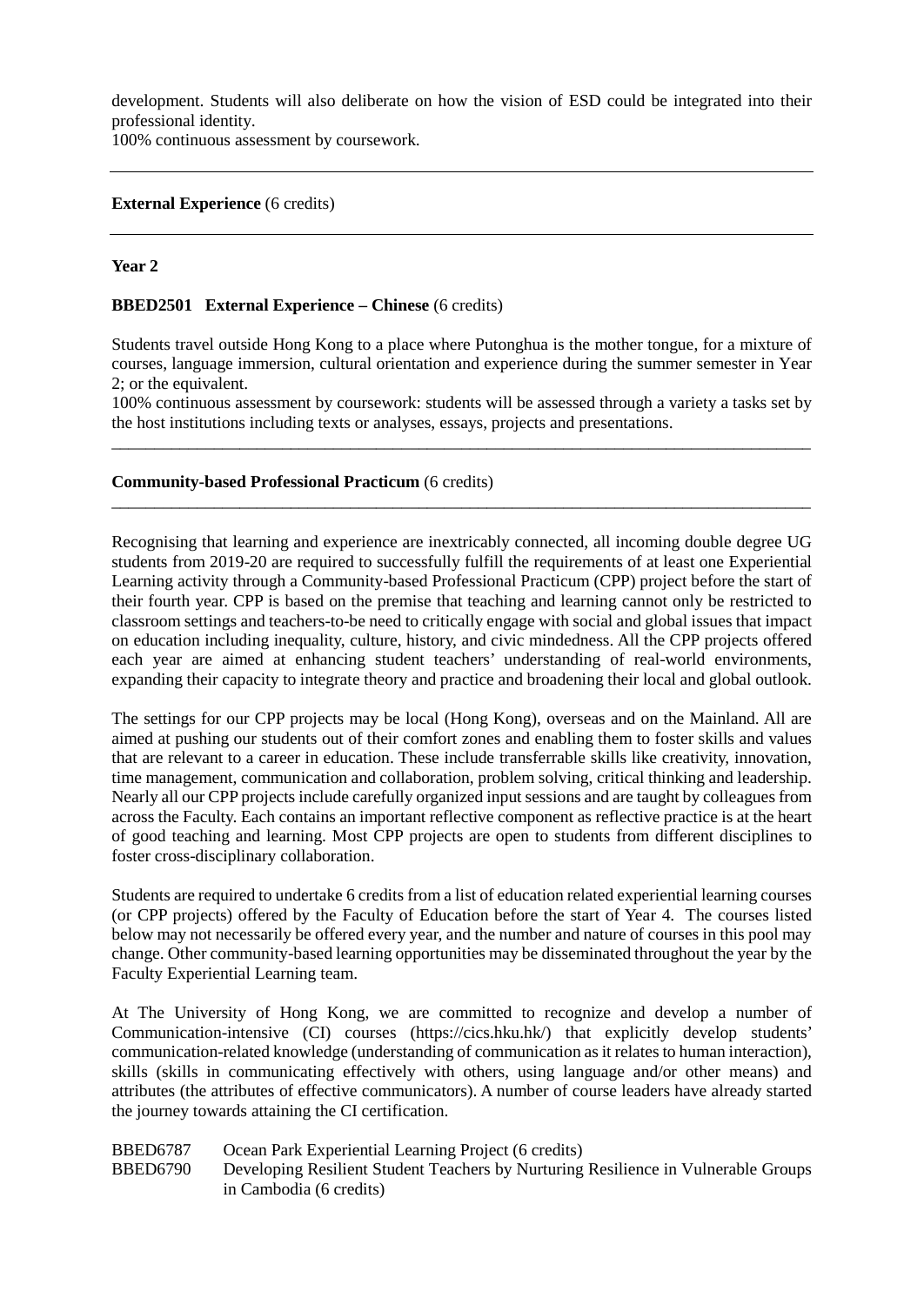| BBED6792        | Sustainable Development in Tibet (6 credits)                                          |
|-----------------|---------------------------------------------------------------------------------------|
| <b>BBED6794</b> | Fostering 4Cs (Critical Thinking, Creativity, Communication and Collaboration skills) |
|                 | through Engaging STEM/STEAM-related EL Activities (6 credits)                         |
| <b>BBED6795</b> | Exploring the Past, Present, and Future of Myanmar (6 credits)                        |
| BBED6796        | Cultural Heritage and Information in the Field (6 credits)                            |
| <b>BBED6797</b> | Youth Mentoring for Social Justice and Inclusion (6 credits)                          |
| <b>BBED6798</b> | Design Thinking in Action (6 credits)                                                 |
| <b>BBED6799</b> | Understanding our Communities: Experiential Learning of Place (6 credits)             |
| <b>BBED6800</b> | CantoGather: Teaching Lower Primary Chinese-as-a-Second-Language Learners             |
|                 | Chinese (6 credits)                                                                   |
| <b>BBED6801</b> | Nurturing gifted individuals (6 credits)                                              |
| CAES2001        | Nurturing Global Leaders (12 credits)*                                                |
| <b>CAES2002</b> | Online Digital Storytelling in English (6 credits)                                    |
|                 |                                                                                       |

\* *This course can be counted as fulfilling the Community-based Professional Practicum (CPP) requirement and also a 6-credit free elective.*

## **BBED6787 Ocean Park Experiential Learning Project** (6 credits)

[This is a certified Communication-intensive (CI) Course which meets all of the requirements endorsed by HKU's Senate]

The course will offer students the chance to undertake experiential learning through extended collaboration with Ocean Park, Hong Kong. By engaging in this project, students will expand their understanding and practice as future education professionals beyond the formal classroom and school context. Students will be assigned to work in groups to a) carry out an observation of guests' interests through needs analysis & b) design pop-up narration offerings for visitors to the Park with a goal of enhancing the in-park guests' experience. The final exhibits may be placed on display for visitors and may be used by Ocean Park staff after the course finishes.

Students will have the chance to work closely with Ocean Park staff from their Discovery and Education team and to contribute their knowledge to the Park's focus on promoting conservation and awareness about endangered species to local school children and visitors (from HK as well as overseas and China). All students who select this course will be mentored by the Ocean Park's Education team and closely supervised under the guidance of faculty members. Students' performance in the course will be evaluated through a variety of means including reports from Ocean Park staff, online reflections, and a multi-media presentation at the end of the project.

100% continuous assessment by coursework. Students from all disciplines and programmes may apply but must be able to commit all meetings and classes.

\_\_\_\_\_\_\_\_\_\_\_\_\_\_\_\_\_\_\_\_\_\_\_\_\_\_\_\_\_\_\_\_\_\_\_\_\_\_\_\_\_\_\_\_\_\_\_\_\_\_\_\_\_\_\_\_\_\_\_\_\_\_\_\_\_\_\_\_\_\_\_\_\_\_\_

## **BBED6790 Developing Resilient Student Teachers by Nurturing Resilience in Vulnerable Groups in Cambodia** (6 credits)

[This is a certified Communication-intensive (CI) Course which meets all of the requirements endorsed by HKU's Senate]

The course sets out a sustainable relationship with a rural school in Cambodia which houses children impacted by trafficking and poverty. The focus will be on co-constructing a curriculum on resilience for the children there with the teachers and volunteers of the school by adopting a 'train the trainers' model of development. It is found that teachers' resilience enhances job satisfaction and teaching effectiveness, and at the same time, allows teachers to nurture resilience in their own students to cope with the challenges of the 21<sup>st</sup> century. The current program highlights one of the key approaches that contextualizes the knowledge of teachers' resilience in working with the vulnerable group and carefully incorporates Kolb's (2015) learning cycle into the program. Student teachers learn to integrate academic theories and actively experiment through continuous observation, trial-and-error and reflection.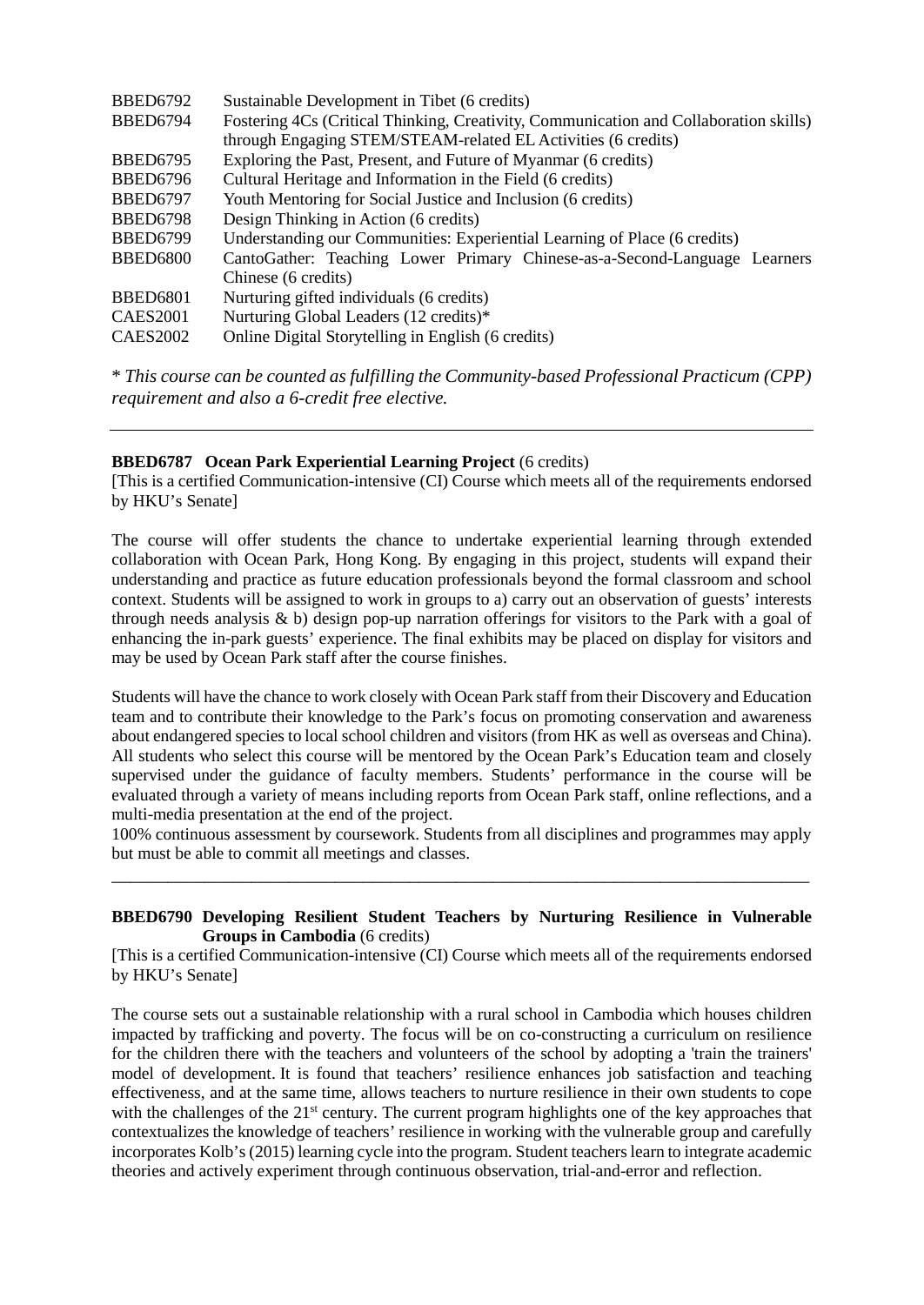Students will attend classes in the second semester and work in teams to design a curriculum on resilience and implement it during summer in Cambodia.

100% continuous assessment by coursework. Students are expected to attend all sessions and be able to commit to the on-site work in Cambodia in summer.

#### **BBED6792 Sustainable Development in Tibet** (6 credits)

[This is a certified Communication-intensive (CI) Course which meets all of the requirements endorsed by HKU's Senate]

Tibet has developed rocketing economic growth in the past two decades at the expenses of the ecosystem and environment. Set against this backdrop, this study tour aims to bridge this gap by creating the platform for our student educators to learn about the socio-economic landscapes of Tibet and to analyze its challenges of turning around and sustaining its development. Our student educators will first learn about the theoretical understanding of sustainable development and its relationship to the socioeconomic landscapes of Tibet. Then they will work in cross-disciplinary teams to put their knowledge into practice – putting forward their ideas of raising social awareness and calling for behavioral changes with the consideration of local culture and limitations in the format of 'TED talk' videos and sharing at Tibet University. Through the learning process of knowing about the culture, self and others, students will develop an increased intercultural sensitivity as local and global citizens.

The course together with all input sessions will be organized between June to July and students are required to have full attendance throughout the course.

\_\_\_\_\_\_\_\_\_\_\_\_\_\_\_\_\_\_\_\_\_\_\_\_\_\_\_\_\_\_\_\_\_\_\_\_\_\_\_\_\_\_\_\_\_\_\_\_\_\_\_\_\_\_\_\_\_\_\_\_\_\_\_\_\_\_\_\_\_\_\_\_\_\_\_\_\_\_\_\_\_\_

100% continuous assessment by coursework.

# **BBED6794 Fostering 4Cs (Critical Thinking, Creativity, Communication and Collaboration skills) through Engaging STEM/STEAM-related ELActivities** (6 credits)

This course will develop not only the participants' knowledge, skills and beliefs of learning and teaching of STEM/STEAM-related context (both in Hong Kong and USA), but also enhance their understanding and mastery of the 21st century (4C) skills, that is Critical Thinking, Creativity, Communication and Collaboration skills, in order to succeed in the information age.

Besides attending HKU lectures, students will be guided to work in pairs or in small groups to: (a) analyse the STEM/STEAM-related curriculum in the contexts of Hong Kong and USA, (b) participate in the Odyssey of the Mind Hong Kong regional tournament in March, (c) collaborate on the development of the 4Cs curriculum materials for teaching to Hong Kong winning school teams who will participate in the Odyssey of the Mind World Finals competition in USA in April, (d) participate in the Odyssey of the Mind World Finals in USA in May. All participants will be supported by the course tutors, their peers and both regional and international collaborators in the Odyssey of the Mind program.

\_\_\_\_\_\_\_\_\_\_\_\_\_\_\_\_\_\_\_\_\_\_\_\_\_\_\_\_\_\_\_\_\_\_\_\_\_\_\_\_\_\_\_\_\_\_\_\_\_\_\_\_\_\_\_\_\_\_\_\_\_\_\_\_\_\_\_\_\_\_\_\_\_\_\_

100% continuous assessment by coursework.

## **BBED6795 Exploring the Past, Present, and Future of Myanmar** (6 credits)

Myanmar is a changing country, situated between India and China, with a complex and interesting past. Through a partnership with the China Exploration & Research Society (CERS), this course sets out to introduce students to the past, present, and future of Myanmar through direct engagement with its landscapes, cultural heritage, and people. Students will learn the basics of how archaeological theories and methods enable the study of past societies, and they will gain hands-on experience with digital humanities techniques for documenting ancient remains. This allows us to investigate past uses of spaces and objects in the organization and performance of law and politics, a perspective that can help contextualize the present. Students will also observe and participate in traditional crafts production to learn about daily life and economics in the villages of Myanmar. This experience foregrounds a rights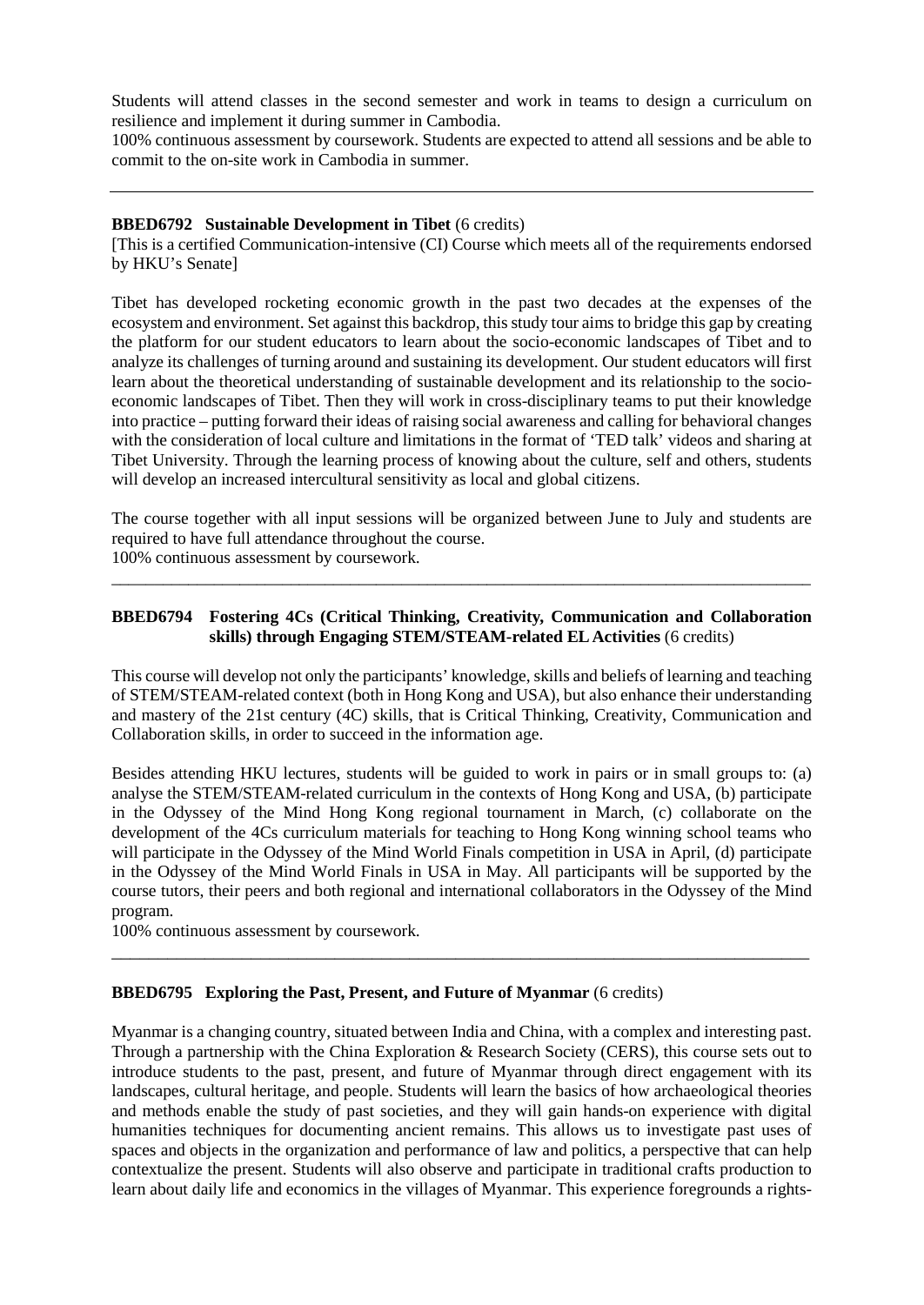based comparison of labor conditions and gender dynamics in the present with the past, which we investigate through the objects of the archaeological record. Throughout this interdisciplinary class, students will engage with and interview community members, community leaders, and other stakeholders. Students will consider the role of the law in preserving culture, protecting the environment, and supporting economic opportunities in the community. The class will explore two very different environmental zones of the country that highlight the relationships between landscape and society: the flood plain of the Irrawaddy River, explored while living on a boat, and the resource-rich highlands around Inle Lake. The class culminates with an analysis of the ethics surrounding the roles tourism plays within the modern state of Myanmar and Myanmar's role within the international law framework.

\_\_\_\_\_\_\_\_\_\_\_\_\_\_\_\_\_\_\_\_\_\_\_\_\_\_\_\_\_\_\_\_\_\_\_\_\_\_\_\_\_\_\_\_\_\_\_\_\_\_\_\_\_\_\_\_\_\_\_\_\_\_\_\_\_\_\_\_\_\_\_\_\_\_\_

100% continuous assessment by coursework.

# **BBED6796 Cultural Heritage and Information in the Field** (6 credits)

Archaeologists study past cultures through the careful recording of the surveyed or excavated remains of ancient architecture and artifacts. In this class, students will travel to Armenia to participate in summer fieldwork, where they will be exposed to archaeological theories and methods, the digital humanities, and information management in the field. Students will help with digital data collection and experiment with cutting-edge technology such as drones, 3d scanning, cloud computing, and highprecision GPS. This work is contextualized by a critical evaluation of current issues and ethics in cultural heritage and data sharing. Discussion will also focus on teaching the past and engaging the public in cultural heritage and tourism. Several fieldtrips to local sites will provide broad familiarity with the past in Armenia and the Near East. Pre-trip meetings prepare students for the field and a flexible summer program should enable students with varied schedules to attend. 100% continuous assessment by coursework.

## **BBED6797 Youth Mentoring for Social Justice and Inclusion** (6 credits)

This course develops the knowledge, skills, beliefs and awareness needed to be an effective youth mentor and advocate of disadvantaged youth, with the aim of addressing social and educational inequality. The course will enhance students' understandings of the social, economic, cultural and political forces influencing the educational experiences of youth. It will also develop their self-efficacy as an agent of social change through an exploration of critical, inclusive pedagogies. The course integrates regular university-based interactive seminars with an experiential learning component in which each participant mentors a secondary learner, supporting and advocating for the learner academically and socially on a regular basis across two semesters. The course readings include literary, popular and academic texts to enable youth mentors' reflection upon their mentoring relationships and processes, their own social and ideological positions, and their developing identities as community youth mentors. Participants will receive continuous support and guidance from the course tutor and from peers. 100% continuous assessment by coursework.

## **BBED6798 Design Thinking in Action** (6 credits)

65% of children studying primary schools today will ultimately work in jobs that currently have not yet existed (WEF report 2016). The complex and unpredictable future has created challenges for nurturing student educators for the 21<sup>st</sup> century. Collaborate with the PolyU Jockey Club 'Operation SoInno', this course aims to nurture social innovative and reflective student educators who can find solutions to realworld problems and generate innovative ideas to create a better future. Our student educators will first learn about the theoretical underpinnings of design thinking and the reflective learning cycles in experiential education. Then they will work in cross-disciplinary teams to put their knowledge into practice – facilitating secondary school students' learning process in subject-based design thinking and helping them to reflect upon themselves as active learners. Student educators will integrate social innovation and humanity through the lens of design thinking and develop important  $21<sup>st</sup>$  century skills.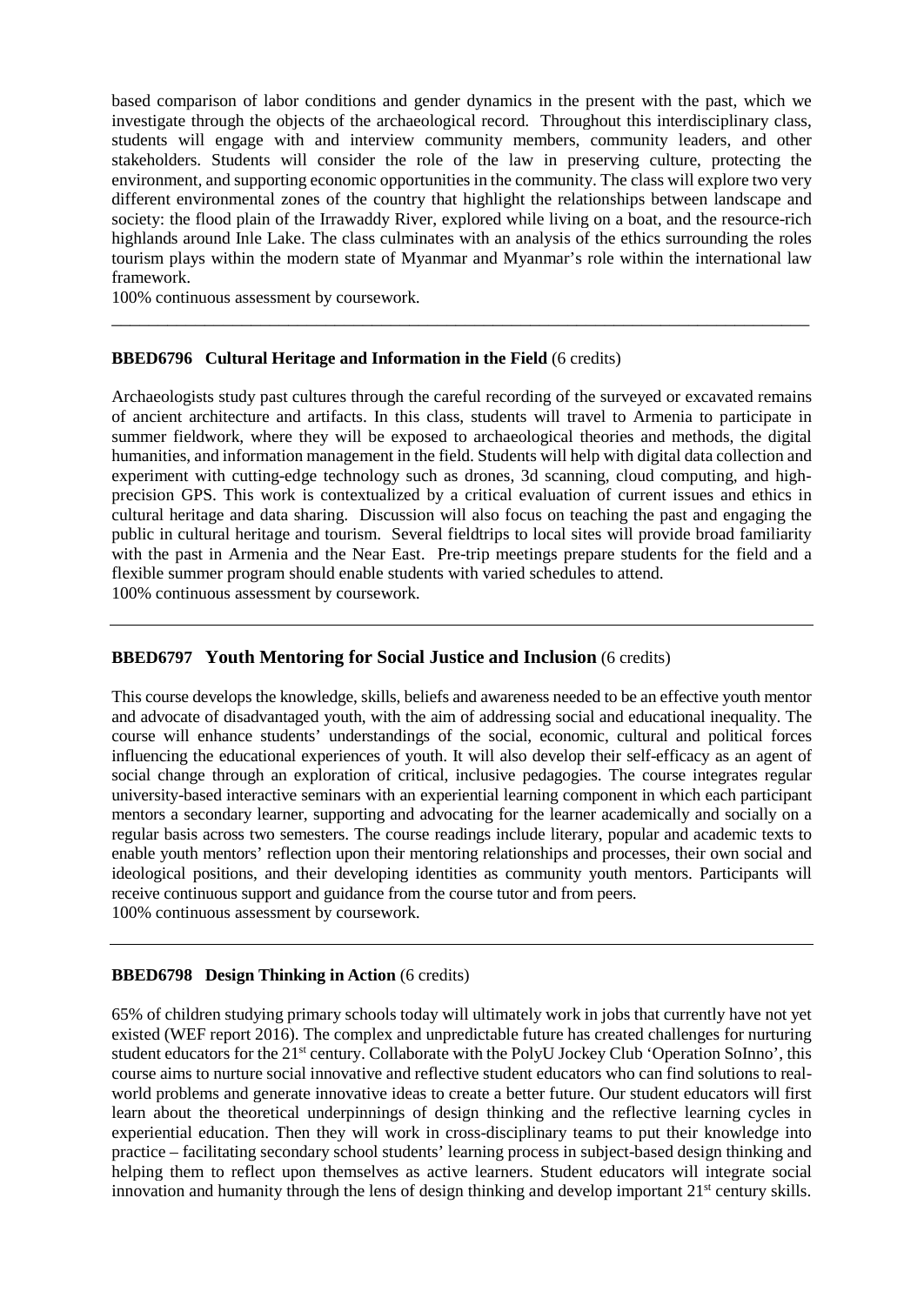## **BBED6799 Understanding our Communities: Experiential Learning of Place** (6 credits)

The possibilities of education should not be confined by classroom walls in the schools. It can take any format of knowledge exchange, at anywhere in society. At the same time, there are much knowledge and experience hidden in the communities. People from various backgrounds can benefit from these kinds of knowledge, when it is recorded and disseminated in well-designed narration and learning activities, catering to the needs of the beneficiaries. A more effective way to share knowledge would be to capitalize on the community. This course aims to explore different possibilities of "learning" and "teaching" from the community. Students in small groups will survey in a local neighbourhood, communicate with a local organization or a target group of their own choice, to understand and record the insider's knowledge. They will further analyze the knowledge need. Based on the analysis, the students will design an appropriate plan of knowledge sharing and put it into action that will potentially leave a sustainable influence in the community. For example, students can design learning kits targeted at different age groups for museums and heritage sites; transform shared memory and experience of a community into learning materials; design information kits for underprivileged groups according to their knowledge needs in daily social life. Students may design their their projects independently as well. Students will then devlier their service in the community, for example, to organize a guided tour or to present their findings to community members. During the process, students are required to reflect consistently on four aspects, namely, interpersonal communication, community engagement and observation, project design, organization and implementation. The goal of the whole learning process is to transform into the capital for the students themselves.

100% continuous assessment by coursework.

## **BBED6800 CantoGather: Teaching Lower Primary Chinese-as-a-Second-Language Learners Chinese** (6 credits)

\_\_\_\_\_\_\_\_\_\_\_\_\_\_\_\_\_\_\_\_\_\_\_\_\_\_\_\_\_\_\_\_\_\_\_\_\_\_\_\_\_\_\_\_\_\_\_\_\_\_\_\_\_\_\_\_\_\_\_\_\_\_\_\_\_\_\_\_\_\_\_\_\_\_\_

While Hong Kong is seen as a "melting pot" of various cultures, social integration remains unsatisfactory. In a study jointly conducted by the Hong Kong Council of Social Service and the Hong Kong Christian Service in 2016, only 64.7% of the surveyed South Asians living in Hong Kong were able to understand spoken Cantonese and 46.4% were able to speak it, while around 9 out of 10 South Asians were unable to read and write Chinese. Even though Chinese is a part of the teaching curriculum in mainstream schools, Chinese-as-a-second-language learners still find it difficult to improve their Chinese language proficiency due to various factors, including limited language exposure and a lack of teaching materials even in schools where they are often designed for teaching Chinese as a second language, thereby matching the mainstream syllabus.

CantoGather aims to empower our non-Chinese neighbours with Cantonese so that they might be better able to integrate into their local communities and step up the social ladder, and in the process promote cultural understanding between tutees and tutors. In this course, students will be teaching a class of 15- 20 lower primary NCS students Cantonese through a one-to-one basis each week over 10 weeks. Students will also be modifying the provided activity-based tutoring plans and materials according to the children's learning needs. At the end of the course, students will produce a lesson plan of their own which will be used by future volunteers. Through this course, students will be able to apply theory into practice and refine their professional skills, while understanding more about local issues and contributing to social immersion and racial integration in Hong Kong. 100% continuous assessment by coursework.

## **BBED6801 Nurturing gifted individuals** (6 credits)

The growing significance of psychosocial factors in talent development has highlighted the importance of addressing the social and emotional needs of gifted individuals in gifted education. Collaborating

\_\_\_\_\_\_\_\_\_\_\_\_\_\_\_\_\_\_\_\_\_\_\_\_\_\_\_\_\_\_\_\_\_\_\_\_\_\_\_\_\_\_\_\_\_\_\_\_\_\_\_\_\_\_\_\_\_\_\_\_\_\_\_\_\_\_\_\_\_\_\_\_\_\_\_\_\_\_\_\_\_\_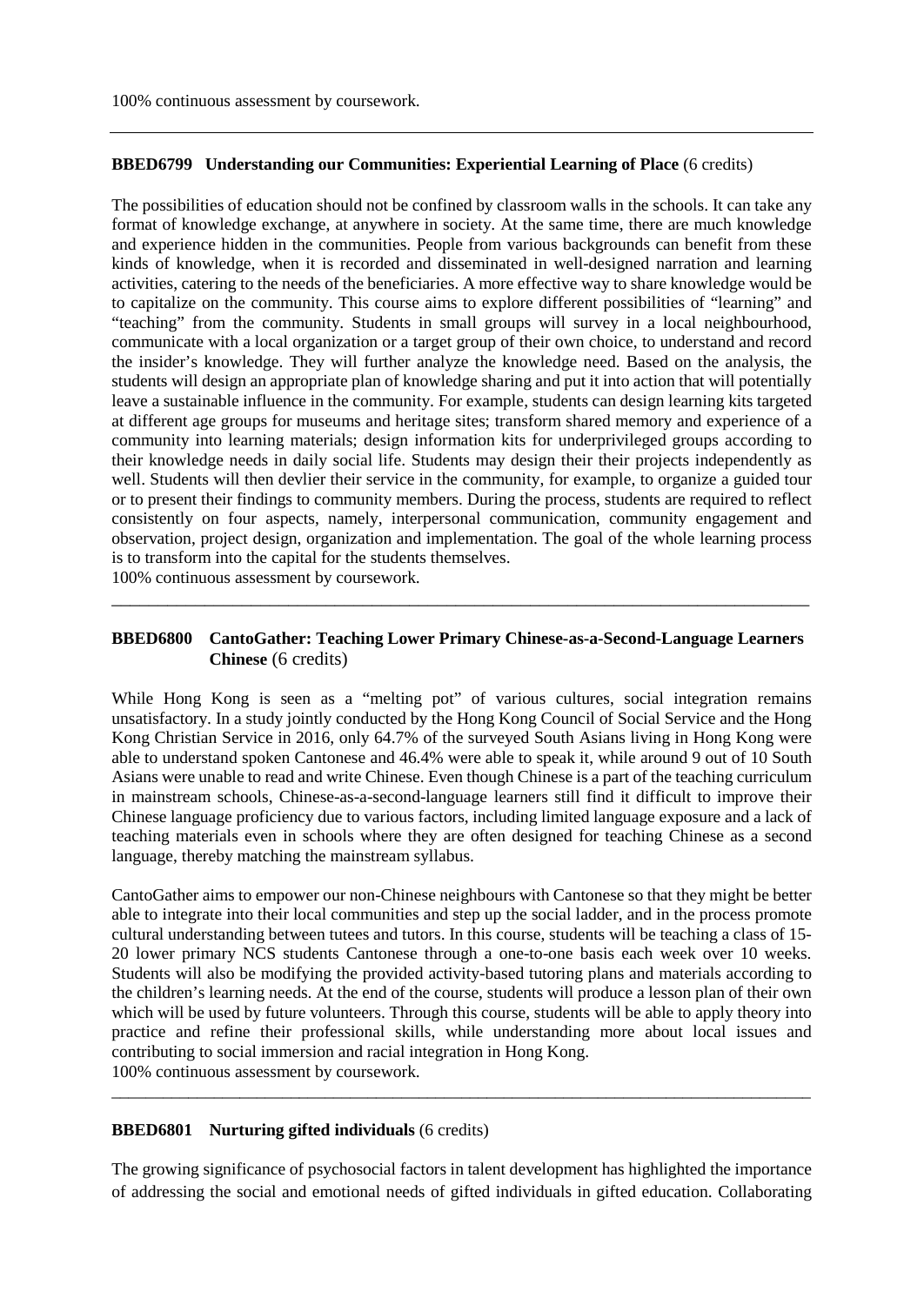with our own CAISE (Centre for Advancement in Inclusive and Special Education), this course aims to develop student educators' awareness on the unique social and emotional needs of gifted individuals and competence to respond to such needs. Student educators will first learn about the social and emotional needs of gifted individuals. Then they will work in cross-disciplinary teams to design and conduct workshops to strengthen the development of this important aspect among gifted individuals at primary school level as well as their parents. On-going feedback and reflection will be provided and facilitated.

\_\_\_\_\_\_\_\_\_\_\_\_\_\_\_\_\_\_\_\_\_\_\_\_\_\_\_\_\_\_\_\_\_\_\_\_\_\_\_\_\_\_\_\_\_\_\_\_\_\_\_\_\_\_\_\_\_\_\_\_\_\_\_\_\_\_\_\_\_\_\_\_\_\_\_\_\_\_\_\_\_\_

100% continuous assessment by coursework.

# **CAES2001 Nurturing Global Leaders (12 credits)**

*[This course can be counted as fulfilling the Community-based Professional Practicum (CPP) requirement and also a 6-credit free elective.]*

The NGL course provides students with an immersive experience teaching English language and communication skills to marginalized youths in South East Asia for six weeks. Students will reflect on effective English learning strategies and operationalize these into teaching materials and methodologies. Through this unique cultural immersion, participants will gain appreciation for the role that English plays in promoting social and global mobility as they leverage their own language skills and understanding to work in teams and share their knowledge with marginalized youths at community partner organizations.

The NGL programme will consist of two weeks of training in Hong Kong followed by six weeks of internship teaching English to marginalized youths at community partner organizations. 100% continuous assessment by coursework.

\_\_\_\_\_\_\_\_\_\_\_\_\_\_\_\_\_\_\_\_\_\_\_\_\_\_\_\_\_\_\_\_\_\_\_\_\_\_\_\_\_\_\_\_\_\_\_\_\_\_\_\_\_\_\_\_\_\_\_\_\_\_\_\_\_\_\_\_\_\_\_\_\_\_\_\_\_\_\_\_\_\_

# **CAES2002 Online Digital Storytelling in English** (6 credits)

This course is a unique new approach to experiential learning, giving HKU students an opportunity to support the learning needs of marginalized youth in the developing world. Through this experience, students will improve their own communication skills while empowering others through personal narratives.

Students will learn about a unique seven-stage process to develop personal narratives in the form of Digital Stories. Through this process they will gain a deeper understanding both of the powerful potential impact of storytelling as well as develop a greater understanding of how to integrate different types of media to communicate effectively. As an added dimension, the course is taught entirely online to facilitate personal engagement between students at HKU and learners in the developing world. Both HKU students and the youth they teach will benefit from the opportunity to improve their online communication skills. By working with a range of different online genres students will learn new communication skills (e.g. script writing, using your voice effectively, visual literacy, etc.) as well as technical skills (e.g. audio and video capture techniques, audio and video editing, generating graphics, media management, etc.)

In the first part of the semester students complete a module in which they will generate their own personal narrative in the format of a digital story. Based on this experience, they will then develop relevant online learning support materials and deliver an online digital storytelling workshop for marginalized youth.

\_\_\_\_\_\_\_\_\_\_\_\_\_\_\_\_\_\_\_\_\_\_\_\_\_\_\_\_\_\_\_\_\_\_\_\_\_\_\_\_\_\_\_\_\_\_\_\_\_\_\_\_\_\_\_\_\_\_\_\_\_\_\_\_\_\_\_\_\_\_\_\_\_\_\_\_\_\_\_\_\_\_

100% continuous assessment by coursework.

**Professional Practicum** (24 credits)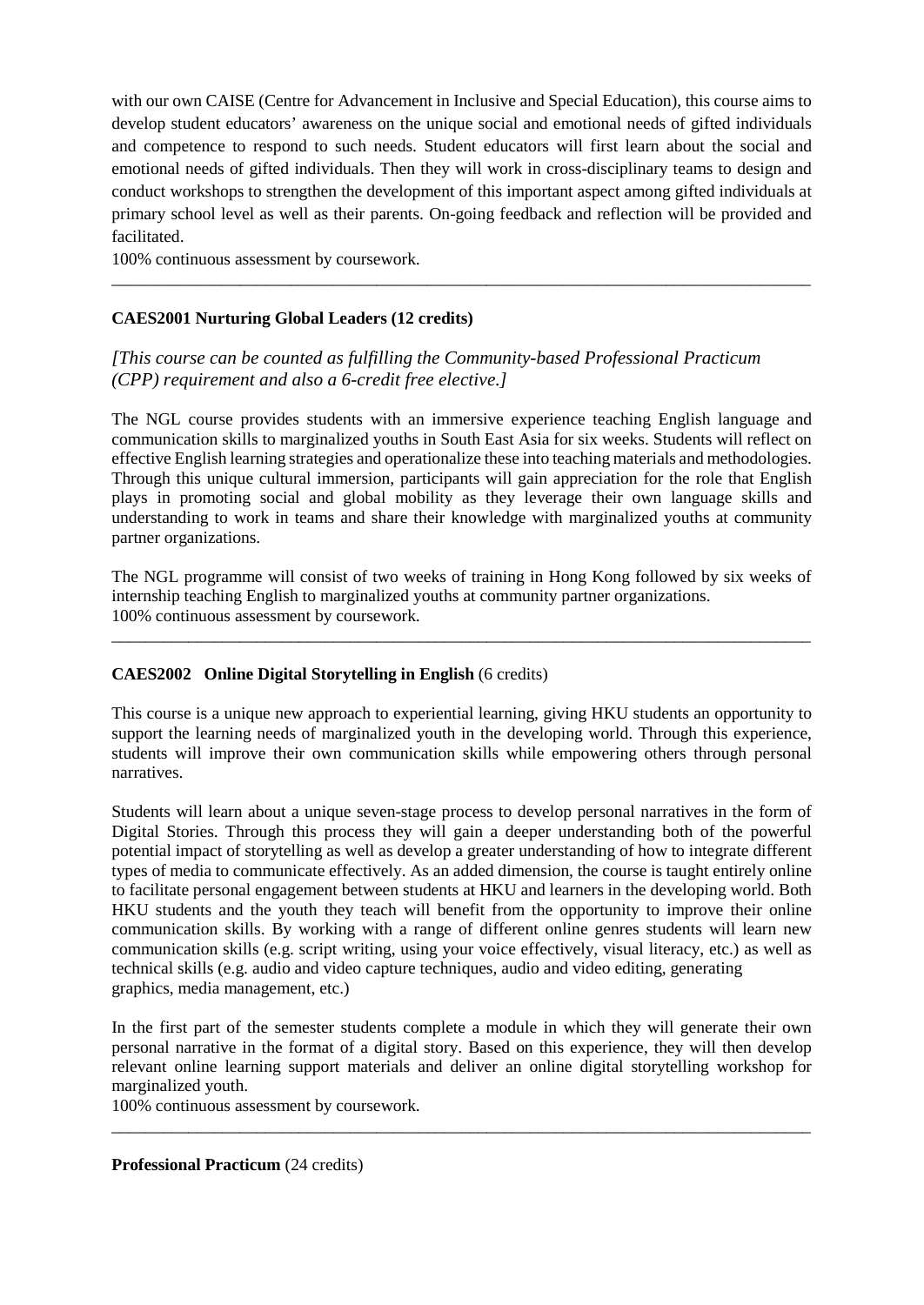Professional Practicum is a professional requirement that enables students to develop professional teaching competencies within the school environment. Students are required to integrate theory and practice in four domains: Learning and Teaching, Student Development, School Development and Professional Community. Through two years of *Professional Practicum*, students commit themselves to six core professional values: belief that all students can learn, care for students, respect for diversity, commitment and dedication to the profession, collaboration, sharing and team spirit, passion for continuous learning and excellence.

Because this component is conducted in schools and involves direct learning relationships with school students, the student-teachers must comply with the following professional requirements: Student teachers shall conduct themselves professionally during their studies and towards staff and students in schools or other institutions. Student-teachers who exhibit behaviour deemed by the Faculty of Education to be threatening or harmful to school children, teachers, fellow students, or to schools and other institutions participating in the programme, may not be permitted to take, or may be withdrawn from the *Professional Practicum* courses, and hence will not be able to satisfy the programme's professional requirements.

The core aspects of student-teachers' performance in the practicum that will be assessed include but are not limited to the following:

- planning for effective teaching and learning
- knowledge of the target language and its acquisition
- teaching strategies which foster and motivate student learning and meet diverse student needs

\_\_\_\_\_\_\_\_\_\_\_\_\_\_\_\_\_\_\_\_\_\_\_\_\_\_\_\_\_\_\_\_\_\_\_\_\_\_\_\_\_\_\_\_\_\_\_\_\_\_\_\_\_\_\_\_\_\_\_\_\_\_\_\_\_\_\_\_\_\_\_\_\_\_\_

- managing learning and interaction in the classroom
- professional orientation

#### **Year 4**

## **BBED4402 Professional Practicum I – Chinese** (12 credits) (Capstone Experience)

Students spend ten weeks in a primary school carrying out supervised teaching duties in Year 4. 100% continuous assessment by coursework: students will be assessed on the planning and implementation of observed lessons together with their verbal and written reflections on the observed lessons. The development of a teaching and learning portfolio is also a hurdle requirement.

#### **Year 5**

#### **BBED5402 Professional Practicum II – Chinese** (12 credits) (Capstone Experience)

Students spend ten weeks in a secondary school carrying out supervised teaching duties in Year 5. 100% continuous assessment by coursework: students will be assessed on the planning and implementation of observed lessons together with their verbal and written reflections on the observed lessons. The development of a teaching and learning portfolio is also a hurdle requirement.

## **MAJOR IN ENGLISH LANGUAGE AND LINGUISTICS**

Candidates, who are admitted to this Major programme, are required to complete not fewer than 78 credits in the manner specified below. Please refer to the BA syllabuses for the details of the courses.

#### **Introductory Courses** (24 credits)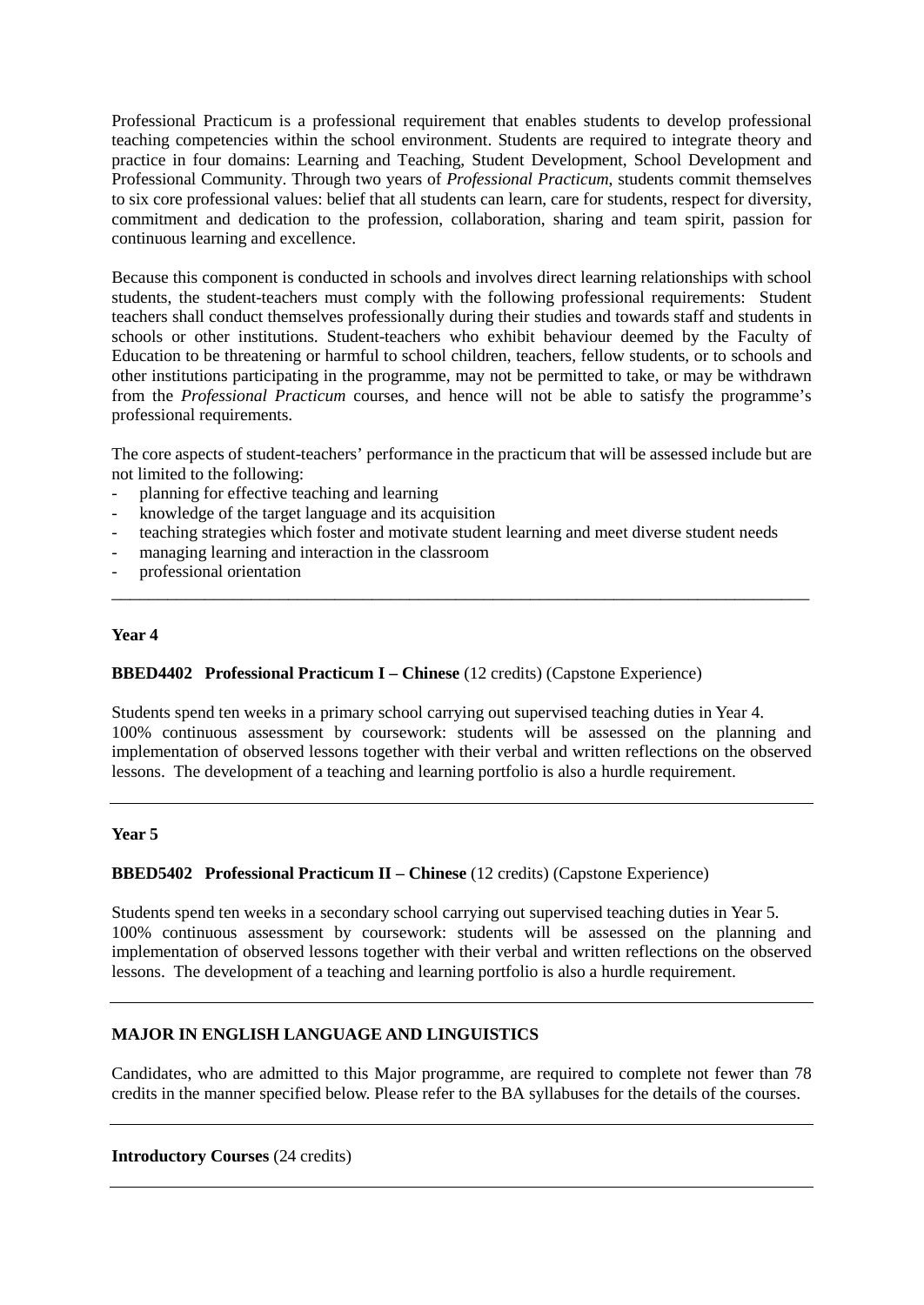Candidates are required to complete 24 credits in introductory courses by the end of second year:

LING1000 Introduction to language (6 credits) (to be taken in Year 1)

ONE introductory LING course from the following list (6 credits):

| LING1004        | Language structure for language learning (6 credits) |
|-----------------|------------------------------------------------------|
|                 |                                                      |
| <b>LING2004</b> | Phonetics: Describing sounds (6 credits)             |
| <b>LING2009</b> | Languages of the world (6 credits)                   |
| LING2034        | Psycholinguistics (6 credits)                        |
| LING2050        | Grammatical description (6 credits)                  |
| LING2056        | Sociolinguistics (6 credits)                         |
|                 |                                                      |

ONE introductory ENGL/LCOM course from the following list (6 credits):

- ENGL1011 An introduction to the study of meaning (6 credits)
- ENGL1013 Exploring the modern: Reading early 20th century British writing (6 credits)
- ENGL1015 Introduction to English linguistics (6 credits)
- ENGL1016 Introduction to life writing (6 credits)
- ENGL1017 Introduction to sociolinguistics (6 credits)
- ENGL1018 Language and gender (6 credits)
- ENGL1020 Nineteenth-century literature and culture (6 credits)
- ENGL1022 Poetry past and present (6 credits)
- ENGL1023 Experimental prose (6 credits)<br>ENGL1024 Topics in world literature (6 cm
- Topics in world literature (6 credits)
- ENGL1025 Understanding narratives (6 credits)
- ENGL1037 Persuasion (6 credits)
- ENGL1044 Introduction to literary theory (6 credits)
- ENGL1045 "Community" in Sociolinguistics (6 credits)
- ENGL1051 English sounds (6 credits)
- ENGL1056 Introduction to language and communication (6 credits)
- ENGL1057 Language, communication, society, field (6 credits)
- ENGL1058 Theorizing communication (6 credits)
- ENGL1059 Introduction to pragmatics (6 credits)

ONE introductory ENGL course from the following list (6 credits):

- ENGL1014 Imaginary geographies: The art of writing place (6 credits)
- ENGL1026 Adaptation: From text to screen (6 credits)
- ENGL1027 Analyzing discourse (6 credits)
- ENGL1028 Awakenings: Exploring women's writing (6 credits)
- ENGL1030 Dramatic changes: Versions of Renaissance literature (6 credits)
- ENGL1031 English grammar(s) (6 credits)
- ENGL1032 Late Victorian Texts and Contexts (6 credits)
- ENGL1033 Intercultural communication (6 credits)
- ENGL1034 Language and prejudice (6 credits)
- ENGL1035 Language crimes (6 credits)
- ENGL1036 Meaning and metaphor (6 credits)
- ENGL1038 Practice of criticism (6 credits)
- ENGL1039 Realism and representation (6 credits)
- ENGL1040 Rewriting and writing back (6 credits)
- ENGL1041 Modernity and literary modernism (6 credits)
- ENGL1042 World Englishes (6 credits)
- ENGL1043 An introduction to 20th-century English Poetry (6 credits)
- ENGL1047 The English lexicon (6 credits)
- ENGL1048 Crime stories (6 credits)
- ENGL1049 Early English sonnets (6 credits)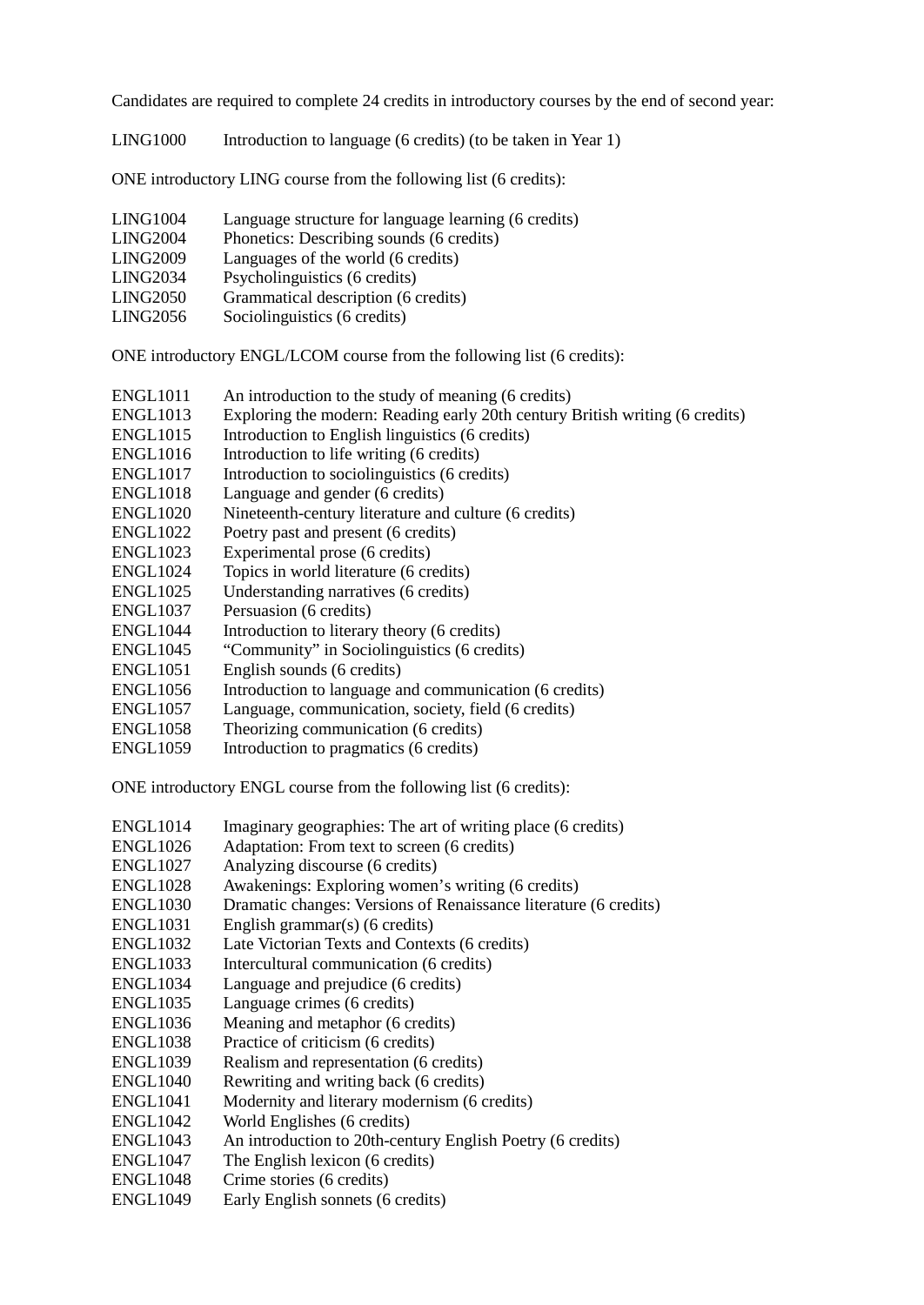| ENGL1050             | An introduction to qualitative research methods in sociolinguistics (6 credits) |
|----------------------|---------------------------------------------------------------------------------|
| ENGL <sub>1052</sub> | Introduction to the atre studies (6 credits)                                    |
| ENGL1053             | Eighteenth century drama: The rise of celebrity culture (6 credits)             |
| ENGL1054             | Writing disaster: Literature, trauma, memory (6 credits)                        |
| ENGL1055             | Language myths and realities (6 credits)                                        |
|                      |                                                                                 |

## **Advanced Courses** (54 credits)

Candidates are required to complete 24 credits of core courses and 30 credits of electives in advanced courses in Years 3, 4 and 5 covering the subject knowledge recommended by the Standing Committee on Language Education and Research (SCOLAR). Unless otherwise approved, 18 credits have to be taken in Year 3, the second semester of Year 4 and the first semester of Year 5.

Core Courses (24 credits)

| <b>ENGL2002</b>                 | Language in society (6 credits)                                      |
|---------------------------------|----------------------------------------------------------------------|
| ENGL2004                        | English syntax (6 credits)                                           |
| ENGL <sub>2007</sub>            | Literary linguistics (6 credits)                                     |
| <b>ENGL2030</b>                 | New Englishes (6 credits)                                            |
| <b>ENGL2039</b>                 | Gender, sexuality and discourse (6 credits)                          |
| <b>ENGL2047</b>                 | English discourse structures and strategies (6 credits)              |
| <b>ENGL2048</b>                 | Language and jargon (6 credits)                                      |
| <b>ENGL2050</b>                 | English corpus linguistics (6 credits)                               |
| ENGL2112                        | An introduction to the history of English (6 credits)                |
| ENGL2115                        | Theories of language acquisition I (6 credits)                       |
| <b>ENGL2117</b>                 | English phonology and morphology (6 credits)                         |
| <b>ENGL2125</b>                 | English construction grammar (6 credits)                             |
| <b>ENGL2129</b>                 | English as a language of science (6 credits)                         |
| ENGL2130                        | Signs, language and meaning: Integrational reflections (6 credits)   |
| ENGL2141                        | Doing discourse analysis (6 credits)                                 |
| <b>ENGL2146</b>                 | Cognitive semantics (6 credits)                                      |
| <b>ENGL2158</b>                 | Language processing and learning (6 credits)                         |
| <b>ENGL2166</b>                 | English phonetics (6 credits)                                        |
| <b>ENGL2175</b>                 | Bad identities (6 credits)                                           |
| ENGL2178                        | Language and art (6 credits)                                         |
| <b>ENGL2179</b>                 | Theories of language and communication (6 credits)                   |
| <b>ENGL2185</b>                 | Health communication, 'healthy' communication (6 credits)            |
| <b>ENGL2187</b>                 | The language of news media (6 credits)                               |
| <b>LING2003</b>                 | Semantics: Meaning and grammar (6 credits)                           |
| LING2022                        | Pragmatics (6 credits)                                               |
| <b>LING2027</b>                 | Phonology: An introduction to the study of sound systems (6 credits) |
| $\Gamma$ laativaa (20. aastita) |                                                                      |

Electives (30 credits)

- ENGL2010 English novel (6 credits)
- ENGL2012 Contemporary literary theory (6 credits)
- ENGL2035 Reading poetry (6 credits)
- ENGL2045 Travel writing (6 credits)
- ENGL2055 American Gothic: Haunted homes (6 credits)
- ENGL2057 Text and image (6 credits)
- ENGL2074 Postcolonial readings (6 credits)
- ENGL2075 The idea of China (6 credits)
- ENGL2076 Romanticism (6 credits)
- ENGL2078 The novel today (6 credits)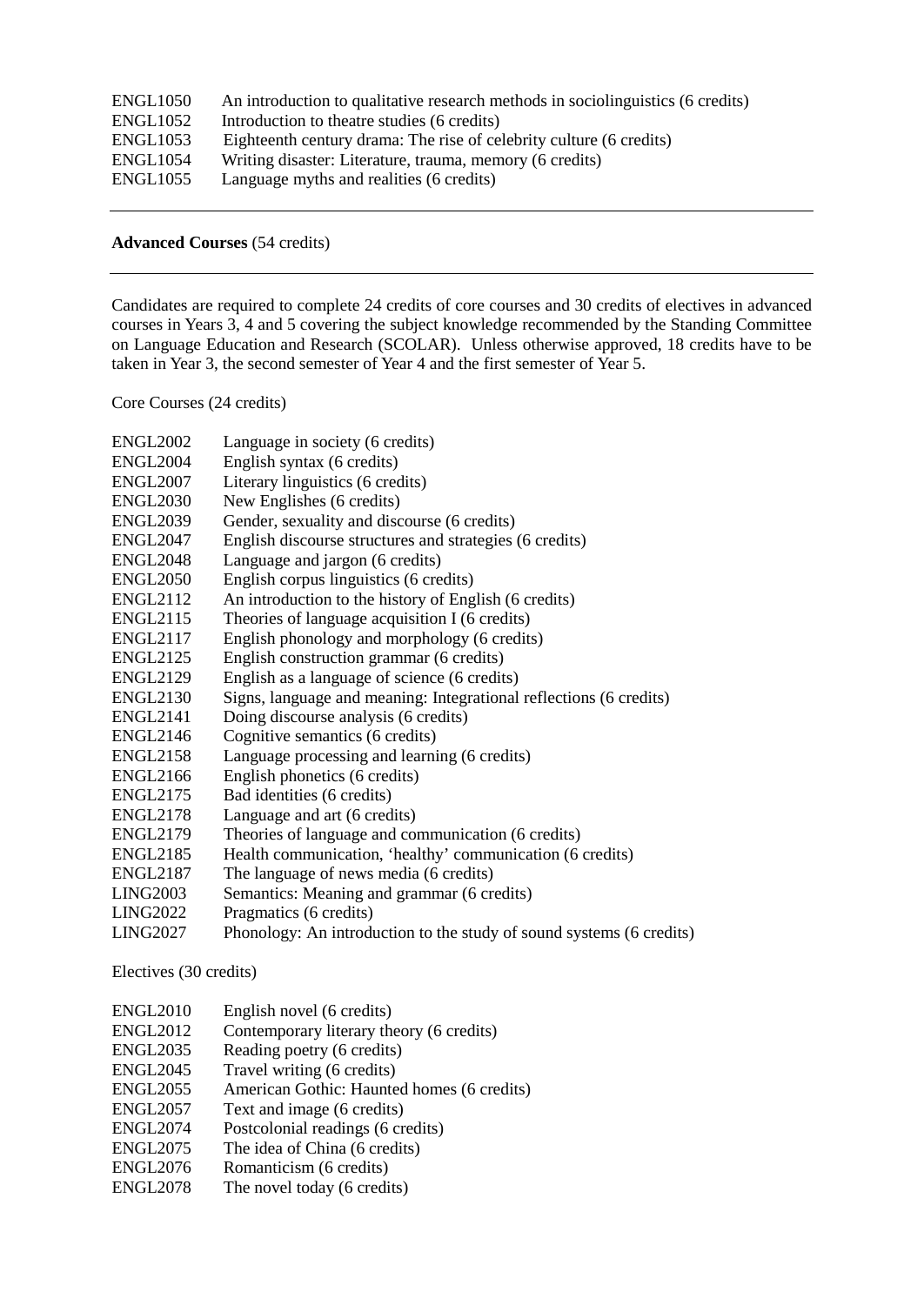| <b>ENGL2079</b> | Shakespeare (6 credits)                                                                 |
|-----------------|-----------------------------------------------------------------------------------------|
| <b>ENGL2080</b> | Women, feminism and writing (6 credits)                                                 |
| <b>ENGL2085</b> | Creative writing (6 credits)                                                            |
| <b>ENGL2089</b> | Making Americans: Literature as ritual and renewal (6 credits)                          |
| <b>ENGL2097</b> | Imagining Hong Kong (6 credits)                                                         |
| <b>ENGL2103</b> | Language and digital media (6 credits)                                                  |
| <b>ENGL2104</b> | Language in the USA (6 credits)                                                         |
| <b>ENGL2118</b> | Law and literature (6 credits)                                                          |
| <b>ENGL2119</b> | English in Hong Kong: Making it your own (6 credits)                                    |
| <b>ENGL2120</b> | Science fiction (6 credits)                                                             |
| <b>ENGL2122</b> | Global Victorians (6 credits)                                                           |
| <b>ENGL2123</b> | Language and identity in Hong Kong (6 credits)                                          |
| <b>ENGL2126</b> | Law, meaning, and interpretation (6 credits)                                            |
| <b>ENGL2127</b> | Language and the law (6 credits)                                                        |
| <b>ENGL2128</b> | Modernism (6 credits)                                                                   |
| <b>ENGL2131</b> | The critic as artist (6 credits)                                                        |
| <b>ENGL2134</b> | World literature (6 credits)                                                            |
| <b>ENGL2135</b> | The cosmopolitan imagination (6 credits)                                                |
| <b>ENGL2136</b> | Cross-cultural discourses (6 credits)                                                   |
| <b>ENGL2137</b> | The profession of playwright in early modern England (6 credits)                        |
| <b>ENGL2138</b> | Language and globalization (6 credits)                                                  |
| <b>ENGL2139</b> | American modern (6 credits)                                                             |
| <b>ENGL2140</b> | Ideologies of language past and present (6 credits)                                     |
| <b>ENGL2142</b> | Milton (6 credits)                                                                      |
| <b>ENGL2143</b> | Religion and the flourishing of English: 1382-1611 (6 credits)                          |
| <b>ENGL2144</b> | Forms of contemporary literature (6 credits)                                            |
| <b>ENGL2145</b> | Post-1945 English drama (6 credits)                                                     |
| <b>ENGL2147</b> | Joyce's voices (6 credits)                                                              |
| <b>ENGL2149</b> | American dreaming (6 credits)                                                           |
| <b>ENGL2150</b> | The city and modernity (6 credits)                                                      |
| <b>ENGL2152</b> | Theory of the novel (6 credits)                                                         |
| <b>ENGL2153</b> | Literary London (6 credits)                                                             |
| <b>ENGL2156</b> | Eighteenth-century British literature (6 credits)                                       |
| <b>ENGL2157</b> | Representations of justice in law and literature (6 credits)                            |
| <b>ENGL2159</b> | Twenty-first century English poetry (6 credits)                                         |
| <b>ENGL2160</b> | Sovereignty in law, theory and culture (6 credits)                                      |
| <b>ENGL2161</b> | Language rights and linguistic justice (6 credits)                                      |
| <b>ENGL2162</b> | Where the wild things are: Children's literature and the law (6 credits)                |
| <b>ENGL2163</b> | Comics, graphic novel and theory (6 credits)                                            |
| <b>ENGL2164</b> | The beginnings of English law and literature (6 credits)                                |
| <b>ENGL2165</b> | Legal fictions: United States citizenship and the right to write in America (6 credits) |
| <b>ENGL2167</b> | Theatre and the world (6 credits)                                                       |
| <b>ENGL2168</b> | The law of signs: Interpretative controversies in legal semiotics (6 credits)           |
| <b>ENGL2169</b> | Writing and violence (6 credits)                                                        |
| <b>ENGL2170</b> | Cringy: The aesthetics of discomfort (6 credits)                                        |
| <b>ENGL2171</b> | The right to the city: Cultural politics in Hong Kong and London (6 credits)            |
| <b>ENGL2172</b> | The police in literature and culture (6 credits)                                        |
| <b>ENGL2173</b> | Magic, monsters and maidens fair: Medieval English literature (6 credits)               |
| <b>ENGL2174</b> | Shakespeare and the law (6 credits)                                                     |
| <b>ENGL2176</b> | Writing Asian diasporas (6 credits)                                                     |
| <b>ENGL2177</b> | Reading and rereading Jane Austen (6 credits)                                           |
| <b>ENGL2180</b> | Language in the workplace (6 credits)                                                   |
| <b>ENGL2181</b> | Language and politeness (6 credits)                                                     |
| <b>ENGL2182</b> | Language, communication and the media (6 credits)                                       |
| <b>ENGL2183</b> | Language, communication and globalization (6 credits)                                   |
| <b>ENGL2184</b> | Visual communication (6 credits)                                                        |
| <b>ENGL2186</b> | Language and religion (6 credits)                                                       |
|                 |                                                                                         |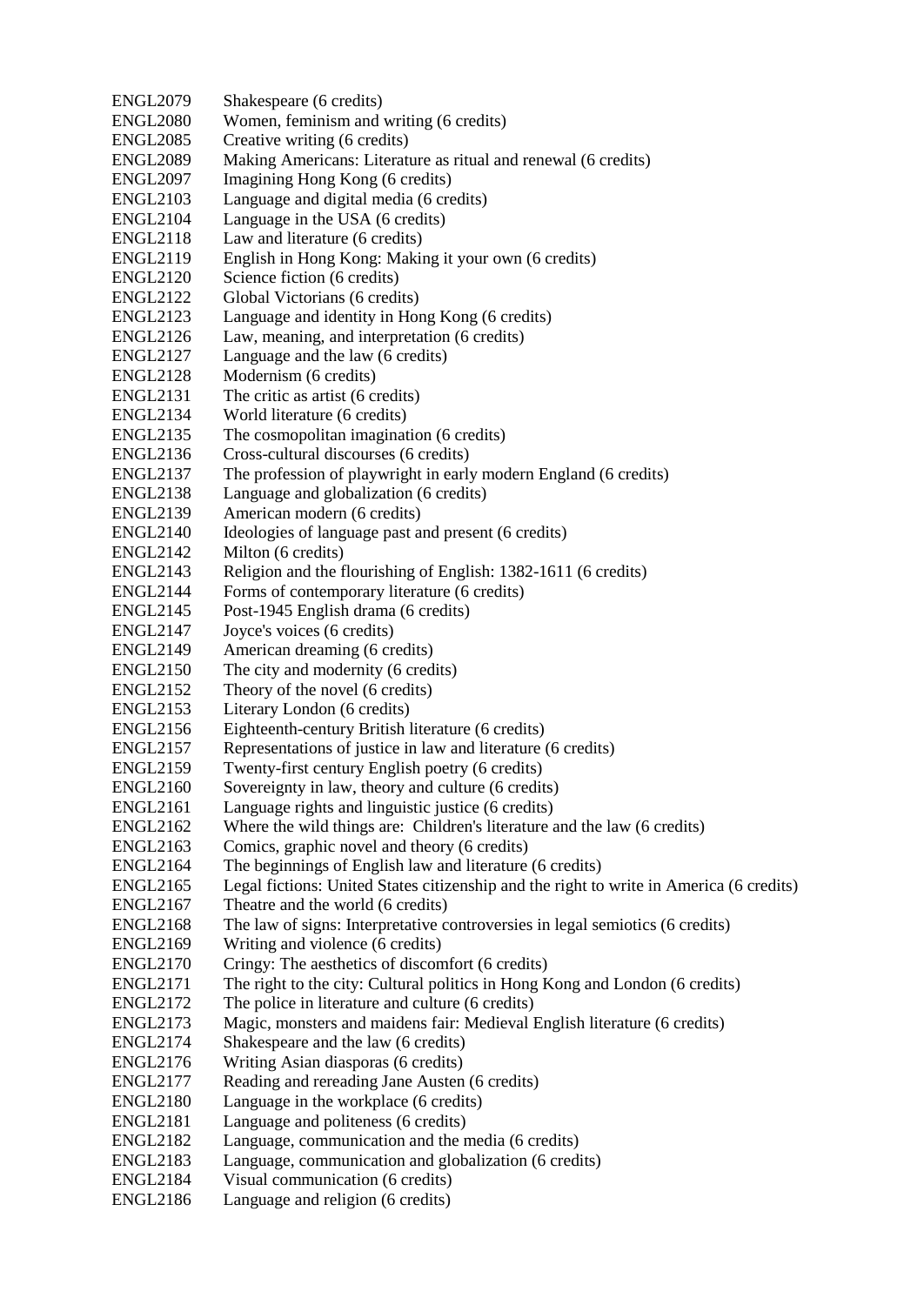| <b>LING2012</b> | Experimental phonetics and phonology (6 credits)                          |
|-----------------|---------------------------------------------------------------------------|
| LING2013        | Language typology: The study of linguistic diversity (6 credits)          |
| <b>LING2018</b> | Lexical-functional grammar (6 credits)                                    |
| <b>LING2023</b> | Discourse analysis (6 credits)                                            |
| <b>LING2030</b> | Morphology (6 credits)                                                    |
| <b>LING2032</b> | Syntactic theory (6 credits)                                              |
| <b>LING2036</b> | Child language (6 credits)                                                |
| <b>LING2037</b> | Bilingualism (6 credits)                                                  |
| <b>LING2040</b> | Languages in contact (6 credits)                                          |
| <b>LING2047</b> | Optimality theory (6 credits)                                             |
| <b>LING2048</b> | Language and cognition (6 credits)                                        |
| LING2053        | Language and the brain (6 credits)                                        |
| <b>LING2055</b> | Reading development and reading disorders (6 credits)                     |
| <b>LING2058</b> | Topics in Cantonese linguistics (6 credits)                               |
| <b>LING2059</b> | Writing systems (6 credits)                                               |
| <b>LING2060</b> | Languages of China (6 credits)                                            |
| <b>LING2061</b> | Linguistic fieldwork (6 credits)                                          |
| <b>LING2062</b> | Experimental syntax (6 credits)                                           |
| <b>LING2064</b> | Language in Africa (6 credits)                                            |
| <b>LING2065</b> | Endangered languages: Issues and methods (6 credits)                      |
| <b>LING2066</b> | Variation analysis (6 credits)                                            |
| <b>LING2067</b> | Natural language processing (6 credits)                                   |
| <b>LING2068</b> | Computational approaches to language (6 credits)                          |
| <b>LING2069</b> | Origins of language (6 credits)                                           |
| <b>LING2070</b> | Historical linguistics: Languages, genes and human migrations (6 credits) |
| <b>LING2071</b> | Introductory statistics for the humanities (6 credits)                    |
| <b>LING2072</b> | Advanced statistics for the humanities (6 credits)                        |
| <b>LING2073</b> | Advanced topics in syntax (6 credits)                                     |
| <b>LING2074</b> | Introduction to second language research (6 credits)                      |
| <b>LING2075</b> | Issues in language documentation (6 credits)                              |
| <b>LING2076</b> | Mind and body: A holistic approach to the sounds of language (6 credits)  |
|                 |                                                                           |

## **PROFESSIONAL CORE (ENGLISH LANGUAGE EDUCATION)** (120 credits)

(for candidates majoring in English Language and Linguistics)

The Professional Core (English Language) aims at providing the double degree students with a solid professional training to prepare them as critically aware, responsive and responsible teachers who are both grounded in the theoretical foundations of education and curriculum and well-versed in the practical skills and strategies of teaching professionals in the English language subject. All through the curriculum, a strong emphasis is placed on enabling students to make connections between theory and practice, and between classroom issues and the larger social, cultural, economic and political contexts in which classroom practice is situated. In addition, interconnections amongst the professional core and the English Language and Linguistics Major are emphasized.

Candidates are required to complete a total of 120 credits in the manner specified below.

#### **Integrated Courses** (24 credits)

#### **Becoming a Teaching Professional**

*Becoming a Teaching Professional* is a two-year, broad-based, foundational component aims at developing and building students' identities and capacities as teaching professionals. There are two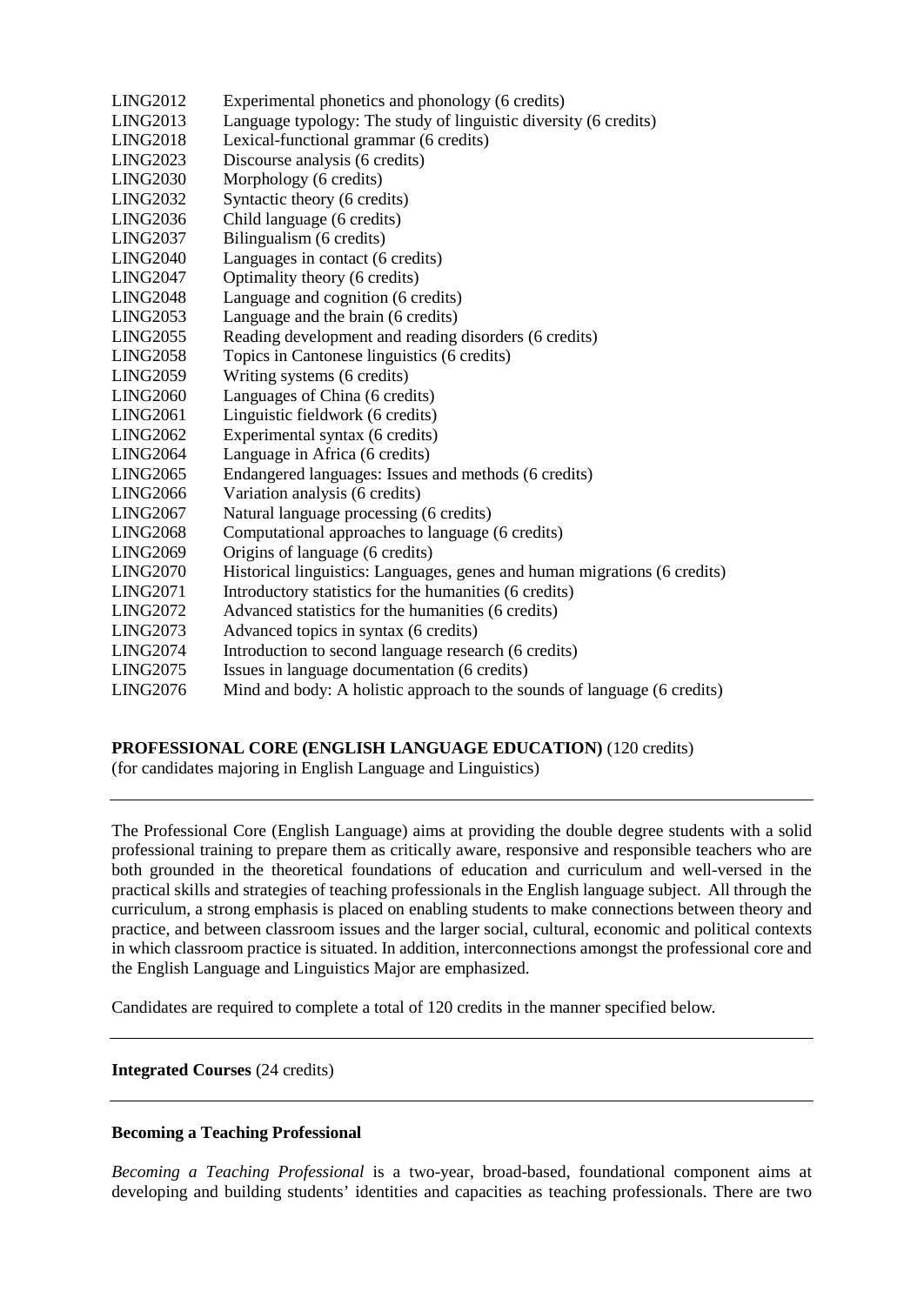parts in the component entitled, *Education in a Globalised Society*, and *Understanding Teaching and Learning*. These courses integrate sociological, psychological and pedagogical perspectives on education to explore a range of educational issues and concepts and core pedagogical theories and practices in their major subject area. During the two-year course, students will critically explore these educational issues, concepts and practices through their own experiences and contextualized scenarios, which have been designed to foster reflection, discussion and collaborative problem solving. To engage students in a wider educational community of practice, students will learn both with peers from their major and with students from other subject majors. These courses provide the groundwork for the Years 3 – 5 pedagogy and educational studies courses.

# **Year 1**

# **BBED1101 Becoming a Teaching Professional: Education in a Globalized Society 1** (6 credits) **BBED1102 Becoming a Teaching Professional: Education in a Globalized Society 2** (6 credits)

These courses aim to enable students to reflect on their personal motivation to become a teacher and examine their understandings and beliefs about teaching and learning as well as teachers and learners in ever-changing multileveled contexts that range from the classroom to the global level. These courses also seek to develop students' ability to engage in critical discussion of issues and concerns arising from teaching and learning in such multileveled contexts. These issues and concerns include common ones that confront all teachers across the school curriculum as well as specific ones that challenge teachers of a particular disciplinary major. Students will be introduced to and engage with philosophical, historical and sociological theories and perspectives on schooling and society, and pedagogical theories and approaches in students' disciplinary major. These courses include experiential and contextualized learning opportunities for students through observational visits to schools and classrooms.

100% continuous assessment by coursework: there will be a variety of assessment tasks, including presentations, online critiques, response papers, group project reports.

## **Year 2**

## **BBED2101 Becoming a Teaching Professional: Understanding Learning and Teaching 1** (6 credits) **BBED2102 Becoming a Teaching Professional: Understanding Learning and Teaching 2** (6 credits)

These courses build on the understandings and awareness of educational and pedagogical issues and concerns gained in the Year 1 integrated courses and extend and links these to psychological theories and practices of learning, teaching, and child development. These theories are then further linked to the pedagogical realms of teaching and learning, with particular reference to students' disciplinary major and classroom pedagogy. The interconnections amongst the philosophical, sociological, psychological and pedagogical realms are brought to light and critically explored through problemsolving tasks, field experiences, and critical case studies. The course aims to nurture the development of critically-aware, responsive and responsible educators for Hong Kong schools.

100% continuous assessment by coursework: there will be a variety of assessment tasks, including presentations, online critiques, response papers, group project reports.

#### **Pedagogy Courses** (24 credits)

The Pedagogy courses provide students with knowledge of the interrelations between teaching, learning and assessment in the English language curriculum in Hong Kong primary and secondary schools. Students will explore the types of teacher knowledge and teaching strategies required for effective planning and management of language learning, and effective provision of support to learners in the English language classroom. The courses build upon the Years 1 and 2 pedagogy, sociology and psychology integrated courses, and connect with students' learning in the English Language and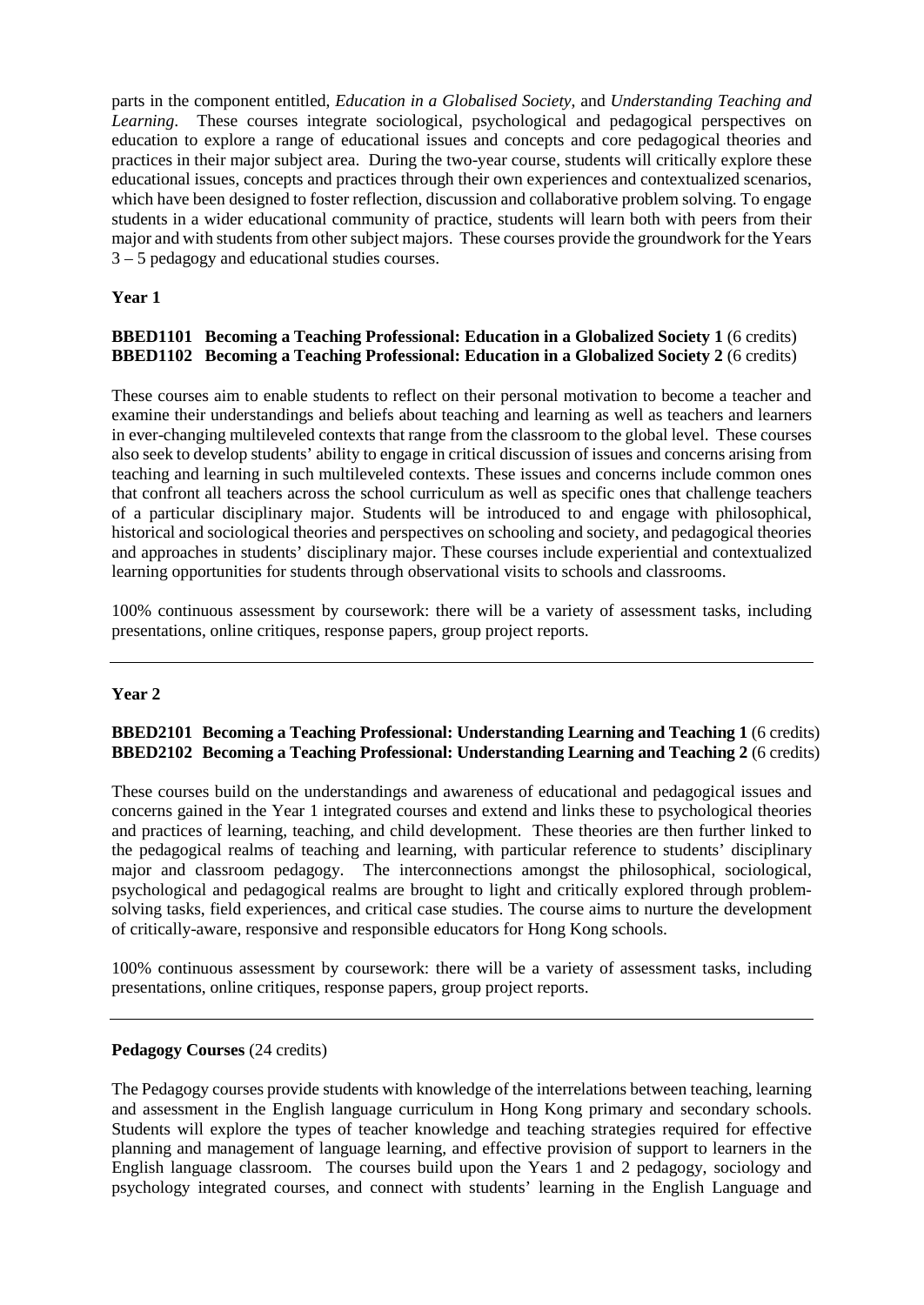Linguistics Major. The pedagogy courses specifically prepare students for practical teaching during the Professional Practicum.

Candidates are required to complete 24 credits of Pedagogy courses specified below:

# **Year 3**

# **BBED3221 Pedagogy I: Learning and Teaching English in Primary School (Oracy)** (6 credits)

This course focuses on the learning, teaching and assessment of oracy in the English language curriculum in Hong Kong primary schools. The course explores the importance of speaking and listening in early years of learning English as a second language, and the processes involved communicative second language listening and speaking, including the development of phonological awareness, vocabulary and grammar. The needs of young learners in primary classrooms in learning to speak and listen in a second language are examined in relation to key concepts in the teaching of speaking and listening to young learners, such as scaffolding, a language rich environment, and the primacy of meaning and interaction. Within a task-based, integrated skills approach, the pedagogy of selecting, creating and using child-appropriate listening and speaking texts and tasks in the classroom is examined, and formative and summative approaches to the assessment of speaking and listening are considered.

100% continuous assessment by coursework: range of assessment tasks will be used such as text analysis, materials evaluation and classroom task design.

## **Year 4**

## **BBED4222 Pedagogy II: Learning and Teaching English in Primary School (Literacy)** (6 credits)

This course focuses on the learning, teaching and assessment of literacy in English in Hong Kong primary schools. The concept of literacy will encompass both traditional school based literacies and 'new literacies' which address emerging literacy practices involving digital media and popular culture. Students will examine the social and cognitive factors that impact on learners' second language (L2) literacy development, in the early primary years and in the upper primary years. The course explores teaching approaches to early literacy including phonics, spelling, reading strategies, and guided writing. Teaching strategies and approaches for guided and independent reading, process and genre-based writing pedagogies, and task-based reading and writing are also developed. The course examines the components of a balanced literacy approach, the development of whole-school print-rich literacy environments, and awareness of literacy across the curriculum. Formative and summative approaches to the assessment of reading and writing are considered.

100% continuous assessment by coursework: range of assessment tasks will be used such as online discussion forums, materials evaluation and lesson study.

## **BBED4223 Pedagogy III: Learning and Teaching English in Secondary School (Oracy)** (6 credits)

This course focuses on the learning, teaching and assessment of oracy in the English language curriculum in Hong Kong secondary schools. The course explores development of speaking and listening skills in learning English as a second language, and the processes involved in communicative second language listening and speaking, including the development of vocabulary, grammar and discourse competence. The needs of adolescent learners in secondary schools classrooms in learning to speak and listen in a second language are examined in relation to key concepts in the teaching of speaking and listening, encompassing top-down and bottom-up processing, intensive and extensive approaches, accuracy and fluency, interaction, and input-output theories. Within a task-based, integrated skills approach, the pedagogy of selecting, creating and using appropriate listening and speaking texts and tasks in the secondary English classroom is examined, and formative and summative approaches to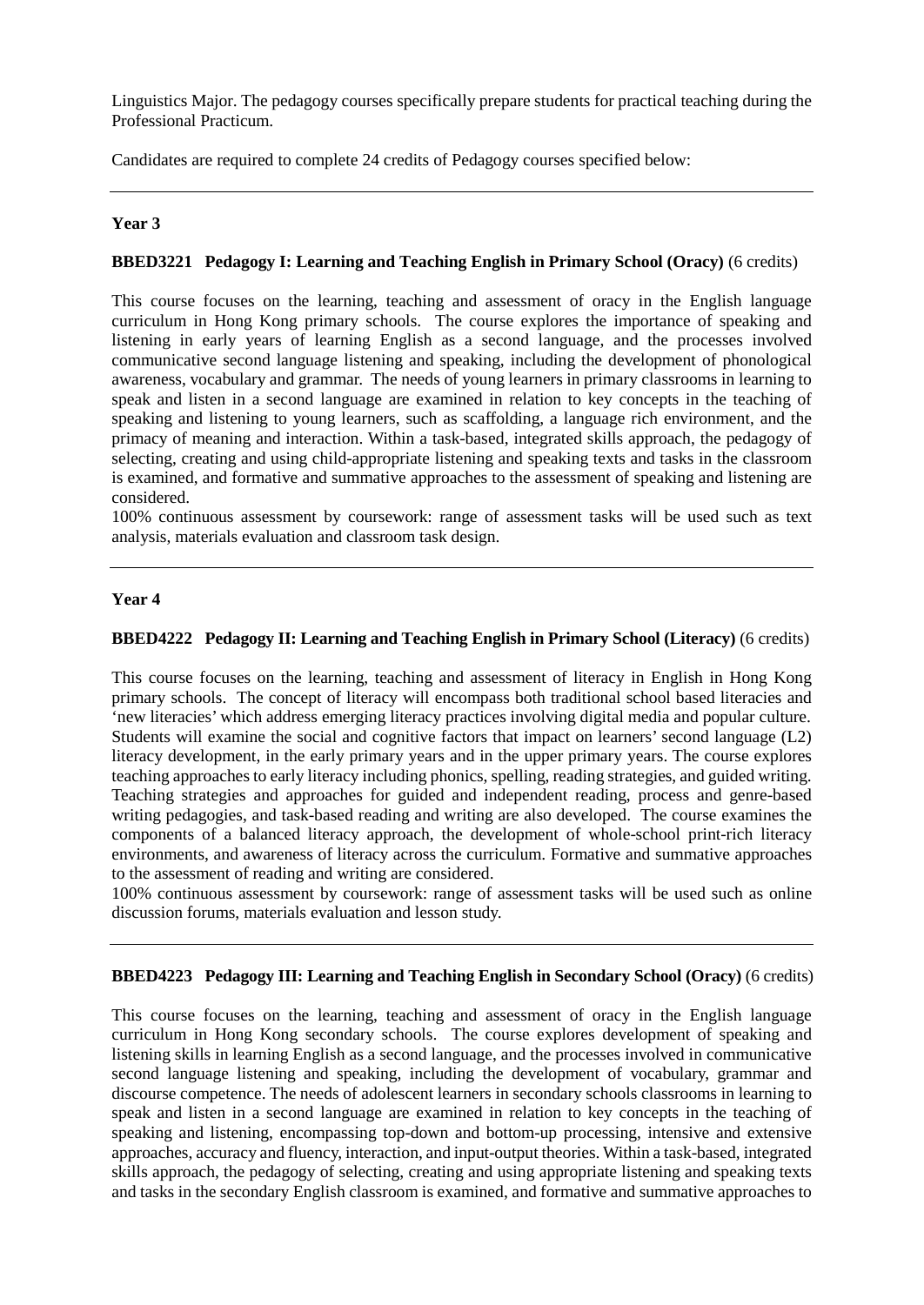the assessment of speaking and listening are considered.

100% continuous assessment by coursework: range of assessment tasks will be used such as online discussion forums, materials evaluation and lesson study.

#### **Year 5**

#### **BBED5224 Pedagogy IV: Learning and Teaching English in Secondary School (Literacy)** (6 credits)

This course focuses on the learning, teaching and assessment of literacy in English in Hong Kong secondary schools. The concept of literacy will encompass traditional reading and writing skills, as well as language arts, popular culture literacies, and academic literacy. Students will examine the social and cognitive factors that impact on learners' second language (L2) literacy development in the lower and senior secondary stages of schooling. The course explores the teaching of reading and writing in a second language, encompassing top-down-bottom-up processing, intensive and extensive approaches, critical reading, process and genre-based writing pedagogies, and text-based and task-based approaches. The course will also focus on materials design and unit development, building students' awareness of recent curriculum changes in the teaching of English (the New Senior Secondary, NSS), and in assessment. Formative and summative approaches to the assessment of reading and writing are considered.

100% continuous assessment by coursework: range of teaching and learning activities and assessment tasks will be used. These may include in-class group presentations, peer appraisal of group microteaching sessions, teaching portfolios and reflective lesson study assignments.

#### **Pedagogical Content Knowledge Courses** (12 credits)

The Pedagogical Content Knowledge (PCK) courses, underpinned by sociocultural, psycho-cognitive and critical theories of language and learning, aim to enable students to bridge their learning in the English Language and Linguistics Major with their learning in the Educational Professional Core. PCK courses emphasise the importance of being a 'language-aware' teacher, and examine the impact of subject-matter knowledge on pedagogical decisions about the handling of language content. Students draw on and develop their knowledge of the systems of the English language in order to teach the language system of English effectively to learners at different stages of development and in different contexts of learning. The courses are aligned with the content of the Pedagogy courses, and prepare students for teaching during the Professional Practicum.

## **Year 4**

#### **BBED4321 Pedagogical Content Knowledge for Teaching English in Primary School** (6 credits)

This course enables students to draw upon the subject-matter knowledge gained in the English Language and Linguistics Major to address needs of children learning English as a second language in Hong Kong primary schools. Through an exploration of structural, lexical, and functional approaches to language, students will develop skills in identifying the pronunciation, vocabulary, grammar and discourse demands of spoken and written texts and tasks in the primary English curriculum. Students will examine child-centred pedagogies for developing young children's phonemic awareness and phonics knowledge, and for enabling the processes of noticing, hypothesizing and restructuring of pronunciation, vocabulary, grammar. The course also focuses on the teaching and learning of written and spoken discourse and texts, relevant to young learners and the primary English language curriculum, and the evaluation and response to children's speaking and writing.

100% continuous assessment by coursework: range of assessment tasks will be used which may include the following: in-class presentations, participation in online discussion tasks and a reflective assignment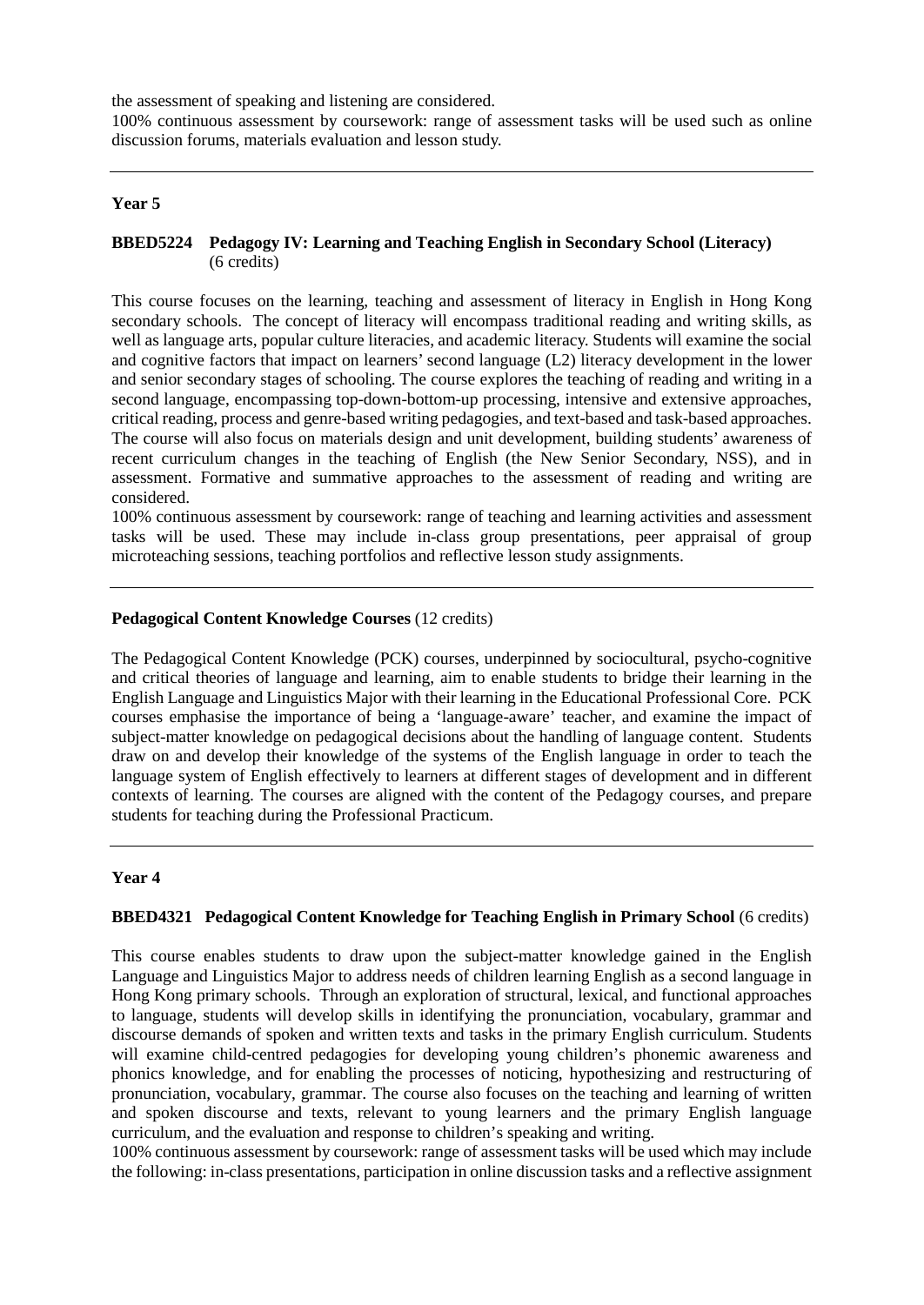which requires students to examine their own pedagogic content knowledge and its impact on their teaching practice.

## **Year 5**

#### **BBED5322 Pedagogical Content Knowledge for Teaching English in Secondary School** (6 credits)

This course enables students to draw upon the subject-matter knowledge gained in the English Language and Linguistics Major to address the needs of students learning English as a second language in Hong Kong secondary schools. Through an exploration of structural, lexical, and functional approaches to language, students will develop skills in identifying the pronunciation, vocabulary, grammar and discourse demands of spoken and written texts and tasks in the lower and senior secondary English language curriculum. Students will examine effective pedagogies for enabling the processes of noticing, hypothesizing and restructuring of pronunciation, vocabulary, grammar, and for developing learners' abilities to critically analyze language in use and explore language independently. The course also focuses on the teaching and learning of written and spoken discourse and texts, relevant to adolescent learners and the secondary English language curriculum, and the evaluation and response to students' speaking and writing.

100% continuous assessment by coursework: range of assessment tasks will be used which may include the following: in-class presentations, participation in online discussion tasks and a reflective assignment which requires students to examine their own pedagogic content knowledge and its impact on their teaching practice.

\_\_\_\_\_\_\_\_\_\_\_\_\_\_\_\_\_\_\_\_\_\_\_\_\_\_\_\_\_\_\_\_\_\_\_\_\_\_\_\_\_\_\_\_\_\_\_\_\_\_\_\_\_\_\_\_\_\_\_\_\_\_\_\_\_\_\_\_\_\_\_\_\_\_\_

#### **Educational Studies Core Courses** (18 credits)

The two courses, BBED3002 and BBED4003, aim to enable students to understand and support students at individual level in primary and secondary school contexts. The course content covers topics mainly related to students with diverse learning needs (1), and guidance and counselling (2).

#### **Year 3**

#### **BBED3002 Learning Support 1 - Catering for Diverse Learning Needs** (6 credits)

While there are numerous benefits, inclusive schools face many challenges in educating students with diverse learning needs. This focus on inclusive education is an international concern and one that the Hong Kong government has embraced since 1997. Particular emphasis is given to supporting students with different types of disabilities, such as specific learning difficulties, intellectual disabilities, autism spectrum disorder, and ADHD in the context of inclusive schools. The impact of disability on learning will also be examined, and attention will be given to teachers' pedagogical knowledge and classroom management skills in response to students' diverse learning needs in the classroom. Collaborative teamwork with other professionals and family will be emphasized as these contribute to successful student outcomes. Current issues and trends in special education within both international and Hong Kong contexts will be explored.

100% continuous assessment by coursework: assessment tasks will include issue-based problemsolving exercises and an issue paper on each student's topic of interest. \_\_\_\_\_\_\_\_\_\_\_\_\_\_\_\_\_\_\_\_\_\_\_\_\_\_\_\_\_\_\_\_\_\_\_\_\_\_\_\_\_\_\_\_\_\_\_\_\_\_\_\_\_\_\_\_\_\_\_\_\_\_\_\_\_\_\_\_\_\_\_\_\_\_\_

#### **Year 4**

#### **BBED4001 Social and Philosophical Foundations of Education** (6 credits)

This course examines educational problems from the perspectives of classic and contemporary figures in sociology and philosophy. These two disciplines play complementary roles in clarifying both the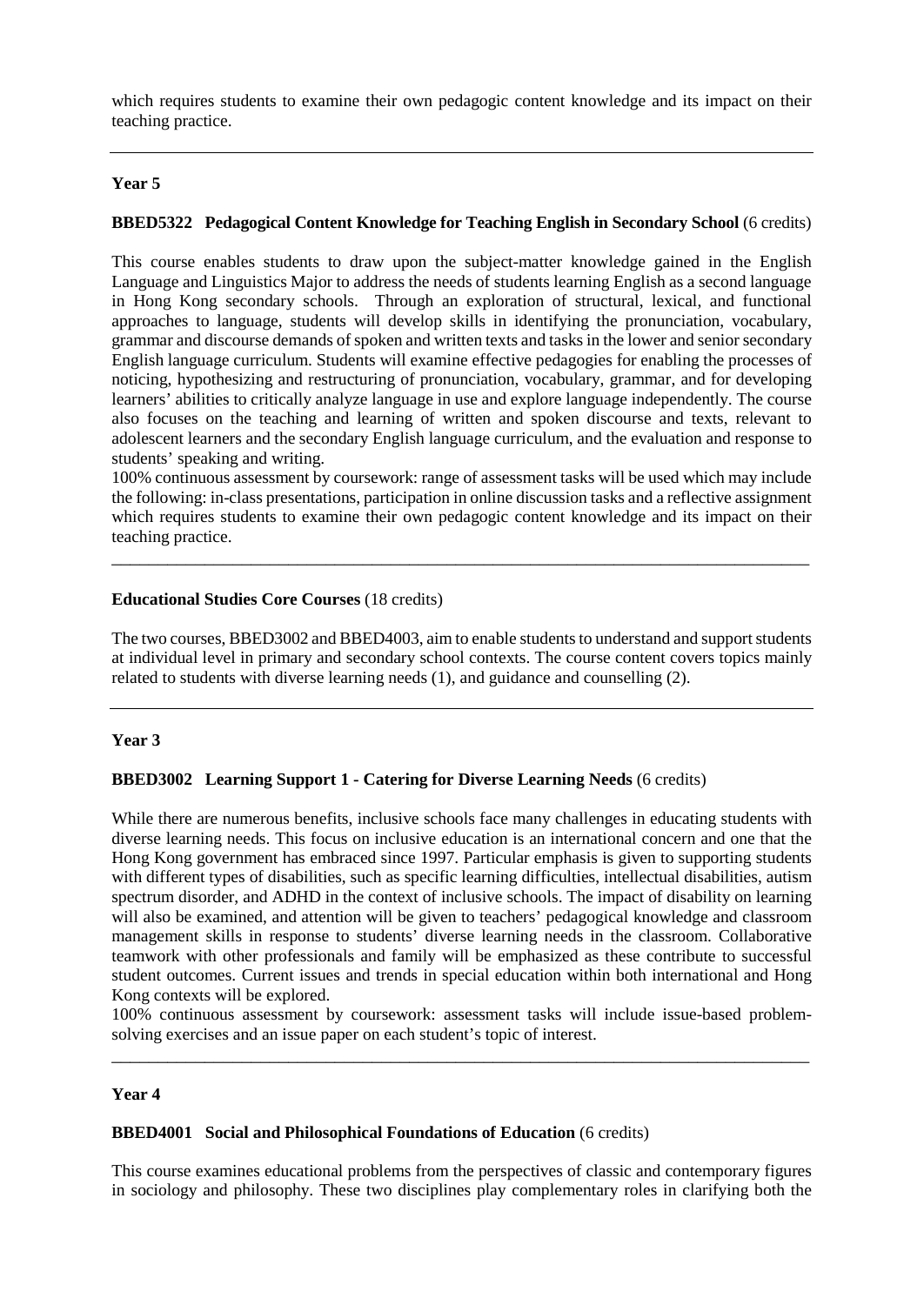conceptual foundations and the empirical assumptions that serve as the foundation of much debate over the means and ends of education. Students will engage deeply with major texts in these two fields and apply them to problems currently facing educators in Hong Kong and the rest of the world.

100% continuous assessment by coursework: the course would employ a range of teaching and learning activities, and assessment tasks. They include analysis of selected issues, student presentation, and/or discussion in class and e-forum.

#### **BBED4003 Learning Support 2 - Understanding and Guiding Whole-Person Development** (6 credits)

This course reviews major theories, concepts and research on child and adolescent development and behaviour, and examines ways of guiding, counselling and supporting them in their whole-person development in school settings. The course will explore: (i) major theories of child and adolescent development; (ii) the interdependency of different aspects of development, i.e., physical, cognitive, social-emotional, and peer relationships; (iii) basic concepts and strategies in developmental, preventive and remedial guidance; (iv) the roles of teachers in guidance and counselling; (v) knowledge and strategies in supporting students with mental health issues; and (vi) guiding students on career and life planning.

100% continuous assessment by coursework. The assessment tasks will include issue-based problemsolving exercises and a reflective essay on a self-selected topic which is relevant to the course.

## **Educational Studies Elective Courses** (6 credits)

## **Year 5**

Candidates are required to complete not fewer than 6 credits from the courses listed below in Year five. Some of the courses listed below may not be offered every year.

## **BBED5021 Professional Ethics in Teaching** (6 credits)

This elective will enable participants to explore a range of ethical issues which confront them as teachers in teaching, assessment, and evaluation practice. It will draw on ethical theories and professional codes of conduct to enable them to develop an understanding of their professional responsibilities as teachers and identify effective strategies for dealing appropriately with commonly occurring ethical dilemmas. 100% continuous assessment by coursework: the course would employ a range of teaching and learning activities, and assessment tasks. They include analysis of selected issues, student presentation, and/or discussion in class and e-forum.

## **BBED5025 Policy, Improvement, and Leadership in Schools** (6 credits)

This course will investigate the themes of policy, improvement, and leadership in schools (PILS). Students will examine the roles of teachers and administrators in leadership and in the interpretation and enactment of school reform and school improvement policies. Students will also examine the school- and system-level factors necessary for improvement to take place. The course will utilize cases, theory, and empirical research that take on these themes, within and beyond in Hong Kong. With a focus on underserved student populations, PILS equips teachers with a deep understanding of how teachers and teaching are situated in broader aims of improving educational opportunity. 100% continuous assessment by coursework.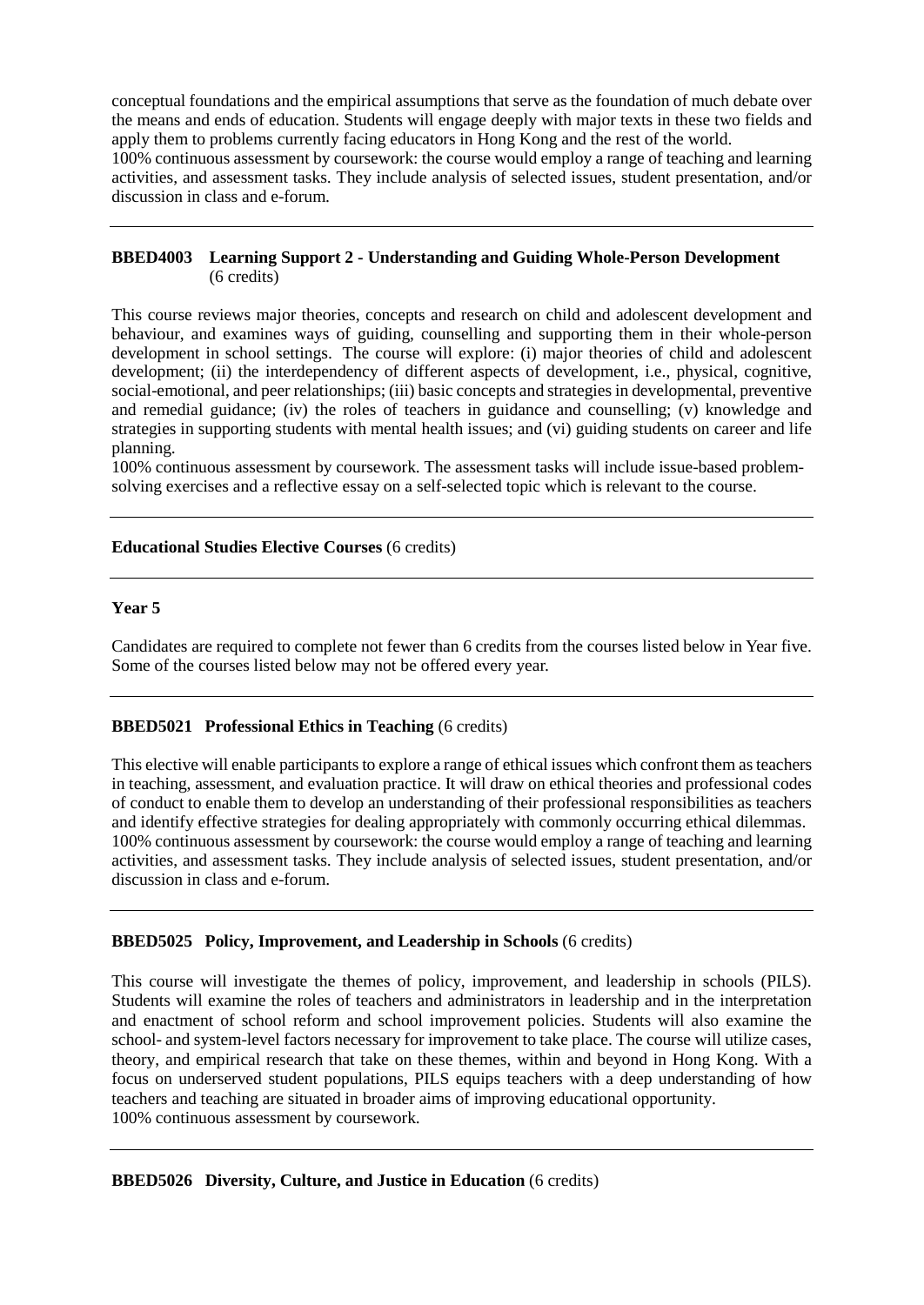This course introduces students to asset and equity based frameworks for teaching with social justice as an aim. Students will reflect on their beliefs regarding diversity and culture, and explore their identifications and experiences in relation to categories including gender, socio-economic status, ethnicity, ability/disability, and LGBTI status. Theoretical frameworks that challenge deficit views of minoritized and marginalized communities will be explored, so that students can instead see diversity and culture as resources for reshaping the following: curriculum and pedagogy, interactions with students and families, and teachers' identities. Possible challenges and dilemmas in adopting such frameworks will be discussed.

100% continuous assessment by coursework.

#### **BBED5027 Education for Sustainable Development: Schools as Community Centers** (6 credits)

\_\_\_\_\_\_\_\_\_\_\_\_\_\_\_\_\_\_\_\_\_\_\_\_\_\_\_\_\_\_\_\_\_\_\_\_\_\_\_\_\_\_\_\_\_\_\_\_\_\_\_\_\_\_\_\_\_\_\_\_\_\_\_\_\_\_\_\_\_\_\_\_\_\_\_\_\_\_\_\_\_\_

Drawing inspiration from UN Sustainable Development Goals, this course will examine the role of schools to achieve sustainability in local contexts: Education for Sustainable Development (ESD). Students will re-evaluate the current model of development, while envisioning new models of development that sustain not only economy but also cultural diversity, social equality, and natural environment. Students will be invited to examine the relationship between schools and communities. Attention will then be paid on how schools could introduce and implement programmes and projects that cultivate the knowledge, skills and values essential for realizing the goal of sustainable community development. Students will also deliberate on how the vision of ESD could be integrated into their professional identity.

100% continuous assessment by coursework.

#### **External Experience** (6 credits)

#### **BBED2521 External Experience – English** (6 credits)

Students travel outside Hong Kong to a place where English is the mother tongue, for a mixture of courses, language immersion, cultural orientation and experience; or the equivalent. 100% continuous assessment by coursework: students will be assessed through a variety a tasks set by the host institutions including texts or analyses, essays, projects and presentations.

\_\_\_\_\_\_\_\_\_\_\_\_\_\_\_\_\_\_\_\_\_\_\_\_\_\_\_\_\_\_\_\_\_\_\_\_\_\_\_\_\_\_\_\_\_\_\_\_\_\_\_\_\_\_\_\_\_\_\_\_\_\_\_\_\_\_\_\_\_\_\_\_\_\_\_\_\_\_\_\_\_\_

\_\_\_\_\_\_\_\_\_\_\_\_\_\_\_\_\_\_\_\_\_\_\_\_\_\_\_\_\_\_\_\_\_\_\_\_\_\_\_\_\_\_\_\_\_\_\_\_\_\_\_\_\_\_\_\_\_\_\_\_\_\_\_\_\_\_\_\_\_\_\_\_\_\_\_\_\_\_\_\_\_\_

#### **Community-based Professional Practicum** (6 credits)

Recognising that learning and experience are inextricably connected, all incoming double degree UG students from 2019-20 are required to successfully fulfill the requirements of at least one Experiential Learning activity through a Community-based Professional Practicum (CPP) project before the start of their fourth year. CPP is based on the premise that teaching and learning cannot only be restricted to classroom settings and teachers-to-be need to critically engage with social and global issues that impact on education including inequality, culture, history, and civic mindedness. All the CPP projects offered each year are aimed at enhancing student teachers' understanding of real-world environments, expanding their capacity to integrate theory and practice and broadening their local and global outlook.

The settings for our CPP projects may be local (Hong Kong), overseas and on the Mainland. All are aimed at pushing our students out of their comfort zones and enabling them to foster skills and values that are relevant to a career in education. These include transferrable skills like creativity, innovation, time management, communication and collaboration, problem solving, critical thinking and leadership. Nearly all our CPP projects include carefully organized input sessions and are taught by colleagues from across the Faculty. Each contains an important reflective component as reflective practice is at the heart of good teaching and learning. Most CPP projects are open to students from different disciplines to foster cross-disciplinary collaboration.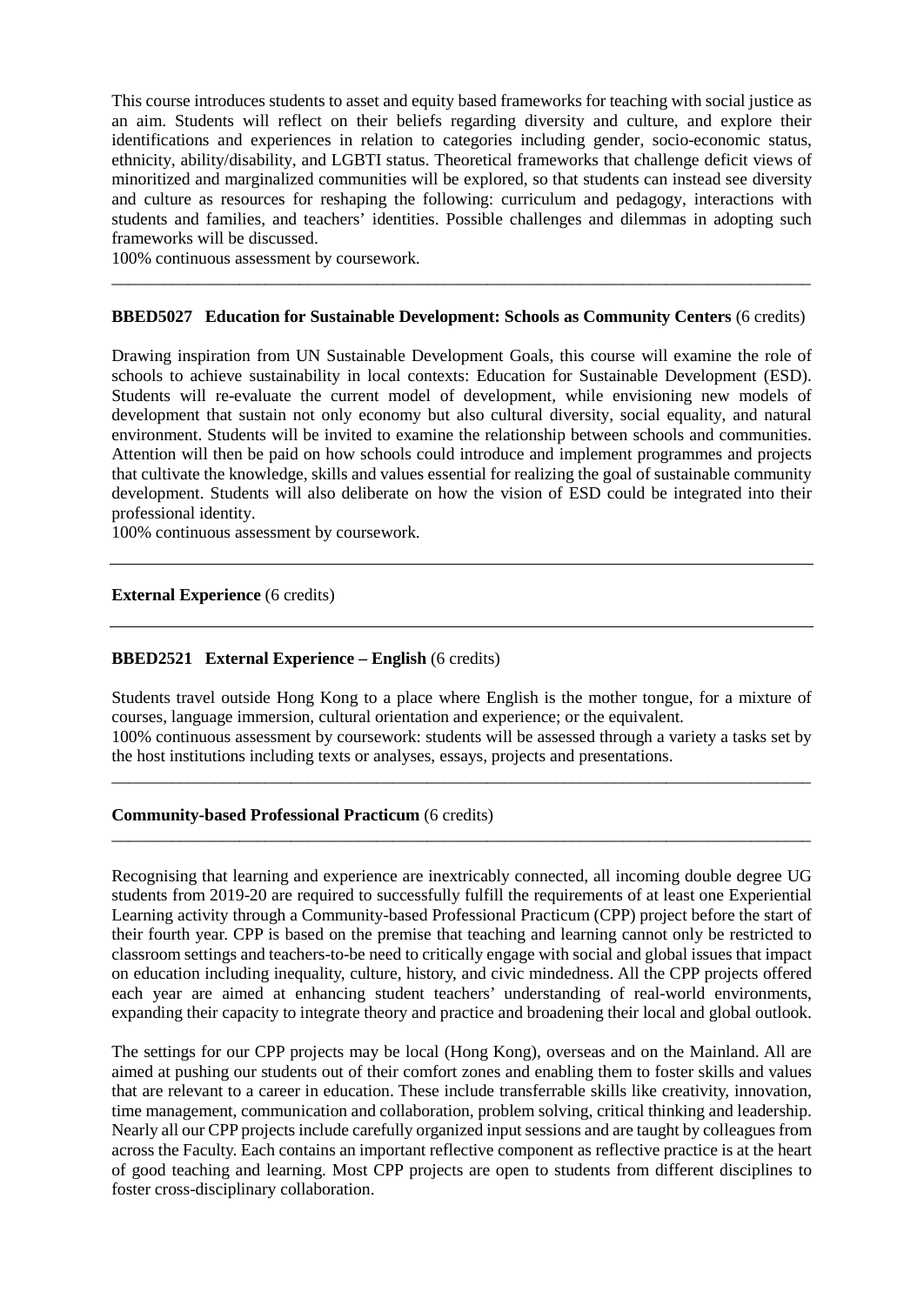Students are required to undertake 6 credits from a list of education related experiential learning courses (or CPP projects) offered by the Faculty of Education before the start of Year 4. The courses listed below may not necessarily be offered every year, and the number and nature of courses in this pool may change. Other community-based learning opportunities may be disseminated throughout the year by the Faculty Experiential Learning team.

At The University of Hong Kong, we are committed to recognize and develop a number of Communication-intensive (CI) courses (https://cics.hku.hk/) that explicitly develop students' communication-related knowledge (understanding of communication as it relates to human interaction), skills (skills in communicating effectively with others, using language and/or other means) and attributes (the attributes of effective communicators). A number of course leaders have already started the journey towards attaining the CI certification.

| <b>BBED6787</b> | Ocean Park Experiential Learning Project (6 credits)                                  |
|-----------------|---------------------------------------------------------------------------------------|
| <b>BBED6790</b> | Developing Resilient Student Teachers by Nurturing Resilience in Vulnerable Groups    |
|                 | in Cambodia (6 credits)                                                               |
| <b>BBED6792</b> | Sustainable Development in Tibet (6 credits)                                          |
| <b>BBED6794</b> | Fostering 4Cs (Critical Thinking, Creativity, Communication and Collaboration skills) |
|                 | through Engaging STEM/STEAM-related EL Activities (6 credits)                         |
| <b>BBED6795</b> | Exploring the Past, Present, and Future of Myanmar (6 credits)                        |
| <b>BBED6796</b> | Cultural Heritage and Information in the Field (6 credits)                            |
| <b>BBED6797</b> | Youth Mentoring for Social Justice and Inclusion (6 credits)                          |
| <b>BBED6798</b> | Design Thinking in Action (6 credits)                                                 |
| <b>BBED6800</b> | CantoGather: Teaching Lower Primary Chinese-as-a-Second-Language Learners             |
|                 | Chinese (6 credits)                                                                   |
| <b>BBED6801</b> | Nurturing gifted individuals (6 credits)                                              |
| <b>CAES2001</b> | Nurturing Global Leaders (12 credits)*                                                |
| <b>CAES2002</b> | Online Digital Storytelling in English (6 credits)                                    |

\* *This course can be counted as fulfilling the Community-based Professional Practicum (CPP) requirement and also a 6-credit free elective.*

# **BBED6787 Ocean Park Experiential Learning Project** (6 credits)

[This is a certified Communication-intensive (CI) Course which meets all of the requirements endorsed by HKU's Senate]

The course will offer students the chance to undertake experiential learning through extended collaboration with Ocean Park, Hong Kong. By engaging in this project, students will expand their understanding and practice as future education professionals beyond the formal classroom and school context. Students will be assigned to work in groups to a) carry out an observation of guests' interests through needs analysis & b) design pop-up narration offerings for visitors to the Park with a goal of enhancing the in-park guests' experience. The final exhibits may be placed on display for visitors and may be used by Ocean Park staff after the course finishes.

Students will have the chance to work closely with Ocean Park staff from their Discovery and Education team and to contribute their knowledge to the Park's focus on promoting conservation and awareness about endangered species to local school children and visitors (from HK as well as overseas and China). All students who select this course will be mentored by the Ocean Park's Education team and closely supervised under the guidance of faculty members. Students' performance in the course will be evaluated through a variety of means including reports from Ocean Park staff, online reflections, and a multi-media presentation at the end of the project.

100% continuous assessment by coursework. Students from all disciplines and programmes may apply but must be able to commit to all meetings and classes.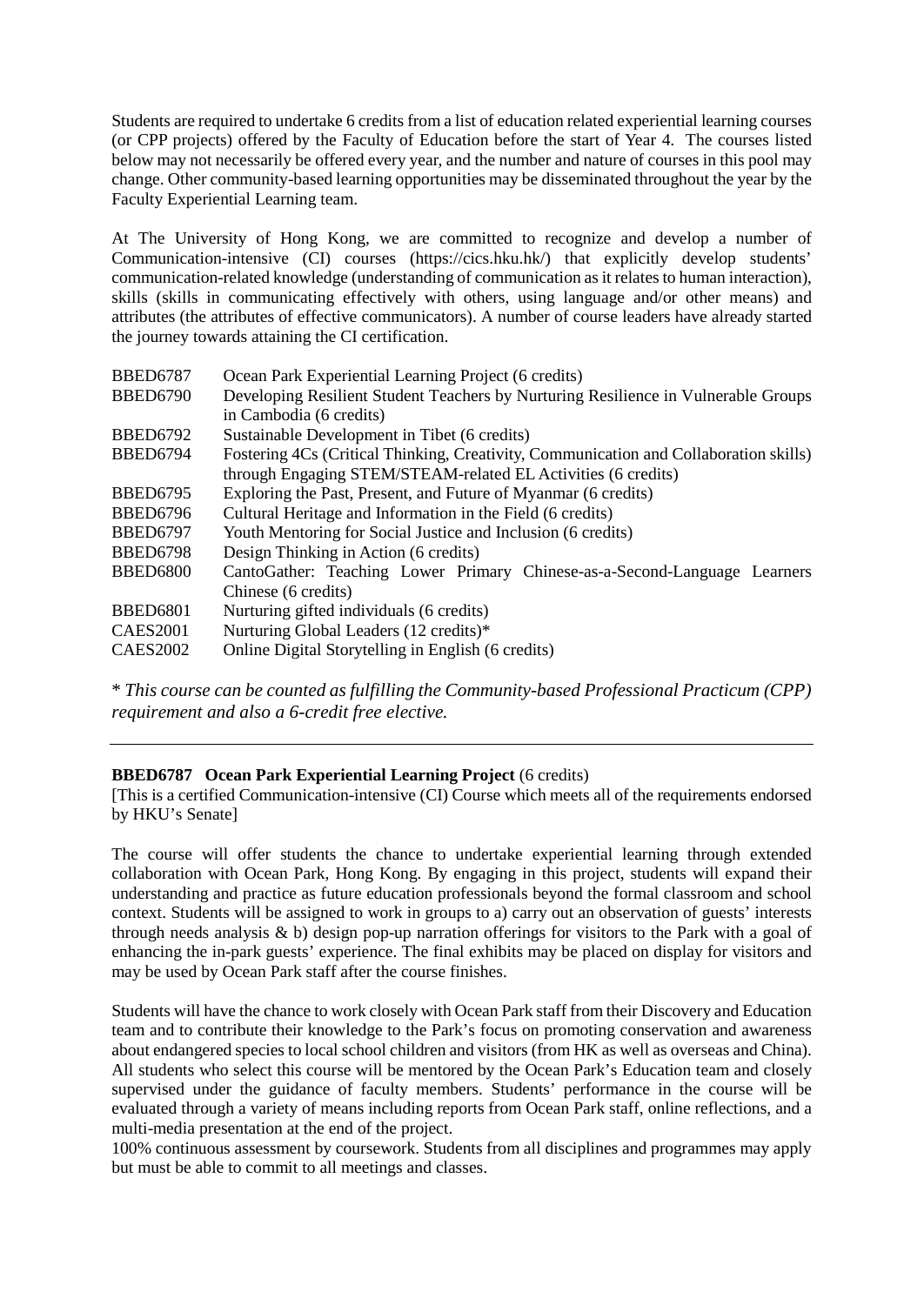## **BBED6790 Developing Resilient Student Teachers by Nurturing Resilience in Vulnerable Groups in Cambodia** (6 credits)

[This is a certified Communication-intensive (CI) Course which meets all of the requirements endorsed by HKU's Senate]

The course sets out a sustainable relationship with a rural school in Cambodia which houses children impacted by trafficking and poverty. The focus will be on co-constructing a curriculum on resilience for the children there with the teachers and volunteers of the school by adopting a 'train the trainers' model of development. It is found that teachers' resilience enhances job satisfaction and teaching effectiveness, and at the same time, allows teachers to nurture resilience in their own students to cope with the challenges of the 21<sup>st</sup> century. The current program highlights one of the key approaches that contextualizes the knowledge of teachers' resilience in working with the vulnerable group and carefully incorporates Kolb's (2015) learning cycle into the program. Student teachers learn to integrate academic theories and actively experiment through continuous observation, trial-and-error and reflection.

Students will attend classes in the second semester and work in teams to design a curriculum on resilience and implement it during summer in Cambodia.

100% continuous assessment by coursework. Students are expected to attend all sessions and be able to commit to the on-site work in Cambodia in summer.

#### **BBED6792** Sustainable Development in Tibet (6 credits)

[This is a certified Communication-intensive (CI) Course which meets all of the requirements endorsed by HKU's Senate]

Tibet has developed rocketing economic growth in the past two decades at the expenses of the ecosystem and environment. Set against this backdrop, this study tour aims to bridge this gap by creating the platform for our student educators to learn about the socio-economic landscapes of Tibet and to analyze its challenges of turning around and sustaining its development. Our student educators will first learn about the theoretical understanding of sustainable development and its relationship to the socioeconomic landscapes of Tibet. Then they will work in cross-disciplinary teams to put their knowledge into practice – putting forward their ideas of raising social awareness and calling for behavioral changes with the consideration of local culture and limitations in the format of 'TED talk' videos and sharing at Tibet University. Through the learning process of knowing about the culture, self and others, students will develop an increased intercultural sensitivity as local and global citizens.

The course together with all input sessions will be organized between June to July and students are required to have full attendance throughout the course. 100% continuous assessment by coursework.

## **BBED6794 Fostering 4Cs (Critical Thinking, Creativity, Communication and Collaboration skills) through Engaging STEM/STEAM-related ELActivities** (6 credits)

This course will develop not only the participants' knowledge, skills and beliefs of learning and teaching of STEM/STEAM-related context (both in Hong Kong and USA), but also enhance their understanding and mastery of the 21st century (4C) skills, that is Critical Thinking, Creativity, Communication and Collaboration skills, in order to succeed in the information age.

Besides attending HKU lectures, students will be guided to work in pairs or in small groups to: (a) analyse the STEM/STEAM-related curriculum in the contexts of Hong Kong and USA, (b) participate in the Odyssey of the Mind Hong Kong regional tournament in March, (c) collaborate on the development of the 4Cs curriculum materials for teaching to Hong Kong winning school teams who will participate in the Odyssey of the Mind World Finals competition in USA in April, (d) participate in the Odyssey of the Mind World Finals in USA in May. All participants will be supported by the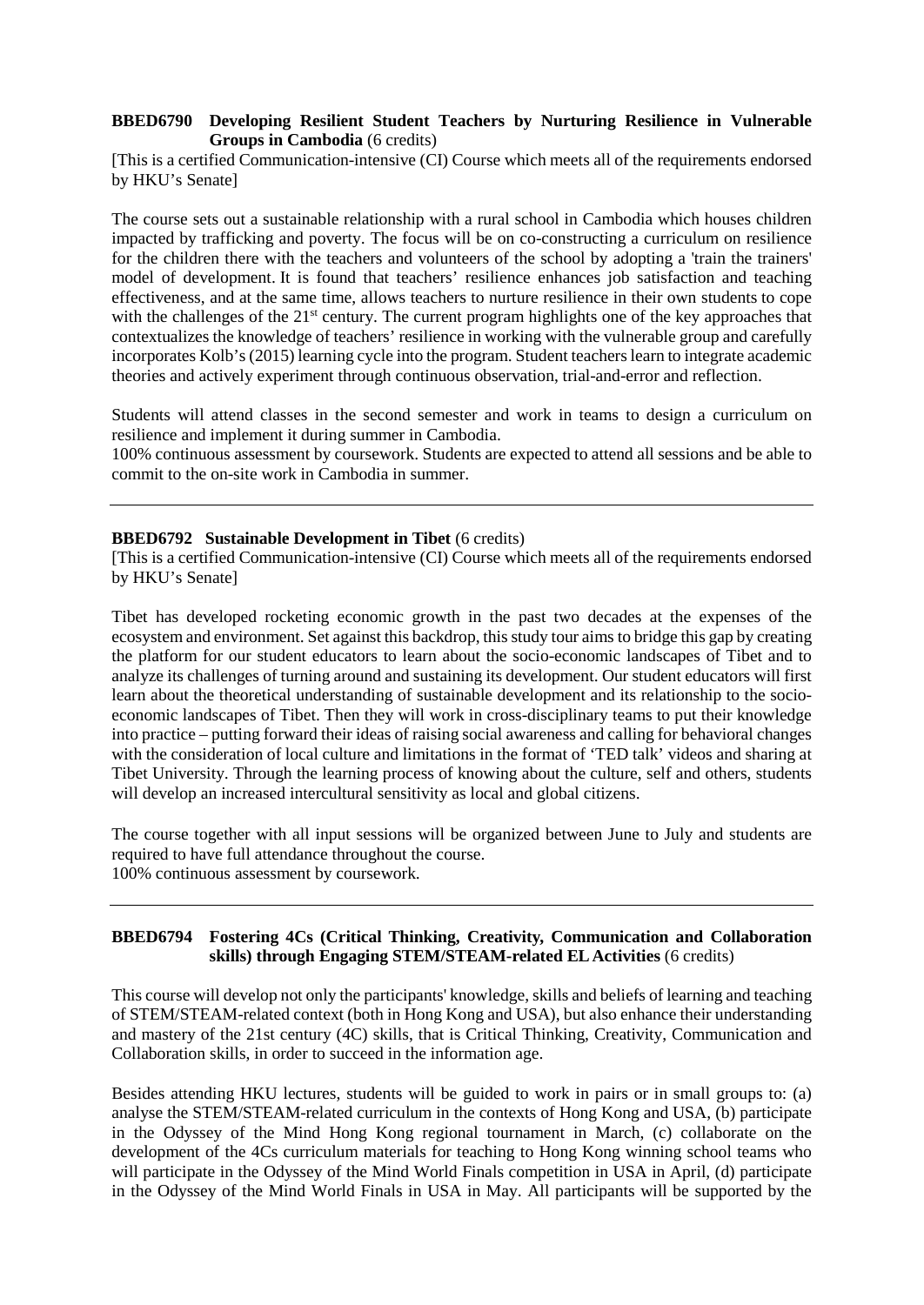course tutors, their peers and both regional and international collaborators in the Odyssey of the Mind program.

\_\_\_\_\_\_\_\_\_\_\_\_\_\_\_\_\_\_\_\_\_\_\_\_\_\_\_\_\_\_\_\_\_\_\_\_\_\_\_\_\_\_\_\_\_\_\_\_\_\_\_\_\_\_\_\_\_\_\_\_\_\_\_\_\_\_\_\_\_\_\_\_\_\_\_

100% continuous assessment by coursework.

## **BBED6795 Exploring the Past, Present, and Future of Myanmar** (6 credits)

Myanmar is a changing country, situated between India and China, with a complex and interesting past. Through a partnership with the China Exploration & Research Society (CERS), this course sets out to introduce students to the past, present, and future of Myanmar through direct engagement with its landscapes, cultural heritage, and people. Students will learn the basics of how archaeological theories and methods enable the study of past societies, and they will gain hands-on experience with digital humanities techniques for documenting ancient remains. This allows us to investigate past uses of spaces and objects in the organization and performance of law and politics, a perspective that can help contextualize the present. Students will also observe and participate in traditional crafts production to learn about daily life and economics in the villages of Myanmar. This experience foregrounds a rightsbased comparison of labor conditions and gender dynamics in the present with the past, which we investigate through the objects of the archaeological record. Throughout this interdisciplinary class, students will engage with and interview community members, community leaders, and other stakeholders. Students will consider the role of the law in preserving culture, protecting the environment, and supporting economic opportunities in the community. The class will explore two very different environmental zones of the country that highlight the relationships between landscape and society: the flood plain of the Irrawaddy River, explored while living on a boat, and the resource-rich highlands around Inle Lake. The class culminates with an analysis of the ethics surrounding the roles tourism plays within the modern state of Myanmar and Myanmar's role within the international law framework.

100% continuous assessment by coursework.

## **BBED6796 Cultural Heritage and Information in the Field** (6 credits)

Archaeologists study past cultures through the careful recording of the surveyed or excavated remains of ancient architecture and artifacts. In this class, students will travel to Armenia to participate in summer fieldwork, where they will be exposed to archaeological theories and methods, the digital humanities, and information management in the field. Students will help with digital data collection and experiment with cutting-edge technology such as drones, 3d scanning, cloud computing, and highprecision GPS. This work is contextualized by a critical evaluation of current issues and ethics in cultural heritage and data sharing. Discussion will also focus on teaching the past and engaging the public in cultural heritage and tourism. Several fieldtrips to local sites will provide broad familiarity with the past in Armenia and the Near East. Pre-trip meetings prepare students for the field and a flexible summer program should enable students with varied schedules to attend. 100% continuous assessment by coursework.

\_\_\_\_\_\_\_\_\_\_\_\_\_\_\_\_\_\_\_\_\_\_\_\_\_\_\_\_\_\_\_\_\_\_\_\_\_\_\_\_\_\_\_\_\_\_\_\_\_\_\_\_\_\_\_\_\_\_\_\_\_\_\_\_\_\_\_\_\_\_\_\_\_\_\_\_\_\_\_\_\_\_

\_\_\_\_\_\_\_\_\_\_\_\_\_\_\_\_\_\_\_\_\_\_\_\_\_\_\_\_\_\_\_\_\_\_\_\_\_\_\_\_\_\_\_\_\_\_\_\_\_\_\_\_\_\_\_\_\_\_\_\_\_\_\_\_\_\_\_\_\_\_\_\_\_\_\_\_\_\_\_\_\_\_

# **BBED6797 Youth Mentoring for Social Justice and Inclusion** (6 credits)

This course develops the knowledge, skills, beliefs and awareness needed to be an effective youth mentor and advocate of disadvantaged youth, with the aim of addressing social and educational inequality. The course will enhance students' understandings of the social, economic, cultural and political forces influencing the educational experiences of youth. It will also develop their self-efficacy as an agent of social change through an exploration of critical, inclusive pedagogies. The course integrates regular university-based interactive seminars with an experiential learning component in which each participant mentors a secondary learner, supporting and advocating for the learner academically and socially on a regular basis across two semesters. The course readings include literary, popular and academic texts to enable youth mentors' reflection upon their mentoring relationships and processes, their own social and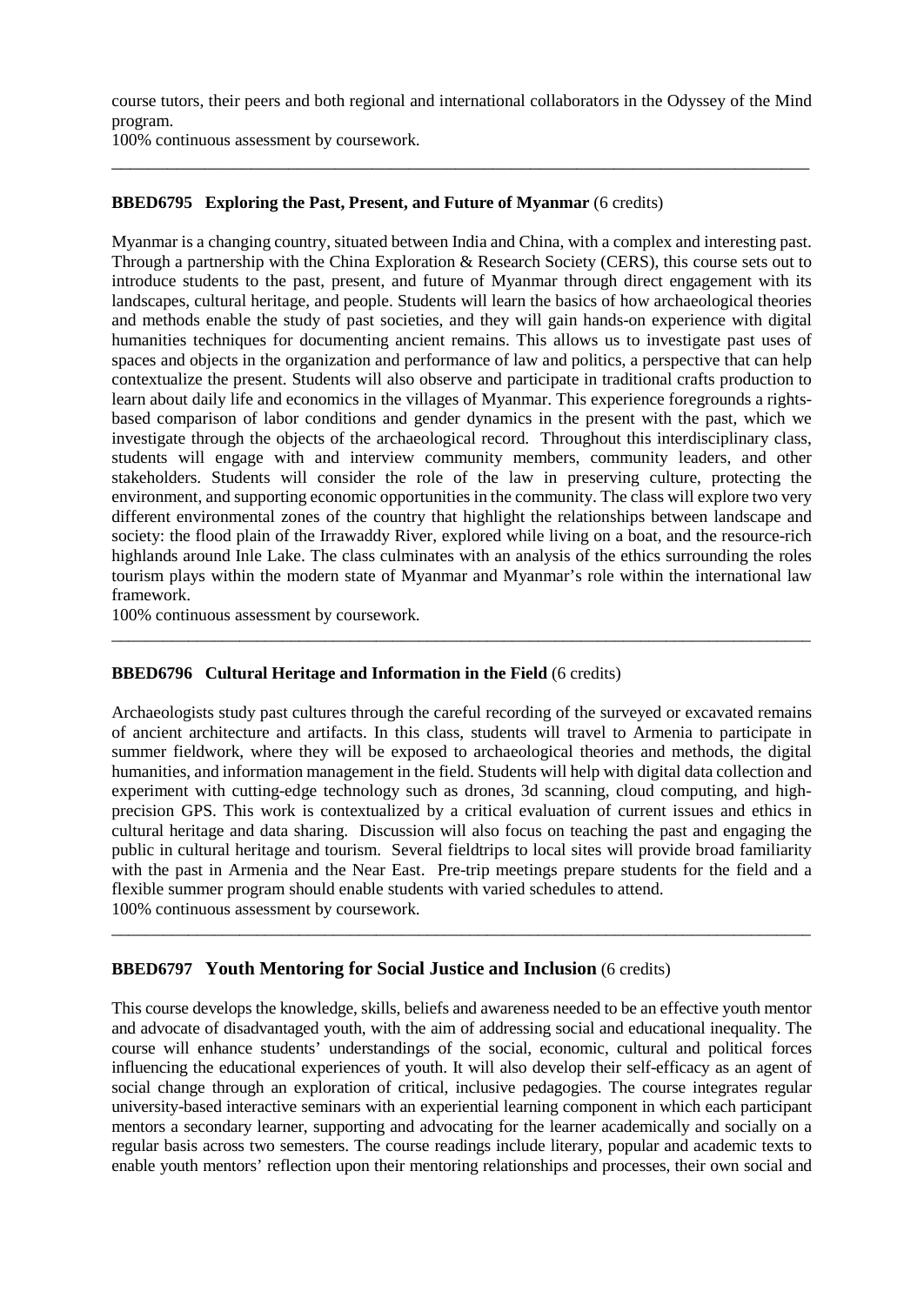ideological positions, and their developing identities as community youth mentors. Participants will receive continuous support and guidance from the course tutor and from peers. 100% continuous assessment by coursework.

\_\_\_\_\_\_\_\_\_\_\_\_\_\_\_\_\_\_\_\_\_\_\_\_\_\_\_\_\_\_\_\_\_\_\_\_\_\_\_\_\_\_\_\_\_\_\_\_\_\_\_\_\_\_\_\_\_\_\_\_\_\_\_\_\_\_\_\_\_\_\_\_\_\_\_\_\_\_\_\_\_\_

## **BBED6798 Design Thinking in Action** (6 credits)

65% of children studying primary schools today will ultimately work in jobs that currently have not yet existed (WEF report 2016). The complex and unpredictable future has created challenges for nurturing student educators for the 21st century. Collaborate with the PolyU Jockey Club 'Operation SoInno', this course aims to nurture social innovative and reflective student educators who can find solutions to realworld problems and generate innovative ideas to create a better future. Our student educators will first learn about the theoretical underpinnings of design thinking and the reflective learning cycles in experiential education. Then they will work in cross-disciplinary teams to put their knowledge into practice – facilitating secondary school students' learning process in subject-based design thinking and helping them to reflect upon themselves as active learners. Student educators will integrate social innovation and humanity through the lens of design thinking and develop important 21<sup>st</sup> century skills. 100% continuous assessment by coursework.

# **BBED6800 CantoGather: Teaching Lower Primary Chinese-as-a-Second-Language Learners Chinese** (6 credits)

\_\_\_\_\_\_\_\_\_\_\_\_\_\_\_\_\_\_\_\_\_\_\_\_\_\_\_\_\_\_\_\_\_\_\_\_\_\_\_\_\_\_\_\_\_\_\_\_\_\_\_\_\_\_\_\_\_\_\_\_\_\_\_\_\_\_\_\_\_\_\_\_\_\_\_\_\_\_\_\_\_\_

While Hong Kong is seen as a "melting pot" of various cultures, social integration remains unsatisfactory. In a study jointly conducted by the Hong Kong Council of Social Service and the Hong Kong Christian Service in 2016, only 64.7% of the surveyed South Asians living in Hong Kong were able to understand spoken Cantonese and 46.4% were able to speak it, while around 9 out of 10 South Asians were unable to read and write Chinese. Even though Chinese is a part of the teaching curriculum in mainstream schools, Chinese-as-a-second-language learners still find it difficult to improve their Chinese language proficiency due to various factors, including limited language exposure and a lack of teaching materials even in schools where they are often designed for teaching Chinese as a second language, thereby matching the mainstream syllabus.

CantoGather aims to empower our non-Chinese neighbours with Cantonese so that they might be better able to integrate into their local communities and step up the social ladder, and in the process promote cultural understanding between tutees and tutors. In this course, students will be teaching a class of 15- 20 lower primary NCS students Cantonese through a one-to-one basis each week over 10 weeks. Students will also be modifying the provided activity-based tutoring plans and materials according to the children's learning needs. At the end of the course, students will produce a lesson plan of their own which will be used by future volunteers. Through this course, students will be able to apply theory into practice and refine their professional skills, while understanding more about local issues and contributing to social immersion and racial integration in Hong Kong. 100% continuous assessment by coursework.

\_\_\_\_\_\_\_\_\_\_\_\_\_\_\_\_\_\_\_\_\_\_\_\_\_\_\_\_\_\_\_\_\_\_\_\_\_\_\_\_\_\_\_\_\_\_\_\_\_\_\_\_\_\_\_\_\_\_\_\_\_\_\_\_\_\_\_\_\_\_\_\_\_\_\_\_\_\_\_\_\_\_

# **BBED6801 Nurturing gifted individuals** (6 credits)

The growing significance of psychosocial factors in talent development has highlighted the importance of addressing the social and emotional needs of gifted individuals in gifted education. Collaborating with our own CAISE (Centre for Advancement in Inclusive and Special Education), this course aims to develop student educators' awareness on the unique social and emotional needs of gifted individuals and competence to respond to such needs. Student educators will first learn about the social and emotional needs of gifted individuals. Then they will work in cross-disciplinary teams to design and conduct workshops to strengthen the development of this important aspect among gifted individuals at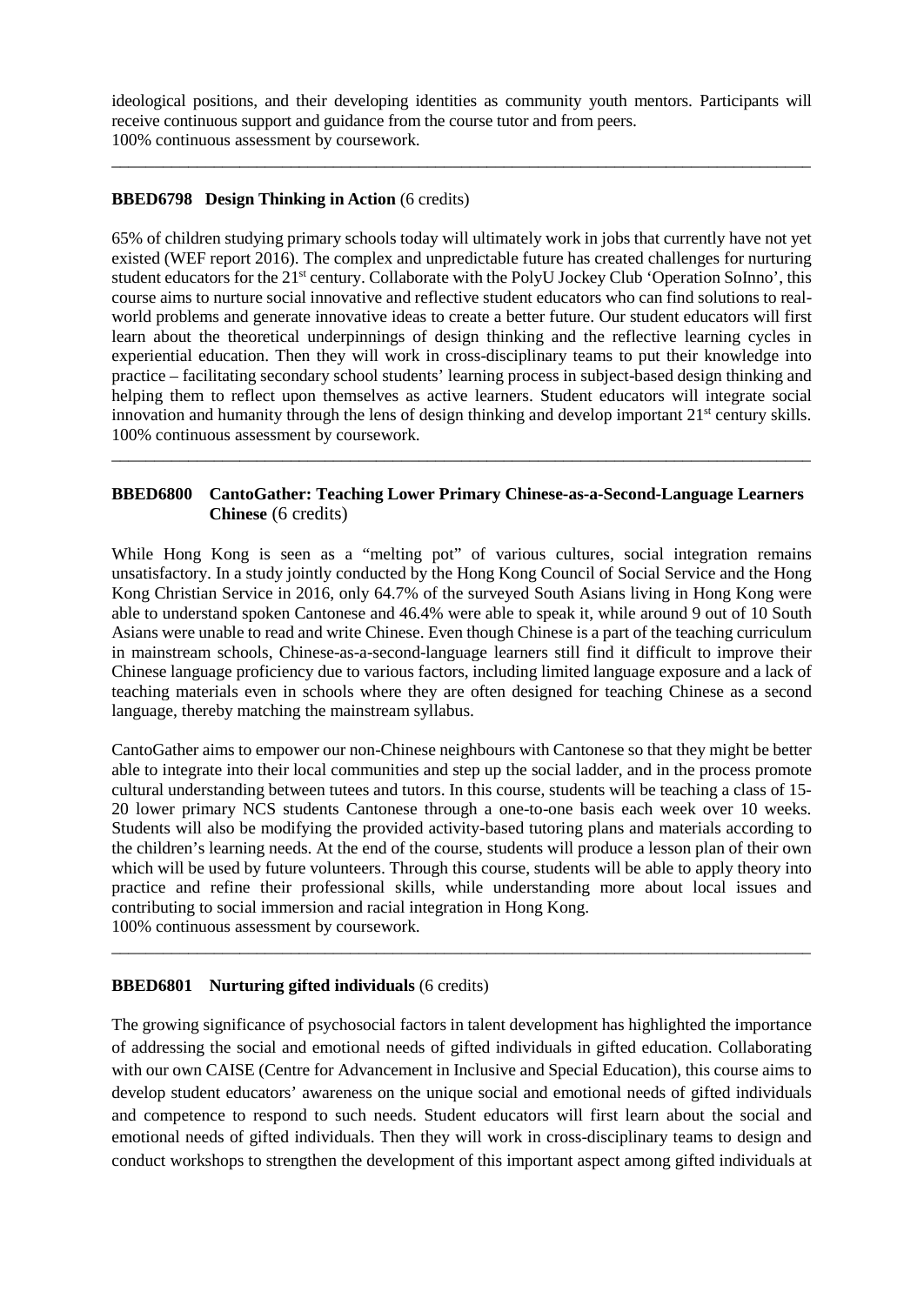primary school level as well as their parents. On-going feedback and reflection will be provided and facilitated.

\_\_\_\_\_\_\_\_\_\_\_\_\_\_\_\_\_\_\_\_\_\_\_\_\_\_\_\_\_\_\_\_\_\_\_\_\_\_\_\_\_\_\_\_\_\_\_\_\_\_\_\_\_\_\_\_\_\_\_\_\_\_\_\_\_\_\_\_\_\_\_\_\_\_\_\_\_\_\_\_\_\_

100% continuous assessment by coursework.

# **CAES2001 Nurturing Global Leaders (12 credits)**

*[This course can be counted as fulfilling the Community-based Professional Practicum (CPP) requirement and also a 6-credit free elective.]*

The NGL course provides students with an immersive experience teaching English language and communication skills to marginalized youths in South East Asia for six weeks. Students will reflect on effective English learning strategies and operationalize these into teaching materials and methodologies. Through this unique cultural immersion, participants will gain appreciation for the role that English plays in promoting social and global mobility as they leverage their own language skills and understanding to work in teams and share their knowledge with marginalized youths at community partner organizations.

The NGL programme will consist of two weeks of training in Hong Kong followed by six weeks of internship teaching English to marginalized youths at community partner organizations. 100% continuous assessment by coursework.

\_\_\_\_\_\_\_\_\_\_\_\_\_\_\_\_\_\_\_\_\_\_\_\_\_\_\_\_\_\_\_\_\_\_\_\_\_\_\_\_\_\_\_\_\_\_\_\_\_\_\_\_\_\_\_\_\_\_\_\_\_\_\_\_\_\_\_\_\_\_\_\_\_\_\_\_\_\_\_\_\_\_

## **CAES2002 Online Digital Storytelling in English** (6 credits)

This course is a unique new approach to experiential learning, giving HKU students an opportunity to support the learning needs of marginalized youth in the developing world. Through this experience, students will improve their own communication skills while empowering others through personal narratives.

Students will learn about a unique seven-stage process to develop personal narratives in the form of Digital Stories. Through this process they will gain a deeper understanding both of the powerful potential impact of storytelling as well as develop a greater understanding of how to integrate different types of media to communicate effectively. As an added dimension, the course is taught entirely online to facilitate personal engagement between students at HKU and learners in the developing world. Both HKU students and the youth they teach will benefit from the opportunity to improve their online communication skills. By working with a range of different online genres students will learn new communication skills (e.g. script writing, using your voice effectively, visual literacy, etc.) as well as technical skills (e.g. audio and video capture techniques, audio and video editing, generating graphics, media management, etc.)

In the first part of the semester students complete a module in which they will generate their own personal narrative in the format of a digital story. Based on this experience, they will then develop relevant online learning support materials and deliver an online digital storytelling workshop for marginalized youth.

\_\_\_\_\_\_\_\_\_\_\_\_\_\_\_\_\_\_\_\_\_\_\_\_\_\_\_\_\_\_\_\_\_\_\_\_\_\_\_\_\_\_\_\_\_\_\_\_\_\_\_\_\_\_\_\_\_\_\_\_\_\_\_\_\_\_\_\_\_\_\_\_\_\_\_\_\_\_\_\_\_\_

100% continuous assessment by coursework.

#### **Professional Practicum** (24 credits)

Professional Practicum is a professional requirement that enables students to develop professional teaching competencies within the school environment. Students are required to integrate theory and practice in four domains: Learning and Teaching, Student Development, School Development and Professional Community. Through two years of *Professional Practicum*, students commit themselves to six core professional values: belief that all students can learn, care for students, respect for diversity,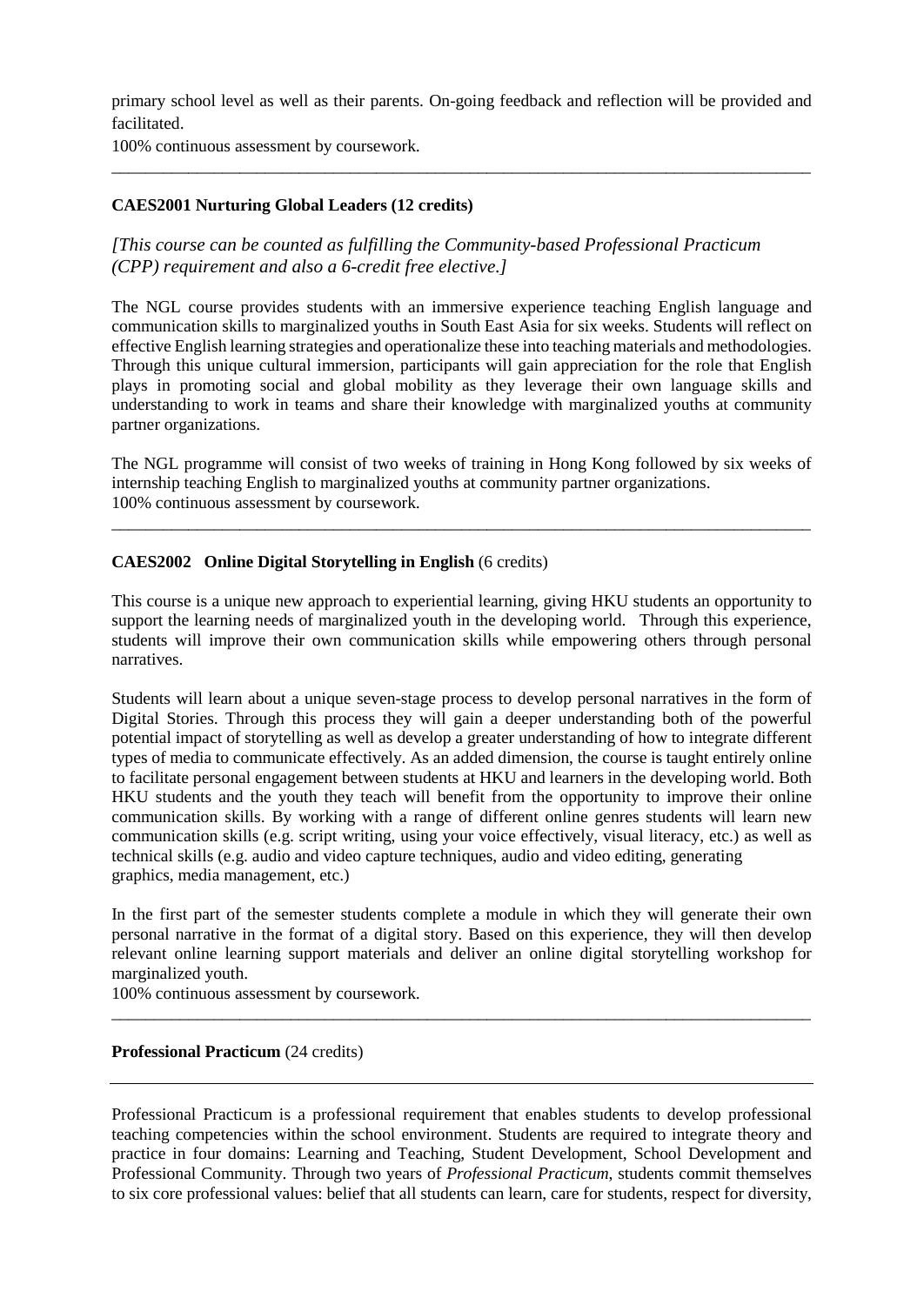commitment and dedication to the profession, collaboration, sharing and team spirit, passion for continuous learning and excellence.

Because this component is conducted in schools and involves direct learning relationships with school students, the student-teachers must comply with the following professional requirements: Student teachers shall conduct themselves professionally during their studies and towards staff and students in schools or other institutions. Student-teachers who exhibit behaviour deemed by the Faculty of Education to be threatening or harmful to school children, teachers, fellow students, or to schools and other institutions participating in the programme, may not be permitted to take, or may be withdrawn from the *Professional Practicum* courses, and hence will not be able to satisfy the programme's professional requirements.

The core aspects of student-teachers' performance in the practicum that will be assessed include but are not limited to the following:

- planning for effective teaching and learning
- knowledge of the target language and its acquisition
- teaching strategies which foster and motivate student learning and meet diverse student needs
- managing learning and interaction in the classroom

professional orientation

#### **BBED4422 Professional Practicum I – English** (12 credits) (Capstone Experience)

Students spend ten weeks in a primary school carrying out supervised teaching duties in Year 4. 100% continuous assessment by coursework: students will be assessed on the planning and implementation of observed lessons together with their verbal and written reflections on the observed lessons. The development of a teaching and learning portfolio is also a hurdle requirement.

\_\_\_\_\_\_\_\_\_\_\_\_\_\_\_\_\_\_\_\_\_\_\_\_\_\_\_\_\_\_\_\_\_\_\_\_\_\_\_\_\_\_\_\_\_\_\_\_\_\_\_\_\_\_\_\_\_\_\_\_\_\_\_\_\_\_\_\_\_\_\_\_\_\_\_\_\_\_\_\_\_\_

#### **BBED5422 Professional Practicum II – English** (12 credits) (Capstone Experience)

Students spend ten weeks in a secondary school carrying out supervised teaching duties in Year 5. 100% continuous assessment by coursework: students will be assessed on the planning and implementation of observed lessons together with their verbal and written reflections on the observed lessons. The development of a teaching and learning portfolio is also a hurdle requirement.

#### **Faculty English Language Proficiency Tests** (non-credit-bearing)

## **BBED1621 Faculty English Language Proficiency Test I (Speaking)** (non-credit-bearing) **BBED1622 Faculty English Language Proficiency Test II (Writing)** (non-credit-bearing) **BBED2623 Faculty English Language Proficiency Test III (Error Correction and Explanation)**  (non-credit-bearing)

Candidates are required to reach benchmark level 3 in the English Language Proficiency Tests I, II and III (FELPT) or their equivalent<sup>[3](#page-37-0)</sup> before graduating. Tests I and II on speaking and writing will be first administered in Year 1, and Test III on error correction and explanation will be first administered in Year 2.

## **ENGLISH LANGUAGE ENHANCEMENT COURSES** (12 credits)

<span id="page-37-0"></span> <sup>3</sup> Language Proficiency Assessment for Teachers (English Language) of the Hong Kong Examinations and Assessment Authority (HKEAA).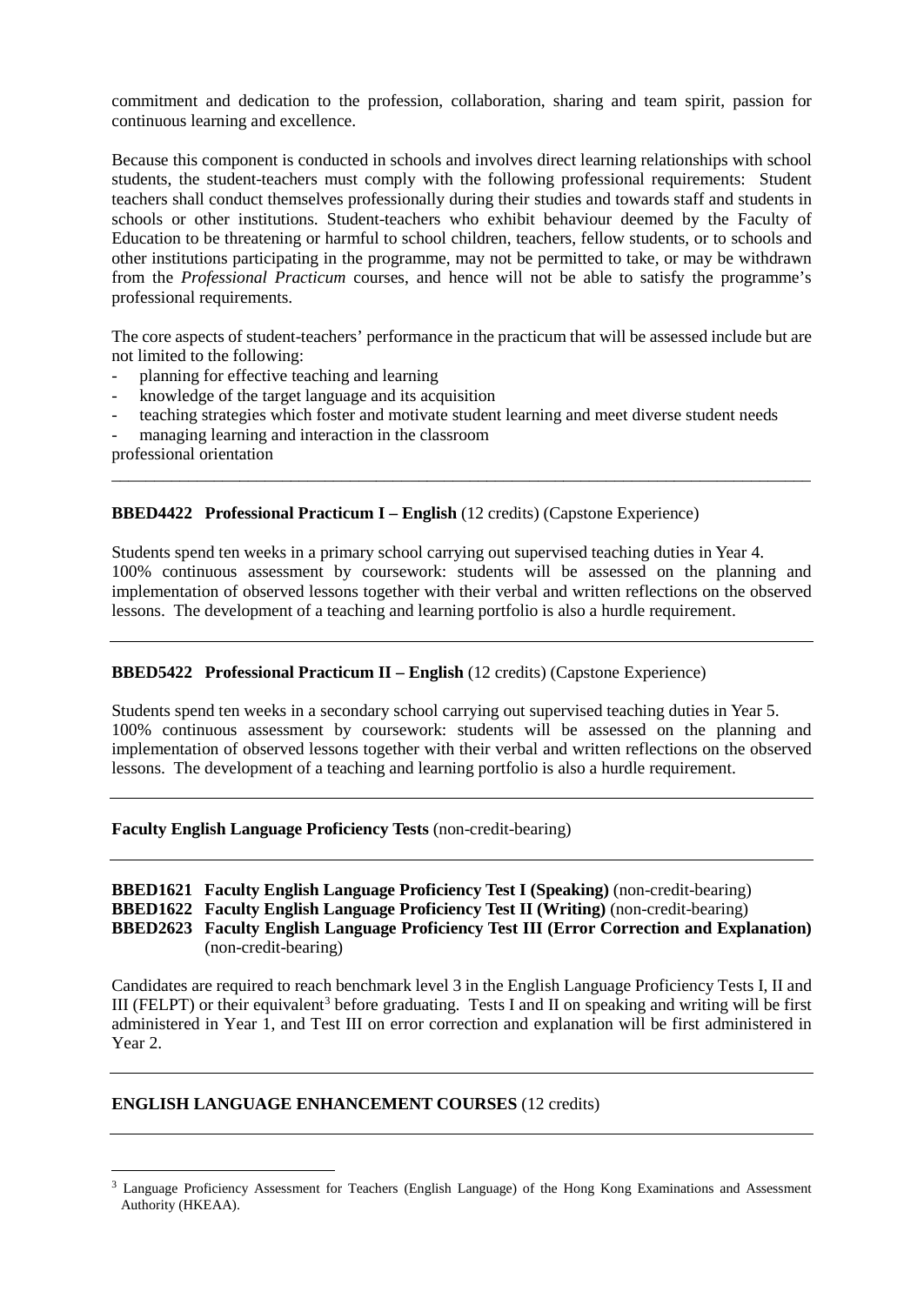#### **CAES1000 Core University English** (6 credits)

(Candidates who have achieved Level 5 or above in English Language in the Hong Kong Diploma of Secondary Education Examination, or equivalent, are exempted from this requirement, and Core University English is optional. Those who do not take this course should take an elective course in lieu.)

The Core University English (CUE) course aims to enhance first-year students' academic English language proficiency in the university context. CUE focuses on developing students' academic English language skills for the Common Core Curriculum. These include the language skills needed to understand and produce spoken and written academic texts, express academic ideas and concepts clearly and in a well-structured manner and search for and use academic sources of information in their writing and speaking. Four online-learning modules through the Moodle platform on academic speaking, academic grammar, academic vocabulary, citation and referencing skills and avoiding plagiarism will be offered to students to support their English learning. This course will help students to participate more effectively in their first-year university studies in English, thereby enriching their first-year experience.

Assessment: 100% coursework.

#### **English in the Discipline Course** (6 credits) **CAES9423 Academic English for Education Students** (6 credits)

This course will help students develop their research report writing skills and oral presentation skills for disciplinary studies and academic purposes. Students will identify a topic in the discipline of Education and conduct a small-scale research project to explore the issue. During the process, they will collect data by interviewing professionals in their field, analyze the information they obtain, and present their findings orally and in formal report writing.

100% continuous assessment by coursework.

## **CHINESE LANGUAGE ENHANCEMENT COURSE** (6 credits)

#### **CEDU9002 Practical Chinese for BA&BEd(LangEd) Students** (6 credits)

(for students majoring in English language and linguistics)

The course is specifically designed to enhance students' Chinese proficiency for the language teaching profession. For written Chinese, students are introduced the etymological viewpoint in the study of Chinese characters, including traditional Chinese characters and simplified Chinese characters. For practical usage, a grammatical approach is adopted to enhance students' sensitivity to the distinctive characteristics of the Chinese language. Another key objective of the course is to sharpen students' skills in writing formal official letters, notices and announcements, proposals and reports for the education sector. For spoken Chinese, presentation skills in Cantonese are emphasized. Assessment: 50% coursework and 50% examination.

## **CEDU9004 Putonghua for BA&BEd(LangEd) Students** (6 credits)

(for students majoring in Chinese language, literature and culture)

This course is designed to prepare students to teach *Putonghua* or to use *Putonghua* as a medium of instruction in their future careers as school teachers. With a strong emphasis on the accuracy of pronunciation and the ability to describe and analyze the speech sound of *Putonghua*, this course features a thorough analysis of the phonetic system of *Putonghua* and a needs-based approach in instruction. Drilling practices are put in place to enhance students' capacity to produce the correct sounds and to identify and analyze the problematic and erroneous ones. In order to motivate the students to learn, words, phrases and sentences frequently used in the language teaching workplace are used as instructional materials.

Assessment: 60% coursework and 40% examination.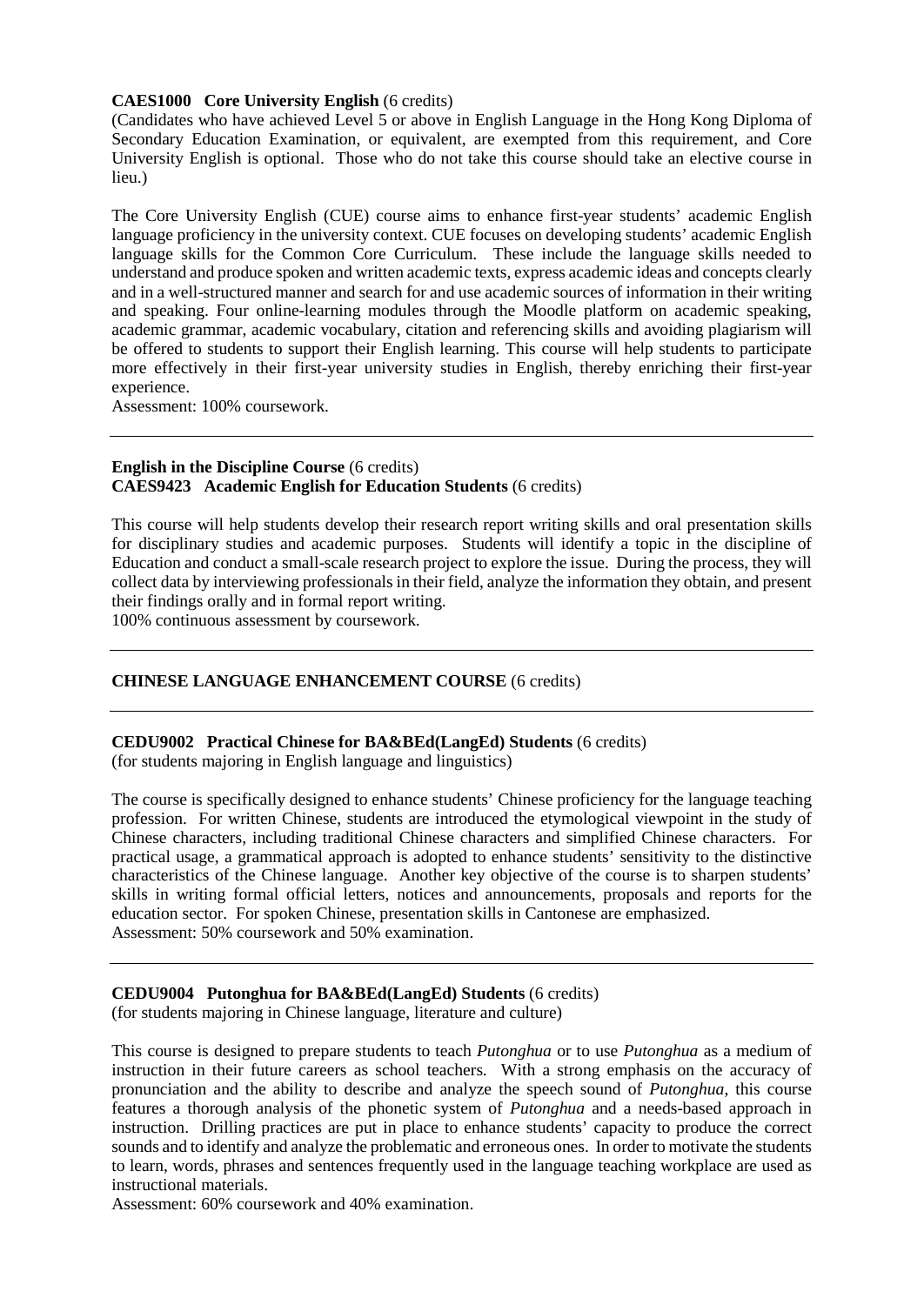# **CUND9002 Practical Chinese and Hong Kong Society** (6 credits)

(for students from the Mainland, and the medium of instruction is Putonghua)

This course is specifically designed for the students from the Mainland. With Putonghua as the medium of instruction, it aims to underscore the characteristic styles and formats of practical Chinese writings in the workplace context in Hong Kong. Topics addressing the rhetorical strategies for reader-oriented professional writings are included to strengthen the students' command of the language. In the "Chinese Characters" component, drilling practices provide ample opportunity for the students to learn to convert simplified characters into their traditional forms. The evolution of Cantonese and the lexical and phonetic systems of this dialect will be explored. The local history and culture of Hong Kong will also be considered. On-site visits are organized to deepen the students' understanding of local traditions and, more importantly, to enhance their ability to appreciate and accept cultural and regional differences. Assessment: 50% coursework and 50% examination.

# **CUND9003 Cantonese for Non-Cantonese Speaking Students** (6 credits)

(for students from the Mainland, and the medium of instruction is Putonghua)

Through a comparative analysis of Putonghua and Cantonese, this course enables students to learn the characteristics of Hong Kong Chinese, to discover the differences in vocabulary and expression between the Cantonese dialect and Mandarin, to strengthen their communication skills in everyday life, and to have a proper understanding of the culture, traditions and people in Hong Kong. Assessment: 60% coursework and 40% examination.

# **COMMON CORE CURRICULUM** (24 credits)

Candidates are required to complete 24 credits of courses in the Common Core Curriculum, including one course from each Area of Inquiry.

## **ELECTIVES** (48-60 credits)

Candidates who take the Major in Chinese Language, Literature and Culture are required to complete 48 credits in electives whereas candidates who take the Major in English Language and Linguistics are required to complete 60 credits in electives.

## **Advanced Pedagogy Elective Courses for Candidates Majoring in Chinese Language, Literature and Culture**

Candidate may take advanced pedagogy courses as free electives which focus on contextual knowledge in teaching Chinese Language. Not all of the courses listed below will be offered every year.

#### **BBED6701 Strengthening the Literature Elements in Language Learning in Primary School** (6 credits)

It is advocated to enrich the learning and teaching of Chinese Literature in the primary schools in the Chinese Language Curriculum Guide. This course aims at introducing students the strategies for literature teaching in the primary school. Language Arts approach will be introduced to encourage the students to create a language-rich environment for developing primary students' language proficiency and enhancing their knowledge of the Chinese literature and culture. Moreover, the use of children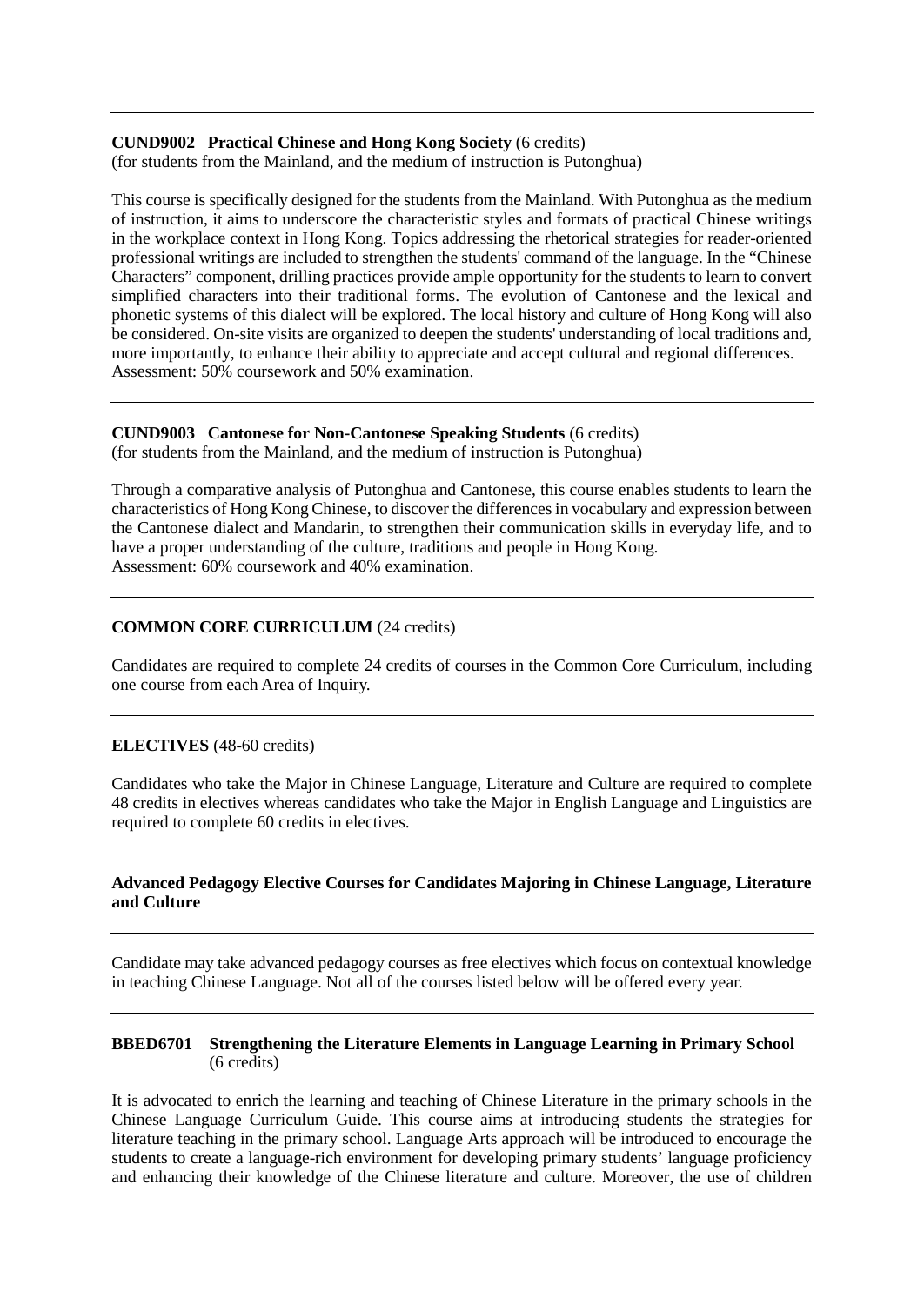literature for language teaching will nurture the ability of appreciation the Chinese literature and culture so as to develop a rounded and meaningful life for primary school pupils. 100% continuous assessment by coursework.

#### **BBED6702 Teaching Chinese as a Second Language** (6 credits)

This course is designed for students who are interested in teaching Chinese as a second language (CSL) in international schools. The course focuses on the theory and pedagogy of teaching Chinese in international contexts. It provides an overview of various levels of International Baccalaureate (IB) and IGCSE courses and an analysis of the curriculum design, teaching methodologies, learning resources, and course assessment guidelines required for those courses.

100% continuous assessment by coursework.

#### **BBED6703 Integrating the Arts into the Teaching of Modern Chinese Literature** (6 credits)

This course aims to inspire the teaching of modern Chinese literature through the integration of literature and the arts. These components are unique means of human communication that are driven by cognition, passion, and imagination. Students will be equipped with specific pedagogy for specific literary topics, genres, and writers. Based upon the reader-response theory of literature education, this course emphasizes students' active participation of interpreting literary works and the meaningful use of the arts such as drama, movie, music, and painting, the media that can deeply affect students intellectually and emotionally. The approaches of creative writing and comparative reading of Chinese and Western works are also adopted. Accordingly, students will learn not only a variety of teaching and assessment methods of the subject, but also understand the humanity, aesthetics, and cultural context of Chinese literature over the past hundred years.

100% continuous assessment by coursework.

#### **BBED6704 Adolescent Literature in Translation and Citizenship Education** (6 credits)

This course aims to equip students with the knowledge and skills of guiding adolescents to explore literature in translation and global citizenship. The learning materials are high quality multicultural literary works, particularly fiction about the growth and life of youths, which have been translated into Chinese. Through the reading of these works, educators will (1) help adolescents understand the experiences and viewpoints of their counterparts from different cultures; (2) nurture their empathy and promote critical thinking; and (3) address global issues such as poverty, disease, war, child labour, discrimination against women, and environment disasters. The teaching mode of this interdisciplinary course is diverse. It includes interactive learning, drama workshops, dialogues with guests from nongovernment organizations, writing literary and service journals, and participating forums. After taking this course, students can apply what they have learned to the curricula of a variety of subjects such as Chinese, English, General Studies, Liberal Studies, and Integrated Humanities, as well as the extracurricular activities of schools.

100% continuous assessment by coursework.

#### **BBED6705 Children's Literature and Creative Writing for Children** (6 credits)

This course focuses on literature which appeals to the interests, needs, and reading preferences of children. Theories and the art of children's literature will be discussed. Students will read different genres of children's literature such as nursery rhymes, folklores, biographies, historical fiction, fantastic stories, fables, and realistic fiction. They will also develop their creativity and extend their children's literature experiences through writing as a mode of response.

100% continuous assessment by coursework.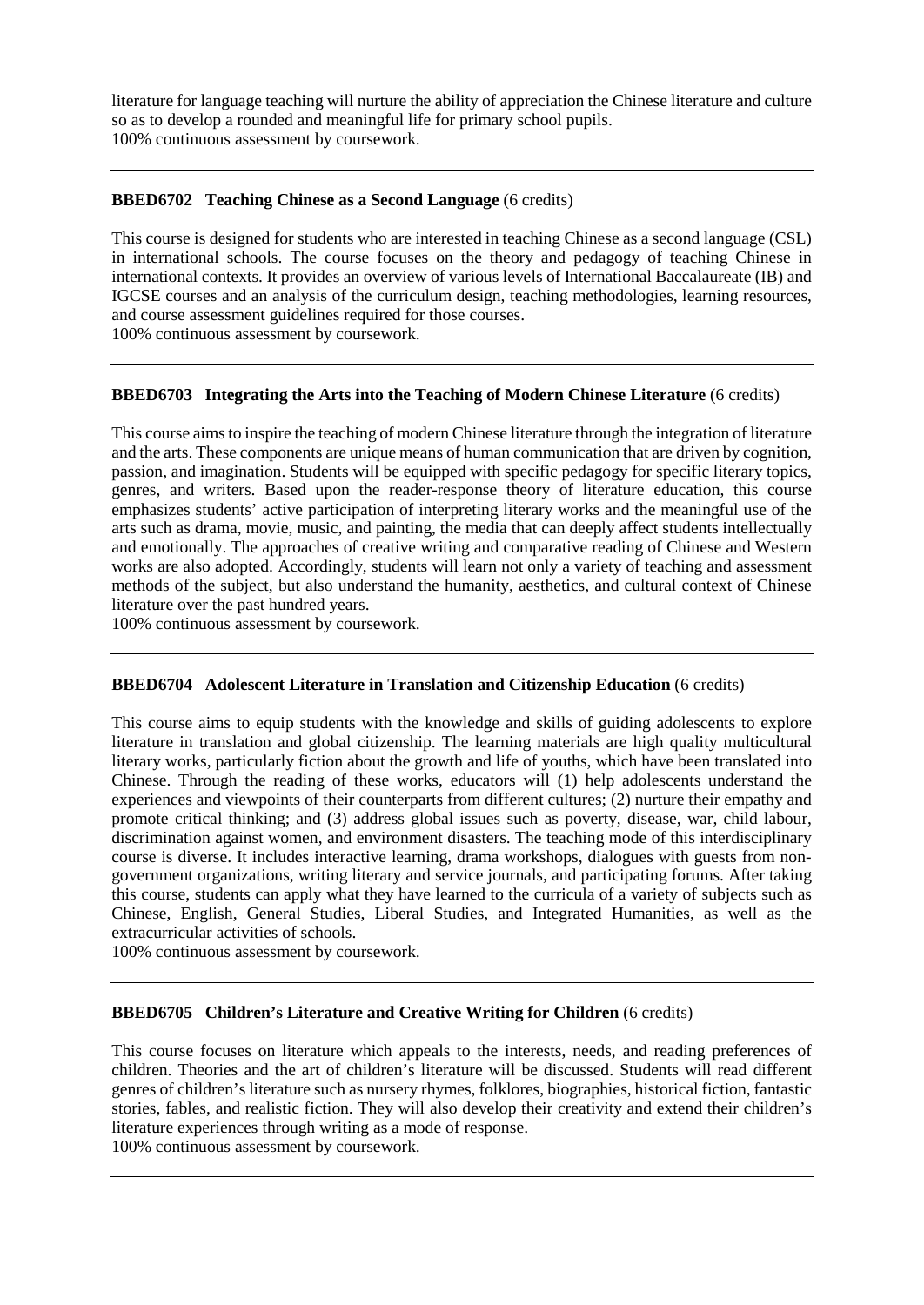#### **BBED6706 Teaching South Asian Ethnic Minority Students Chinese Language in Hong Kong**  (6 credits)

This course is designed to equip teachers to teach South Asian ethnic minority students the Chinese Language subject under "Chinese Language Education Curriculum Framework" in Hong Kong. The content of the course includes learning sequencing of Chinese from character recognition, listening and speaking to reading, writing and experiential learning, differentiated materials, curriculum and assessment, school-based Chinese curriculum development and assessment design for South Asian ethnic minority students in Hong Kong.

100% continuous assessment by coursework.

## **BBED6707 The Theory of Change (Yi), Chinese culture and education** (6 credits)

Chinese know the world by studying the [Yì](http://pth.linqi.org/sound/yi4.mp3) (易, hereafter "Theory of Change"), and even elevated to the realm of Tao (道). The "Theory of Change" is a very important classical book which helps the Chinese to develop the philosophy of education, to understand the universe, for critical and logical thinking, and science. The course focuses on the "Theory of Change". It guides students to analyze and compares the traditional education of Chinese and the western educational theories by applying the "Theory of Change". By using life examples, students will be guided to find out the commonalities and differences, strengths and weaknesses between the theories of learning in the east and the west. It is expected that the students will have a better understanding on the value of the "Theory of Change", and to correct their myth that the "Theory of Change" is only attached to "Chinese medicine and fortunetelling" (醫卜星相).

100% continuous assessment by coursework.

#### **BBED6708 Cantonese opera, Chinese culture and education** (6 credits)

Ever since Cantonese Opera was inscribed onto UNESCO's Representative List of the Intangible Cultural Heritage of Humanity in 2009. Cantonese opera is a Chinese cultural treasure and thus integrating Cantonese opera into the secondary school curriculum is a significant educational development in Hong Kong. This elective course aims to enhance students' articulation and aesthetic capacity. It will also help to enrich their learning experience of culture, art performance, literature, music and arts, and so cultivate their pride in Chinese culture.

The course content includes how to integrate Cantonese opera into Chinese literature curriculum in the senior form and also in liberal studies. It will provide examples on the professional training of teachers and the development of the curriculum as well as the assessment mechanisms of Cantonese Opera in Education.

100% continuous assessment by coursework.

#### **BBED6709 Teaching of Classical Chinese Literature** (6 credits)

Classical Chinese literature has always been an essential part of the Chinese Language Education. This course is designed to help student to develop an enhanced level of pedagogical content knowledge of Chinese Literature from the pre-Qin to the Qing periods. Topics cover curriculum rationale, effective techniques for teaching classical masterpiece and assessment design. The New Senior Secondary curriculum of the Chinese Literature will be covered too.

100% continuous assessment by coursework.

## **BBED6710 Teaching of Classical Chinese Fiction** (6 credits)

Classical fiction offers a useful medium through which classical Chinese language can be learned. The stories are interesting and understandable for junior secondary students. This course is designed to help student to develop an enhanced level of pedagogical content knowledge of Classical fiction from the pre-Qin to the Qing periods . Readings will include representative works such as Romance of the Three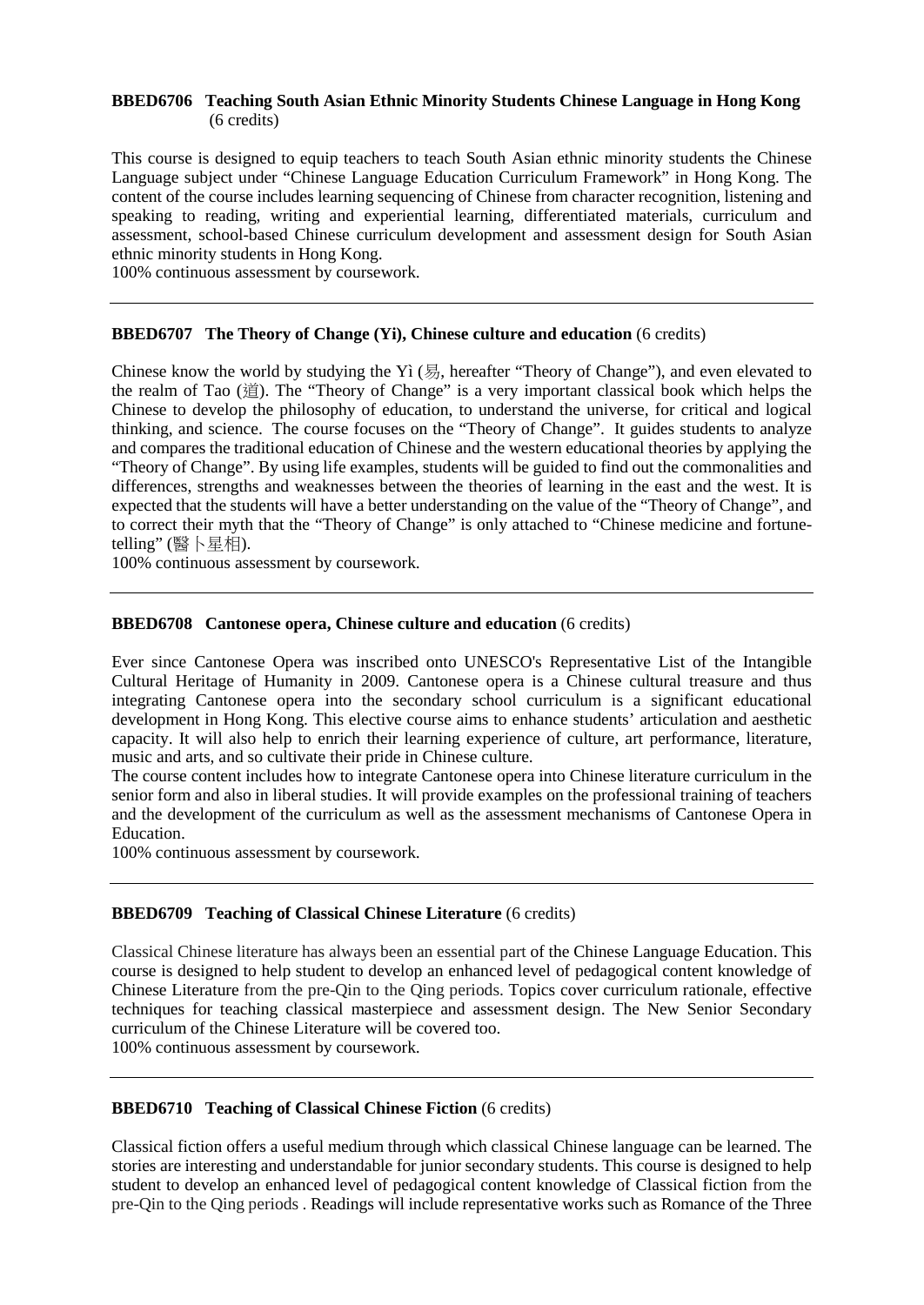Kingdoms (三國演義), The Water Margin (水滸傳), Journey to the West (西遊記), Dream of the Red Chamber (紅樓夢), The Scholars (儒林外史), Three Words and Two Amazing Tales(三言二拍), Strange Stories from a Chinese Studio (聊齋誌異). Topics cover curriculum rationale, effective techniques for teaching classical fiction and assessment design. 100% continuous assessment by coursework.

## **BBED6711 Intangible Cultural Heritage (ICH) in China and Chinese language education** (6 credits)

Using the intangible cultural heritage (ICH) of China, specifically in the Hong Kong context, this course engages students in a critical inquiry in understanding Chinese culture, searching and constructing how the Chinese have lived their ways of life and survived changes over the centuries. By applying the ICH theories, students will discuss, critical reflect and inquiry on the role, value, sustainability of the following ICH in modern society: Confucianism, Kunqu, Beijing Opera, Cantonese opera, cultural festivals (e.g. "Tin Hau" festival (天后誕), "Jiao" festival of Cheung Chau (長洲太平清醮)). Students will examine the unique heritage of China, its social impact of other culture festival events on the host communities and explore how the thoughts, values and ways of life have shaped their local culture, kinship and identity, and the relationship with Chinese language education. This module will use the experiential learning mode in some topics.

100% continuous assessment by coursework.

## **BBED6712 Chinese Curriculum and Teaching Strategies: Comparative Perspectives** (6 credits)

This course aims to improve Chinese curriculum design and classroom teaching by comparing the Chinese curriculum and instruction with those of mainland China, Singapore, Taiwan, and Hong Kong. Students will first learn the theoretical framework to critically analyze and compare the features of the various curricula. The comparison will equip prospective teachers with solid knowledge base to interpret and revise local curricula and to improve the daily curriculum design. In addition, different teaching strategies of various countries and regions will also be introduced to significantly develop the teaching skills of the students. Authentic cases will be used to illustrate abstract concepts and demonstrate teaching skills. Some issues and concerns with the Chinese curriculum and instruction will also be addressed in this course.

100% continuous assessment by coursework.

#### **BBED6713 School-based Chinese Language Curriculum, Teaching Materials and Pedagogies for Students with Special Education Needs** (6 credits)

This course will introduce the characteristics of students with special educational needs (SEN). Students will learn how to design school-based curriculum to fulfill SEN students' learning needs and interests, as well as the primary and secondary curriculum for special schools. Educational theories and pedagogies will be introduced. It is expected that students will have better understanding of special education, Chinese language curriculum, pedagogies and curriculum development. This course focuses on the integrated education in local main stream schools, and the Chinese language curriculum in special schools.

\_\_\_\_\_\_\_\_\_\_\_\_\_\_\_\_\_\_\_\_\_\_\_\_\_\_\_\_\_\_\_\_\_\_\_\_\_\_\_\_\_\_\_\_\_\_\_\_\_\_\_\_\_\_\_\_\_\_\_\_\_\_\_\_\_\_\_\_\_\_\_\_\_\_\_\_\_\_\_\_\_\_

100% continuous assessment by coursework.

## **BBED6714 Teaching Chinese as a First language in Global Contexts** (6 credits)

This course aims at exploring how Chinese language is taught as a first language in global contexts. Chinese language is not only taught in countries and regions with a high proportion of ethnic Chinese population, such as mainland China, Taiwan, Hong Kong, Macao, Singapore and Malaysia, but also taught as a first language in other international curricula. This course will compare and contrast the design of Chinese language teaching in various first language curricula with a focus on the following topics: curriculum aims, teaching of literature, teaching of modern and classical Chinese, teaching of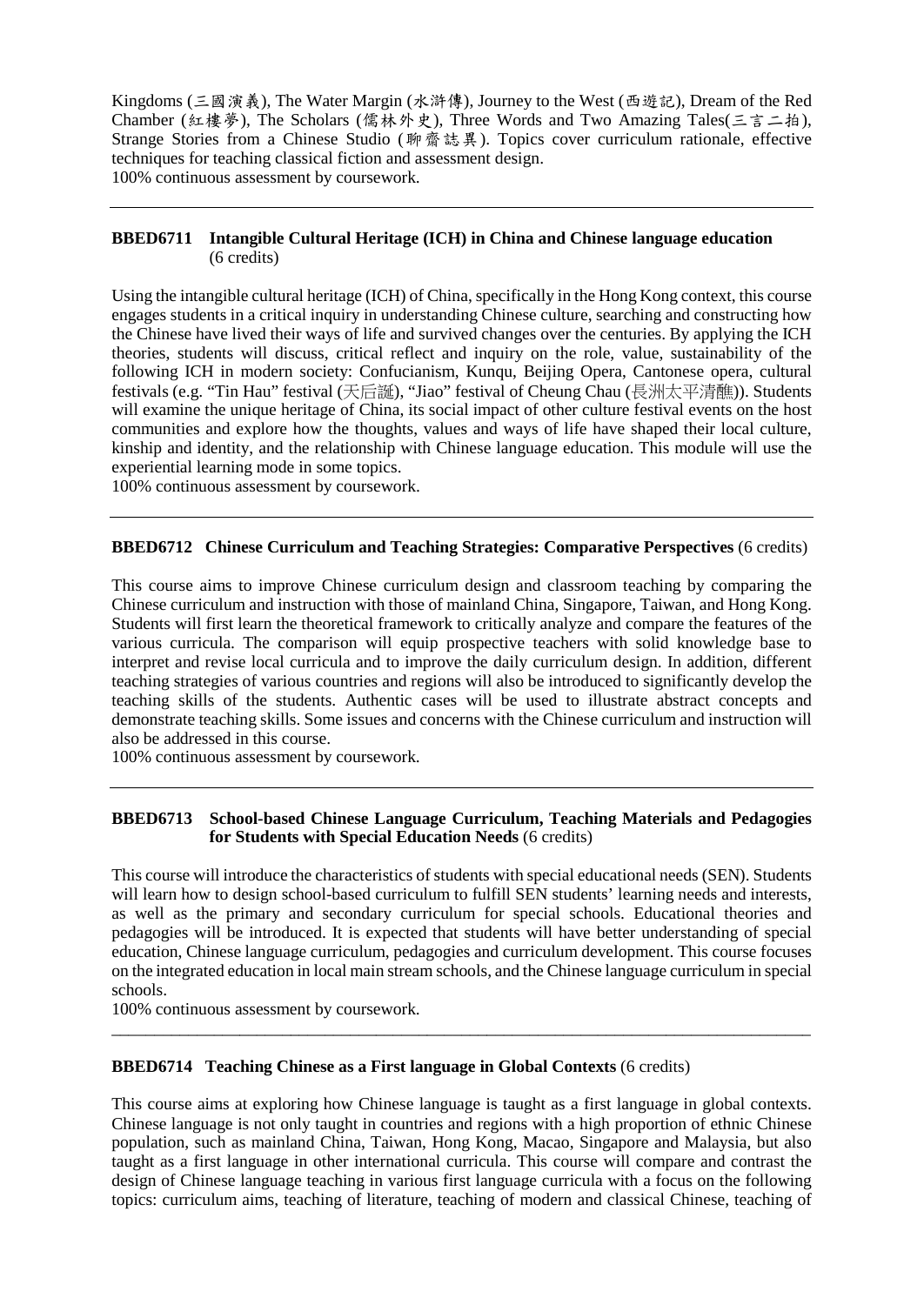language skills, choice of Putonghua or other dialects, cultural inheritance, and practical training in Chinese language. Students will be guided to explore new possibilities in Chinese language education outside of the local Hong Kong curriculum.

\_\_\_\_\_\_\_\_\_\_\_\_\_\_\_\_\_\_\_\_\_\_\_\_\_\_\_\_\_\_\_\_\_\_\_\_\_\_\_\_\_\_\_\_\_\_\_\_\_\_\_\_\_\_\_\_\_\_\_\_\_\_\_\_\_\_\_\_\_\_\_\_\_\_\_\_\_\_\_\_\_\_

100% continuous assessment by coursework.

## **BBED6715 Teaching Chinese Grammar** (6 credits)

Pedagogical grammar is different from theoretical grammar. Theoretical grammar is descriptive and focuses on constructing and understanding the underlying grammatical system of a native speaker. Pedagogical grammar is prescriptive, applied grammar and focuses on solving the problem of grammatical usage for the purposes of second language teaching and acquisition. The rules of pedagogical grammar cannot be directly derived from theoretical grammar but must be obtained through analysis of a large number of acquired cases in learners of Chinese.

This course will discuss how second language learners acquire Chinese grammar and will train students in the basic methods of analysis of Chinese pedagogical grammar, including analytical procedures and operations. Through the analysis of a large number of learners' grammatical errors, this course uncovers the order in which second language learners acquire Chinese grammar. From the perspective of second language pedagogy, this course will show the optimal teaching methods for difficult areas of Chinese grammar, such as the perfective marker  $le \tau$ , the *bǎ* (disposal) construction (把字句), the prepositions  $x$ *iàng* (向), *cháo* (朝) and *wǎng* (往), the adverbs  $d\bar{\sigma}u$  (都) and  $\bar{g}u$  ( $\hat{\sigma}$ ),  $\bar{g}u$  (and  $\bar{g}u$ ),  $\bar{g}u$  (剛) and *gānggāng* (剛剛), the structure that represents emphasis *lián* (連)……*yě* (也)/*dōu* (都), and compound directional complements (複合趨向補語), etc. This course is not a grammar theory course, but a course focusing on training in the analysis of applied pedagogical grammar to benefit the students' future professional career (such as the language acquisition course in the IB Chinese teaching as a second language).

100% continuous assessment by coursework.

## **Pedagogy Elective Courses for Candidates Majoring in English Language and Linguistics**

\_\_\_\_\_\_\_\_\_\_\_\_\_\_\_\_\_\_\_\_\_\_\_\_\_\_\_\_\_\_\_\_\_\_\_\_\_\_\_\_\_\_\_\_\_\_\_\_\_\_\_\_\_\_\_\_\_\_\_\_\_\_\_\_\_\_\_\_\_\_\_\_\_\_\_\_\_\_\_\_\_\_

Pedagogy elective courses offer a range of special topics relevant to primary English and/or secondary English language teaching, and teaching and learning in primary and/or secondary school. The courses are designed to enhance and extend students' learning in the Pedagogy and Pedagogical Content Knowledge courses. Students are encouraged to undertake a range of Pedagogy Electives as free electives to meet their interests and teaching career aspirations.

Some of the following pedagogy electives will be offered in the relevant years and semesters.

## **BBED6721 Using Your Voice and Body Effectively in the Classroom** (6 credits)

The voice and body are both instruments and 'tools of the trade' which the teacher must use every day. In order to help students understand, engage with and enjoy language of all types, the teacher must be able to use his/her voice and body effectively. This elective is designed for prospective language teachers who would like to develop understandings and practical skills in the use of their voice and body in communicating meaningfully with young people in a school setting. Students will explore voice modulation and projection for various stages of a lesson, and for various teaching tasks and strategies. In addition, use of eye contact, facial expressions, gesture and physical proximity and movement to communicate with both young and adolescent learners will be examined. Students will discuss the importance of the voice and body in learning in relation to theoretical perspectives such as those put forward by Gardner (1999). Ways of addressing the physical demands of full time classroom teaching, such as voice care, will also be addressed.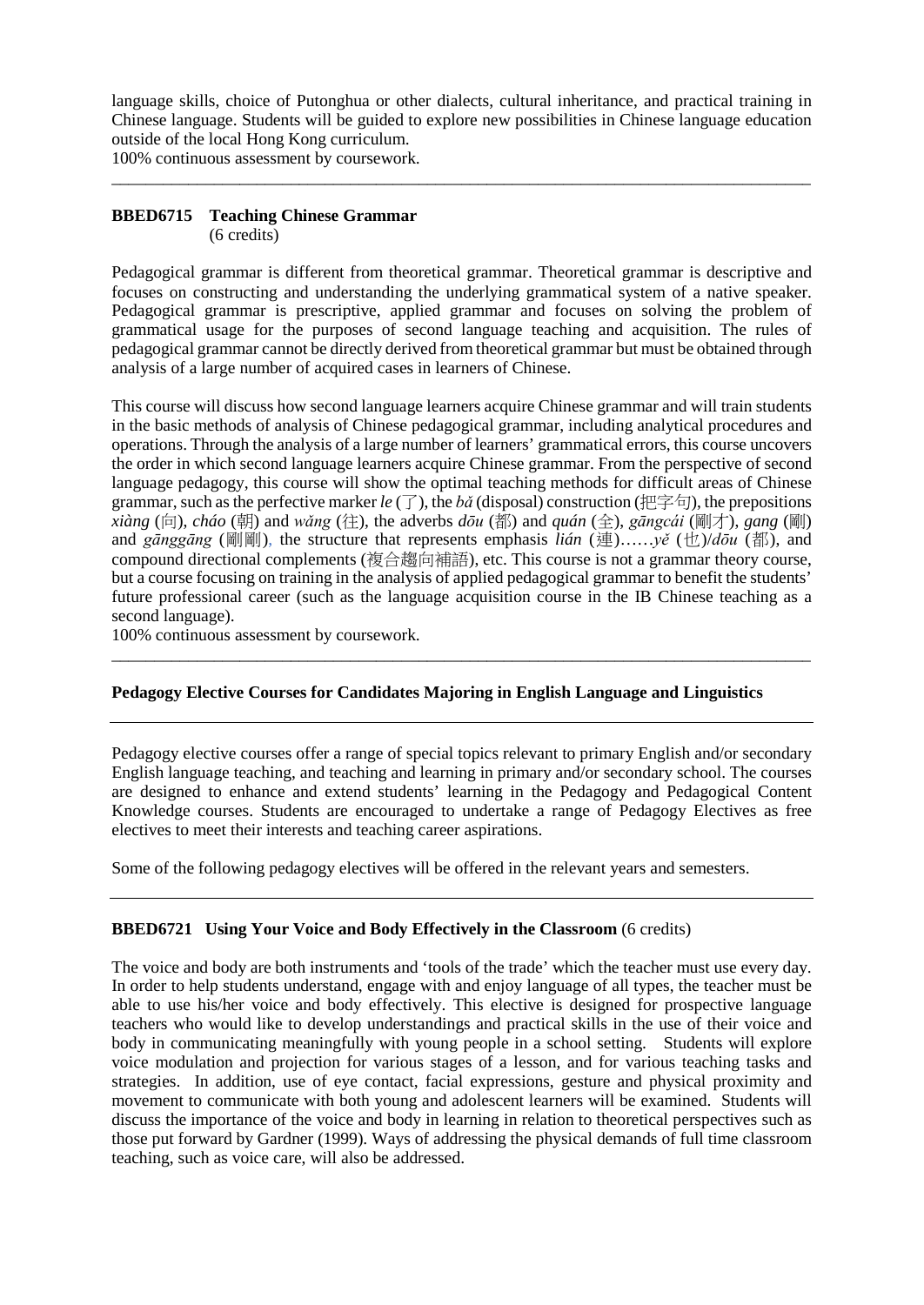100% continuous assessment by coursework: a range of assessment tasks will be used including sessionbased reading aloud presentations, a reflection on the preparation and reading aloud process and critical analyses of challenging classroom scenarios.

# **BBED6722 Using Drama in Language Learning** (6 credits)

Students will critically engage with and develop an awareness of contemporary theoretical perspectives on and practice in drama in language learning. Course sessions will integrate theory with practice and students will be led through drama sequences by the tutor and then invited to consider and discuss how such techniques can be applied to support and enhance language learning in the school context. Students will also be expected to apply their understanding of the course readings in these sequences and discussions. The module also addresses the role of drama in the development of the generic skills outlined in the Hong Kong Education Bureau's *English Curriculum and Assessment Guide* (2007) particularly collaboration, communication, creativity, critical thinking and problem-solving skills. How drama can be implemented in primary and secondary school settings to enhance and extend students' literacy skills will be explored. This module is suitable for prospective teachers who will work in both primary and secondary school settings.

100% continuous assessment by coursework: a range of assessment tasks will be used including a reflective journal in which students critically reflect on the pedagogical impact of drama techniques in language teaching and learning and an essay.

## **BBED6723 Mistake Management: Handling Error Correction and Giving Quality Feedback** (6 credits)

This module aims at heightening participants' awareness and deepening their understanding of the impact and role of error-correction and feedback in managing learners' language problems in both speaking and writing tasks in English lessons and in classes conducted in an English-medium setting. Through critically evaluating different approaches to and strategy use in the treatment of written and spoken mistakes/errors, participants are expected to widen their repertoire of strategies and techniques in dealing with language problems, enhance their mistake-management skills, and learn how good mistake-management – the effective use of marking strategies, error-correction techniques, feedback and task-design – maximizes learner autonomy and trains learners to be better 'managers' of their own language production. Upon completion of the course, participants should have strengthened their confidence in managing learners' mistakes/errors and established a set of guiding principles to help them make informed decisions when correcting these mistakes/errors in different teaching/learning contexts in a tactful and appropriate, non-judgmental and sensitive, positive and constructive manner. 100% continuous assessment by coursework: a range of assessment tasks will be used such as in-class presentations, evaluation of classroom error-correction tasks, and a reflective assignment on one's feedback-giving strategies.

# **BBED6724 Language Learning and Interaction** (6 credits)

In this course students will explore the social nature of language learning by focusing on the central role of teacher language and classroom interaction in managing and supporting language learning. Students will learn about the various functions of teacher talk and the role of teacher language not only in managing students' learning but also as the main source of language input in the primary and secondary English language classrooms. They will learn about the need for teachers to monitor, modify and support their language to meet the needs of their learners and to create space for learning through interaction. Students will be involved in analyzing samples of classroom discourse, focusing on teacher and student language and interactions and their impact on student learning.

100% continuous assessment by coursework: a range of assessment tasks will be included such as teaching demonstrations, online discussion forums and a critical analysis of classroom interaction.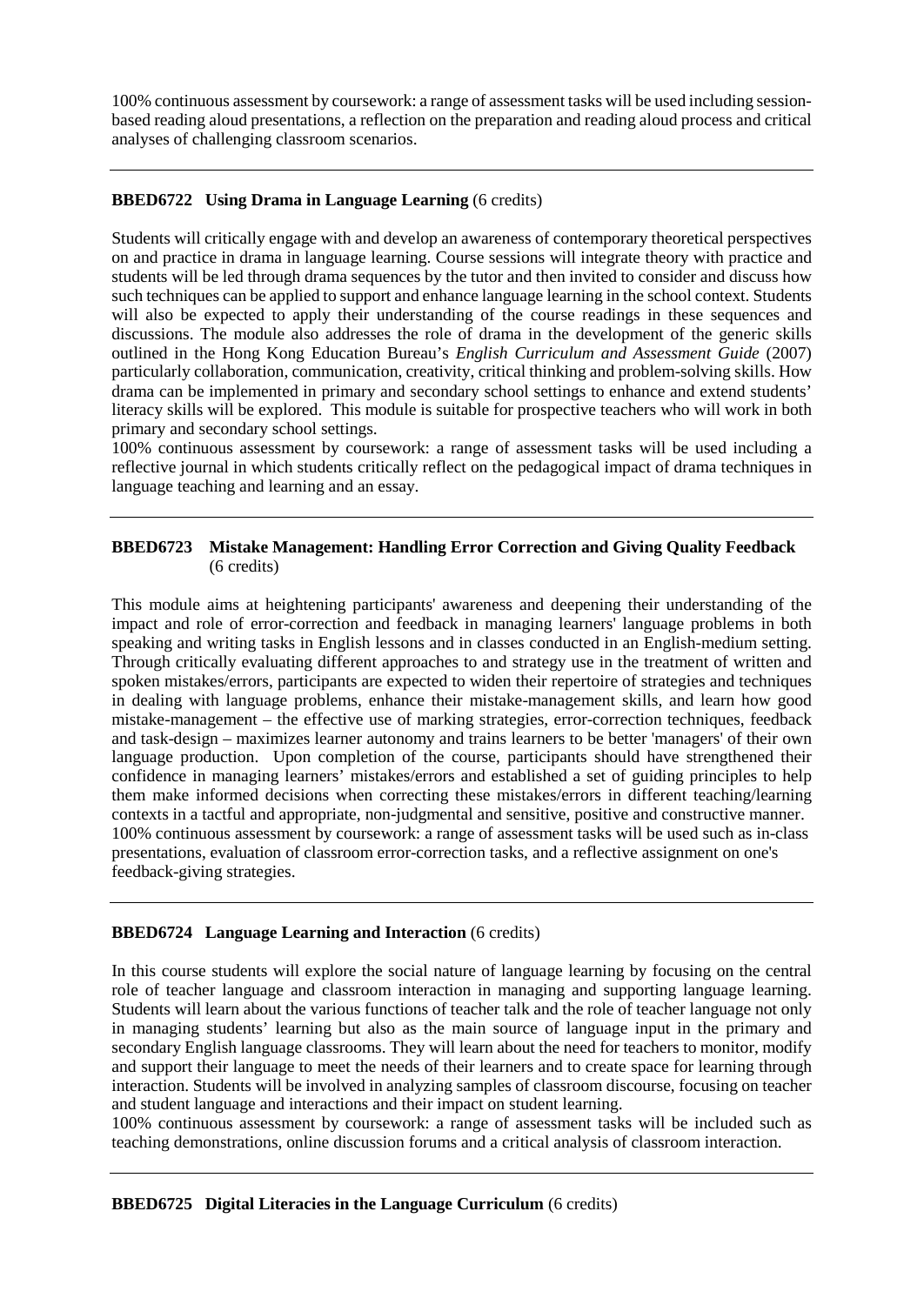Globalisation and the proliferation of mass media, popular culture and digital technologies have had a profound impact on the nature of texts and the uses of literacy in our everyday lives. Educators can no longer consider literacy as simply the decoding and comprehension of written script but must help learners critically engage with new, multimodal forms of texts and emerging textual practices, and understand how to navigate the sociocultural and sociopolitical challenges of online and networked communication. In this course, students explore the concept and practices of digital literacies and their implications for language teaching and learning in Hong Kong schools. The course will examine core principles and theories of digital and media literacies, multimodal text creation and critical social analyses of digital texts and practices. Participants will also examine, critique and adapt digital tools as teaching resources for language education in Hong Kong primary and/or secondary classrooms. 100% continuous assessment by coursework.

#### **BBED6726 Teaching Literature and Language Arts** (6 credits)

This course aims to develop an awareness and appreciation of the role of literature in the English Language/Language Arts curriculum and the issues related to using literary texts and other creative texts in the language classroom. It aims to provide students with knowledge of different literary genres and literary techniques and basic methodological strategies for teaching both literature and language through literature. Topics covered include the following: Why teach literature? Why use literary texts? Literature for study versus literature as a resource; Literature and the curriculum; Literature and experience; teaching poetry and using poetry with language learners; teaching and using prose texts; teaching film and how to use film in the classroom; using comics and fairy stories creatively, and the use of popular culture in the language classroom. The course aims at highlighting the relevance of literature and language arts in everyday life and to promote interest in the different aspects covered on the course.

100% continuous assessment by coursework: a range of teaching and learning activities and assessment tasks will be used. These may include in-class group presentations of teaching resources, formative literary portfolios and a lesson planning assignment.

## **BBED6727 Teaching and Learning in Small Classes** (6 credits)

It has been argued that the principles of effective teaching are the same in all classes, regardless of size or subject (Galton and Pell, 2010). This course will examine the issue of whether small classes can, and do, make a difference to the teaching and learning processes in those classes. Drawing on local and international studies, this course will raise students' awareness of how and why small class size can provide teachers with the opportunities to maximize learning opportunities for their students. This course also sets out to introduce and highlight the various components of classroom language that can lead to a wider range of opportunities for learning in small classes. These components include effective teacher-talk, eliciting, giving feedback, presenting, giving instructions, explanations etc. The course will mainly include analysis of classroom discourse and episodes in ELT lessons but will also focus on the presentation of subject content in non-English language lessons. Demonstrations and microteaching will be employed for students to understand and develop the effective use of interaction in the classroom. 100% continuous assessment by coursework: a range of teaching and learning activities and assessment tasks will be used. These may include peer appraisal of microteaching presentations, a reflective journal kept during teaching practicum and a reflective assignment where students critique their own classroom language and pedagogy in lessons during teaching practicum.

# **BBED6728 Children's Literature and Literacies** (6 credits)

Whether in the context of first or second language learning, Children's Literature is an integral element of literacy education for young learners. This elective will introduce students to the corpus of children's literature and enable students to consider how such texts contribute to literacy and language learning. This corpus includes a variety of literary genres including rhymes, poetry, picture books, post-modern picture books, traditional tales and contemporary melded tales, screen based literature and e-books.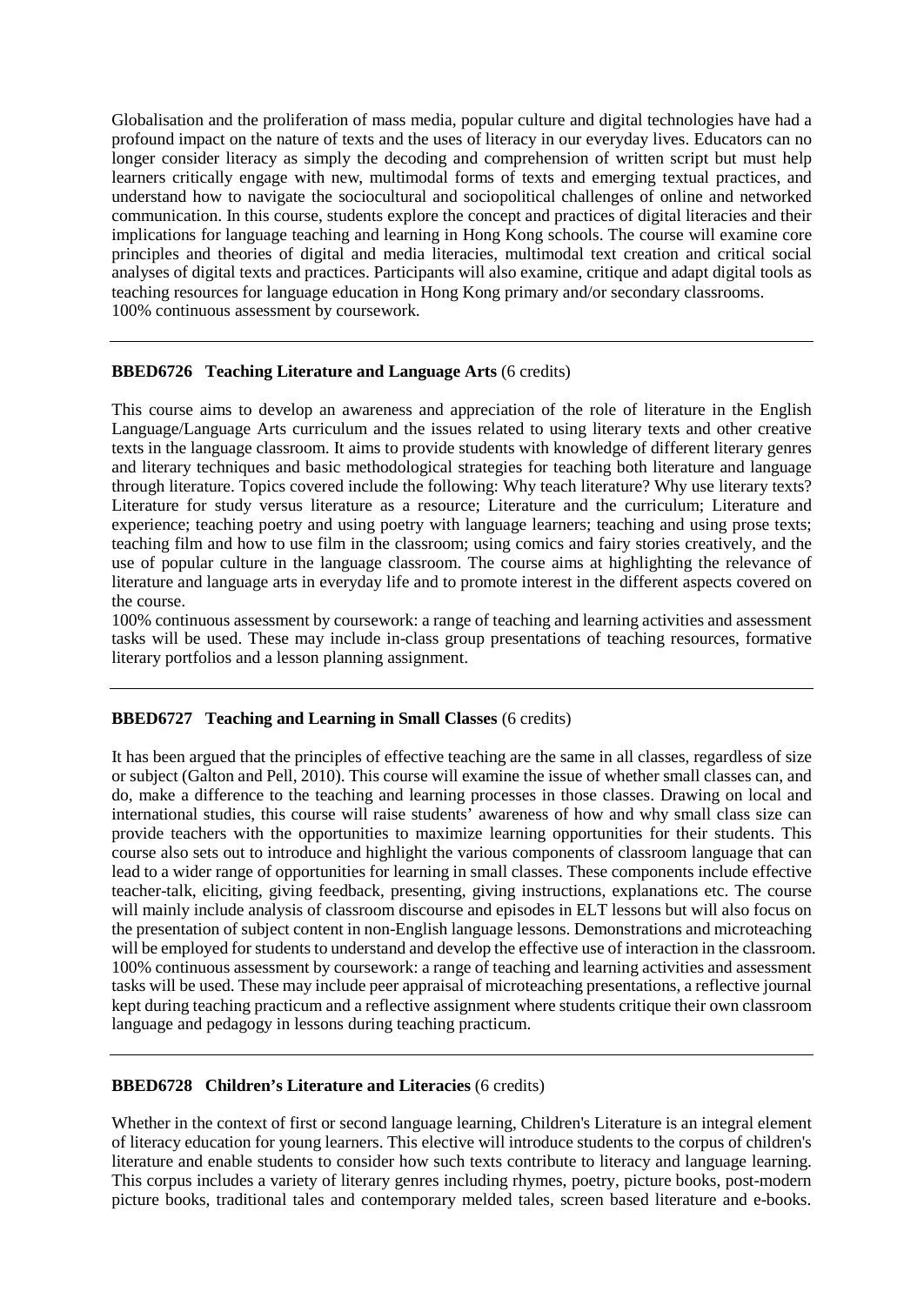These will be considered from historical, socio-cultural and post-structural perspectives. Multicultural literature, including Hong Kong and Chinese texts (in English) for children will also be examined. The approaches to learning in this Elective will include consideration of the sort of literacies which are necessary for 21st century life as well as discussion of children's differences, interests and skills, and the significance this has for their learning. How teachers may move from using skill-oriented texts to authentic literature and literature-based whole language approaches in their own professional contexts will also be considered.

100% continuous assessment by coursework: a range of assessment tasks will be used including a reading journal, a lesson planning assignment based on a literary text for children and a rationale discussing the lesson plan.

## **BBED6729 Language Across the Curriculum** (6 credits)

This course introduces the principles and practice of Language Across the Curriculum (LAC) with school-based examples under the fine-tuned medium of instruction policy in Hong Kong. Specifically it aims to illustrate how the English teacher can collaborate with content subject teachers to support content teaching in English in a school. The intended learning outcomes of the course include:

- 1. describe the principles and practice of LAC in a school-based context,<br>2. identify and describe the different kinds of academic genres specific to
- identify and describe the different kinds of academic genres specific to different school disciplines and the linguistic knowledge and skills (e.g. academic functions and forms) required of students to perform the learning tasks in these disciplines,
- 3. apply the above knowledge to design and develop language support materials to assist teachers and students to teach and learn content subjects in English,
- 4. describe and apply different pedagogical scaffolding approaches in different contexts for achieving LAC,
- 5. design school-based initiatives for implementing and evaluating LAC

100% continuous assessment by coursework: to achieve the above learning outcomes, a range of teaching and learning activities and assessment tasks will be used. These include academic text analysis, lesson task design, lesson video analysis and LAC implementation design.

## **BBED6730 Becoming a Critically Reflective Practitioner** (6 credits)

In this course, students will examine notions of critical reflection and the critically reflective practitioner. This will involve seeing individual lessons, curriculum units, and ongoing professional development, in terms of iterative cycles of planning, acting, and reflecting. Within this context, students will recognize and reflect on issues of power and position entailed by the institutional and political situation of education as a social practice and consider the ways that societal issues and changes impact on education. Students will examine the nature and scope of action research as an appropriate and invaluable tool for the critically reflective practitioner. Students will also examine the ways in which their work as teachers intersects with that of other education professionals and consider strategies to establish and maintain positive and productive working relationships with parents and families. 100% continuous assessment by coursework: a range of teaching and learning activities and assessment tasks will be used. These include critical analysis of teaching materials, an action research proposal

# **Elective Course for Candidates Majoring in Chinese Language, Literature and Culture or Majoring in English Language and Linguistics**

## **Year 5**

**BBED6782** Dissertation (12 credits)

presentation and a critically reflective essay.